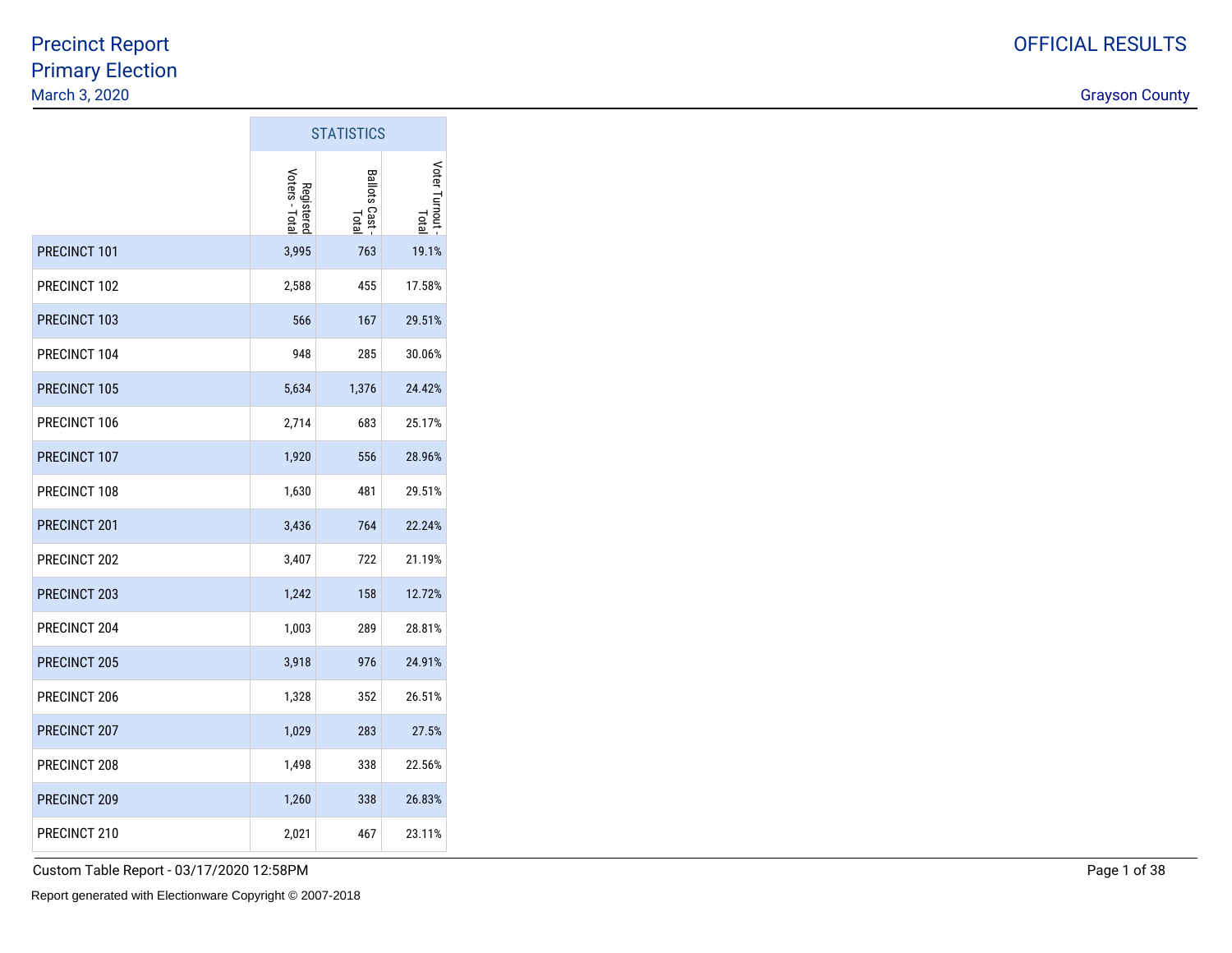discussion of the country of the country of the country of the country of the country of the country of the country of the country of the country of the country of the country of the country of the country of the country o

|                     | <b>STATISTICS</b>            |                              |                      |  |  |  |  |
|---------------------|------------------------------|------------------------------|----------------------|--|--|--|--|
|                     | Voters - Total<br>Registerec | <b>Ballots Cast</b><br>Total | Voter Turnout<br>pap |  |  |  |  |
| PRECINCT 301        | 2,028                        | 457                          | 22.53%               |  |  |  |  |
| PRECINCT 302        | 5,895                        | 1,291                        | 21.9%                |  |  |  |  |
| PRECINCT 303        | 1,016                        | 220                          | 21.65%               |  |  |  |  |
| PRECINCT 304        | 2,924                        | 778                          | 26.61%               |  |  |  |  |
| <b>PRECINCT 305</b> | 1,477                        | 444                          | 30.06%               |  |  |  |  |
| PRECINCT 306        | 3,811                        | 1,092                        | 28.65%               |  |  |  |  |
| PRECINCT 307        | 1,985                        | 608                          | 30.63%               |  |  |  |  |
| PRECINCT 308        | 1,228                        | 309                          | 25.16%               |  |  |  |  |
| PRECINCT 309        | 876                          | 220                          | 25.11%               |  |  |  |  |
| PRECINCT 401        | 1,634                        | 373                          | 22.83%               |  |  |  |  |
| PRECINCT 402        | 2,628                        | 572                          | 21.77%               |  |  |  |  |
| PRECINCT 403        | 2,886                        | 780                          | 27.03%               |  |  |  |  |
| PRECINCT 404        | 3,567                        | 960                          | 26.91%               |  |  |  |  |
| PRECINCT 405        | 555                          | 98                           | 17.66%               |  |  |  |  |
| PRECINCT 406        | 2,736                        | 776                          | 28.36%               |  |  |  |  |
| PRECINCT 407        | 254                          | 30                           | 11.81%               |  |  |  |  |
| PRECINCT 408        | 1,675                        | 420                          | 25.07%               |  |  |  |  |
| PRECINCT 409        | 4,248                        | 1,202                        | 28.3%                |  |  |  |  |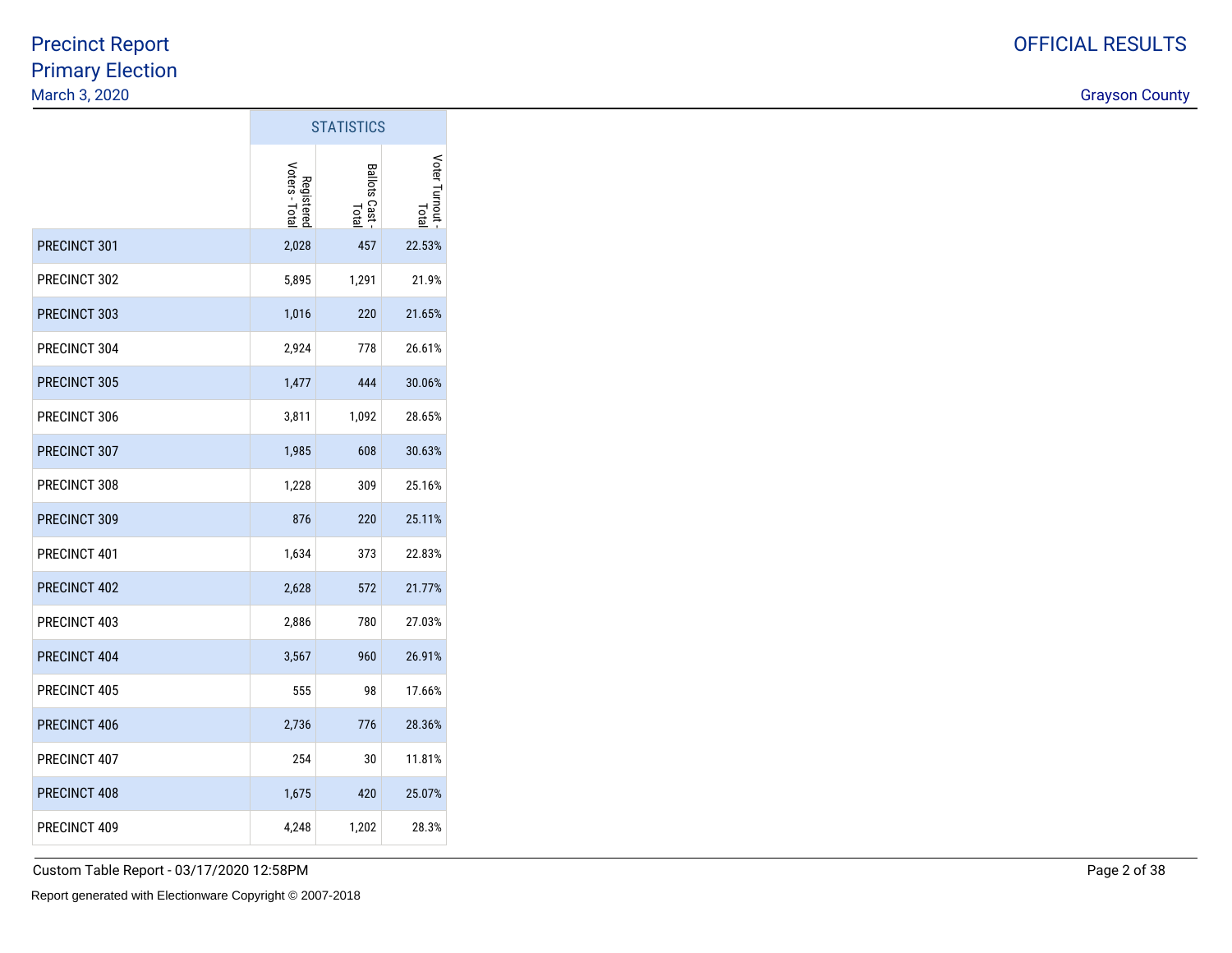discussion of the country of the country of the country of the country of the country of the country of the country of the country of the country of the country of the country of the country of the country of the country o

|               | <b>STATISTICS</b>             |                                |                                             |  |  |  |  |  |
|---------------|-------------------------------|--------------------------------|---------------------------------------------|--|--|--|--|--|
|               | Voters<br>Registered<br>Total | <b>Ballots</b><br>Cast<br>Tota | Voter Turnout <del> </del><br>Tota <b> </b> |  |  |  |  |  |
| <b>Totals</b> | 81,560                        | 20,083                         |                                             |  |  |  |  |  |

|              |                        |                     |                    | <b>REP President</b><br>VOTE FOR 1 |                  |                |                                      | <b>REP US</b><br><b>REP US Senator</b><br>Represent<br>ative, Dist<br><b>VOTE FOR 1</b><br>VOTE FOR 1 |             |             |                       |                        |                |                       |  |  |
|--------------|------------------------|---------------------|--------------------|------------------------------------|------------------|----------------|--------------------------------------|-------------------------------------------------------------------------------------------------------|-------------|-------------|-----------------------|------------------------|----------------|-----------------------|--|--|
|              | Matthew John<br>Matern | Zoltan G.<br>Istvan | Donald J.<br>Trump | Joe Walsh                          | <b>Bill Weld</b> | <b>Bob Ely</b> | Roque Rocky<br>DeLa Fuente<br>Guerra | Uncommitted                                                                                           | Mark Yancey | John Cornyn | Virgil<br>Bierschwale | John Anthony<br>Kastro | Dwayne Stovall | <b>John Ratcliffe</b> |  |  |
| PRECINCT 101 | $\mathbf{3}$           | $\bf{0}$            | 376                | $\mathbf{3}$                       | $\bf{0}$         | $\bf{0}$       | $\mathbf{1}$                         | 13                                                                                                    | 39          | 296         | $\overline{2}$        | 9                      | 44             | 391                   |  |  |
| PRECINCT 102 | $\bf{0}$               | 0                   | 120                | 3                                  | 3                | $\mathbf 0$    | 0                                    | 5                                                                                                     | 13          | 88          | $\mathbf 0$           | 5                      | 23             | 125                   |  |  |
| PRECINCT 103 | $\bf{0}$               | $\pmb{0}$           | 129                | $\overline{2}$                     | $\bf{0}$         | $\bf{0}$       | $\mathbf{0}$                         | 4                                                                                                     | 10          | 94          | $\overline{2}$        | 3                      | 21             | 130                   |  |  |
| PRECINCT 104 | $\overline{2}$         | 0                   | 213                | $\mathbf{1}$                       |                  | 0              | $\mathbf{1}$                         | 10                                                                                                    | 20          | 166         |                       | 5                      | 27             | 221                   |  |  |
| PRECINCT 105 | $\bf{0}$               | $\mathbf{0}$        | 938                | 9                                  | $5\phantom{.0}$  | $\mathbf{0}$   | $2\overline{ }$                      | 44                                                                                                    | 85          | 746         | $\overline{7}$        | 15                     | 119            | 965                   |  |  |
| PRECINCT 106 | $\mathbf{1}$           | $\mathbf{1}$        | 495                | 3                                  | $\mathbf{1}$     | $\mathbf 0$    | 3                                    | 14                                                                                                    | 50          | 366         | 5                     | 20                     | 56             | 504                   |  |  |
| PRECINCT 107 | $\bf{0}$               | $\mathbf 0$         | 453                | $\mathbf{3}$                       | $\overline{2}$   | $\mathbf{0}$   | $\mathbf{1}$                         | 13                                                                                                    | 61          | 332         | $\overline{2}$        | 10                     | 55             | 456                   |  |  |
| PRECINCT 108 | $\overline{2}$         | 0                   | 367                | 1                                  |                  | $\mathbf 0$    | $\mathbf{1}$                         | 18                                                                                                    | 33          | 306         | 3                     | 7                      | 34             | 382                   |  |  |
| PRECINCT 201 | $5\phantom{.0}$        | $\mathbf{1}$        | 420                | $\overline{4}$                     | $\mathbf{3}$     | $\mathbf{0}$   | $\mathbf{1}$                         | 15                                                                                                    | 48          | 329         | $\mathbf{1}$          | 19                     | 33             | 435                   |  |  |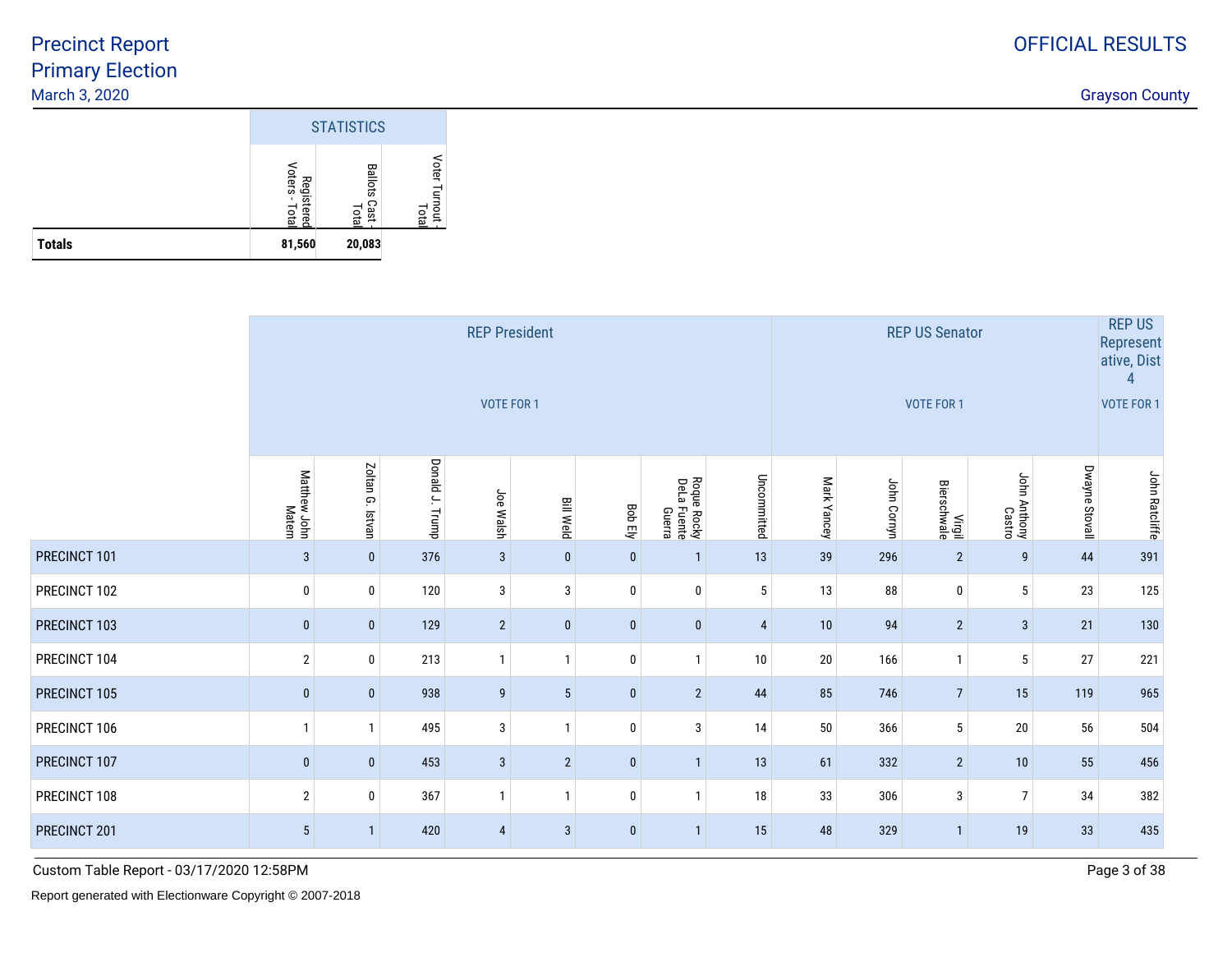Primary ElectionMarch 3, 2020Precinct Report

| March 3, 2020 |                        |                                                                                                                                                                                                                                                     |     |                 |                                    |                |              |                |                                     |                            |                                                              |                        | <b>Grayson County</b> |                       |  |
|---------------|------------------------|-----------------------------------------------------------------------------------------------------------------------------------------------------------------------------------------------------------------------------------------------------|-----|-----------------|------------------------------------|----------------|--------------|----------------|-------------------------------------|----------------------------|--------------------------------------------------------------|------------------------|-----------------------|-----------------------|--|
|               |                        |                                                                                                                                                                                                                                                     |     |                 | <b>REP President</b><br>VOTE FOR 1 |                |              |                | <b>REP US Senator</b><br>VOTE FOR 1 |                            | <b>REP US</b><br>Represent<br>ative, Dist<br>4<br>VOTE FOR 1 |                        |                       |                       |  |
|               | Matthew John<br>Matern | Donald J. Trump<br>Zoltan G. Istvan<br>Uncommitted<br>Roque Rocky<br>DeLa Fuente<br>Guerra<br>Joe Walsh<br><b>Bill Weld</b><br><b>Bob Ely</b><br>$5\phantom{a}$<br>443<br>$\mathbf 0$<br>0<br>$\mathbf 0$<br>$10\,$<br>$\mathbf{1}$<br>$\mathbf{1}$ |     |                 |                                    |                |              |                |                                     | Mark Yancey<br>John Cornyn | Virgil<br>Bierschwale                                        | John Anthony<br>Castro | Dwayne Stovall        | <b>John Ratcliffe</b> |  |
| PRECINCT 202  |                        |                                                                                                                                                                                                                                                     |     |                 |                                    |                |              |                | 51                                  | 325                        | $\overline{7}$                                               | 16                     | 54                    | 448                   |  |
| PRECINCT 203  | $\pmb{0}$              | $\pmb{0}$                                                                                                                                                                                                                                           | 72  | $\bf{0}$        | $\mathbf{0}$                       | $\bf{0}$       | $\mathbf{0}$ | $\mathbf 0$    | 13                                  | 37                         | $\overline{1}$                                               | $\boldsymbol{9}$       | 9                     | 73                    |  |
| PRECINCT 204  | $\bf{0}$               | $\pmb{0}$                                                                                                                                                                                                                                           | 212 | $\pmb{0}$       | $\pmb{0}$                          | $\mathbf 0$    | $\mathbf{1}$ | 3              | 17                                  | 147                        | $\mathbf{3}$                                                 | $5\phantom{a}$         | $38\,$                | 205                   |  |
| PRECINCT 205  | $\mathbf 0$            | $\pmb{0}$                                                                                                                                                                                                                                           | 731 | $\mathbf{1}$    | $\mathbf{1}$                       | $\pmb{0}$      | $\mathbf{3}$ | 10             | 84                                  | 531                        | $6\phantom{.}$                                               | 19                     | 85                    | 718                   |  |
| PRECINCT 206  | 0                      | 0                                                                                                                                                                                                                                                   | 223 | $\mathbf{1}$    | $\mathbf 0$                        | $\mathbf 0$    | 0            | $\overline{7}$ | 18                                  | 177                        | 0                                                            | 6                      | $25\,$                | 223                   |  |
| PRECINCT 207  | $\pmb{0}$              | $\pmb{0}$                                                                                                                                                                                                                                           | 215 | $\overline{1}$  | $\overline{1}$                     | $\pmb{0}$      | $\pmb{0}$    | $\overline{4}$ | 21                                  | 154                        | $\mathbf{1}$                                                 | $\mathbf{3}$           | 41                    | 212                   |  |
| PRECINCT 208  | $\bf{0}$               | $\pmb{0}$                                                                                                                                                                                                                                           | 223 | $\mathbf{1}$    | $\pmb{0}$                          | $\pmb{0}$      | $\pmb{0}$    | $\overline{7}$ | 21                                  | 179                        | $\pmb{0}$                                                    | 5 <sup>1</sup>         | 22                    | 227                   |  |
| PRECINCT 209  | $\mathbf{1}$           | $\pmb{0}$                                                                                                                                                                                                                                           | 269 | $\bf{0}$        | $\pmb{0}$                          | $\pmb{0}$      | $\mathbf{0}$ | $\sqrt{5}$     | 30                                  | 188                        | $\pmb{0}$                                                    | $\boldsymbol{9}$       | $40\,$                | 267                   |  |
| PRECINCT 210  | $\mathbf{1}$           | 0                                                                                                                                                                                                                                                   | 377 | $\mathbf 0$     | $\mathbf{1}$                       | $\mathbf 0$    | $\mathbf 0$  | 5              | 37                                  | 261                        | $\overline{2}$                                               | 24                     | 53                    | 370                   |  |
| PRECINCT 301  | $\mathbf{1}$           | $\pmb{0}$                                                                                                                                                                                                                                           | 275 | $5\phantom{.0}$ | $\mathbf{3}$                       | $\overline{1}$ | $\mathbf{0}$ | 10             | 33                                  | 219                        | $\overline{2}$                                               | $\overline{7}$         | $26\phantom{.}$       | 281                   |  |
| PRECINCT 302  | $\bf{0}$               | $\pmb{0}$                                                                                                                                                                                                                                           | 743 | $5\phantom{.0}$ | $\mathbf{1}$                       | $\bf{0}$       | $\sqrt{2}$   | $30\,$         | 88                                  | 550                        | $10\,$                                                       | 21                     | 87                    | 757                   |  |
| PRECINCT 303  | $\mathbf{0}$           | $\pmb{0}$                                                                                                                                                                                                                                           | 167 | $\bf{0}$        | $\mathbf{0}$                       | $\mathbf{0}$   | $\mathbf{0}$ | $\mathbf{3}$   | 21                                  | 114                        | $\mathbf 0$                                                  | $5\phantom{.0}$        | 22                    | 163                   |  |
| PRECINCT 304  | 0                      | 0                                                                                                                                                                                                                                                   | 458 | $5\phantom{.0}$ | $\overline{2}$                     | $\mathbf{1}$   | 3            | 23             | 34                                  | 383                        | $\mathbf{2}$                                                 | 19                     | 43                    | 473                   |  |
| PRECINCT 305  | $\mathbf{1}$           | $\pmb{0}$                                                                                                                                                                                                                                           | 345 | $\mathbf{1}$    | $\overline{1}$                     | $\mathbf{0}$   | $\mathbf{3}$ | 11             | 35                                  | 257                        | 4                                                            | $\overline{7}$         | 53                    | 351                   |  |
| PRECINCT 306  | $\mathbf{1}$           | 0                                                                                                                                                                                                                                                   | 885 | $\mathbf{3}$    | $\overline{4}$                     | $\mathbf{1}$   | $\mathbf{3}$ | 25             | 99                                  | 669                        | $10\,$                                                       | $18\,$                 | 94                    | 900                   |  |
|               |                        |                                                                                                                                                                                                                                                     |     |                 |                                    |                |              |                |                                     |                            |                                                              |                        |                       |                       |  |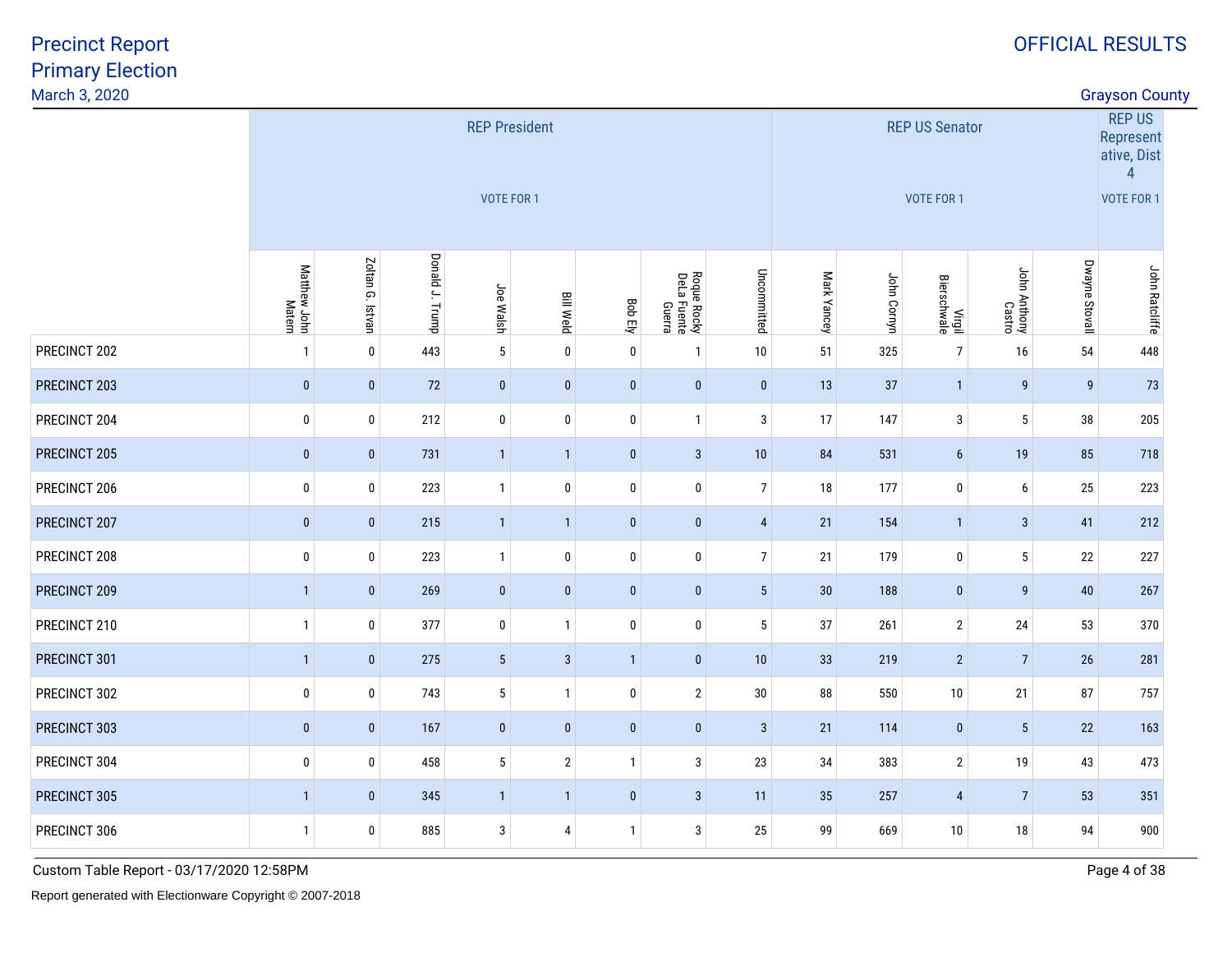|  | <b>Grayson County</b> |  |
|--|-----------------------|--|
|--|-----------------------|--|

| March 3, 2020 |                        |                  |                 |                                           |                  |                | <b>Grayson County</b>                |                 |                |                                     |                       |                        |                                                                           |                |
|---------------|------------------------|------------------|-----------------|-------------------------------------------|------------------|----------------|--------------------------------------|-----------------|----------------|-------------------------------------|-----------------------|------------------------|---------------------------------------------------------------------------|----------------|
|               |                        |                  |                 | <b>REP President</b><br><b>VOTE FOR 1</b> |                  |                |                                      |                 |                | <b>REP US Senator</b><br>VOTE FOR 1 |                       |                        | <b>REP US</b><br>Represent<br>ative, Dist<br>$\overline{4}$<br>VOTE FOR 1 |                |
|               | Matthew John<br>Matern | Zoltan G. Istvan | Donald J. Trump | Joe Walsh                                 | <b>Bill Weld</b> | Bob Ely        | Roque Rocky<br>DeLa Fuente<br>Guerra | Uncommitted     | Mark Yancey    | John Cornyn                         | Virgil<br>Bierschwale | John Anthony<br>Castro | Dwayne Stovall                                                            | John Ratcliffe |
| PRECINCT 307  | $\mathbf{0}$           | $\mathbf 0$      | 499             | $\overline{2}$                            | $\mathbf{0}$     | $\mathbf{1}$   | $\overline{2}$                       | 8               | 69             | 344                                 | $\overline{4}$        | 16                     | 63                                                                        | 498            |
| PRECINCT 308  | 0                      | $\bf{0}$         | 238             | $\mathbf 0$                               | $\overline{1}$   | $\bf{0}$       | 0                                    | 5               | 39             | 155                                 | $\mathbf{1}$          | $10\,$                 | 33                                                                        | 232            |
| PRECINCT 309  | $\bf{0}$               | $\mathbf 0$      | 166             | $\overline{2}$                            | $\pmb{0}$        | $\mathbf{1}$   | $\pmb{0}$                            | 11              | 24             | 124                                 | 4                     | $\mathbf{3}$           | $20\,$                                                                    | 176            |
| PRECINCT 401  | 0                      | $\bf{0}$         | 147             | $\pmb{0}$                                 | $\overline{2}$   | $\mathbf 0$    | $\mathbf 0$                          | $\overline{2}$  | 17             | 99                                  | 5                     | $\pmb{4}$              | 19                                                                        | 143            |
| PRECINCT 402  | $\mathbf{1}$           | $\mathbf{0}$     | 336             | $\overline{1}$                            | $\mathbf{0}$     | $\mathbf{0}$   | $\overline{2}$                       | $7\overline{ }$ | 34             | 238                                 | 5 <sup>5</sup>        | $10$                   | 45                                                                        | 338            |
| PRECINCT 403  | $\mathbf 0$            | $\bf{0}$         | 571             | $\boldsymbol{6}$                          | 5                | $\mathbf 0$    | $\mathbf 0$                          | 8               | 63             | 441                                 | 3                     | 13                     | 53                                                                        | 572            |
| PRECINCT 404  | $\sqrt{2}$             | $\overline{2}$   | 676             | $5\phantom{.0}$                           | $\pmb{0}$        | $\mathbf{0}$   | $\bf{0}$                             | 20              | 79             | 502                                 | 3 <sup>2</sup>        | $20\,$                 | 86                                                                        | 690            |
| PRECINCT 405  | $\bf{0}$               | 0                | 58              | $\mathbf{1}$                              | $\mathbf{1}$     | $\bf{0}$       | 0                                    | $\bf{0}$        | 6              | 41                                  | 3                     | $\sqrt{3}$             | $\overline{2}$                                                            | 60             |
| PRECINCT 406  | $\mathbf{1}$           | $\mathbf 0$      | 620             | $\overline{4}$                            | $\mathbf{0}$     | $\overline{2}$ | $\bf{0}$                             | $\overline{4}$  | 68             | 445                                 | 4                     | 16                     | $90\,$                                                                    | 610            |
| PRECINCT 407  | $\bf{0}$               | $\bf{0}$         | 17              | $\pmb{0}$                                 | $\pmb{0}$        | $\bf{0}$       | $\mathbf 0$                          | $\bf{0}$        | $\overline{2}$ | 13                                  | $\mathbf{1}$          | $\bm{0}$               | $\mathbf{1}$                                                              | 16             |
| PRECINCT 408  | $\mathbf{1}$           | $\mathbf{0}$     | 250             | $\overline{4}$                            | $\mathbf{3}$     | $\mathbf{1}$   | $\mathbf{1}$                         | 6               | 25             | 186                                 | $\overline{2}$        | 9                      | 31                                                                        | 259            |
| PRECINCT 409  | $\overline{2}$         | 0                | 743             | $\mathbf{3}$                              | $5\phantom{.0}$  | 0              | 5                                    | 31              | 72             | 617                                 | 6                     | 23                     | 53                                                                        | 762            |
| <b>Totals</b> | 26                     | 4                | 13,470          | 85                                        | 47               | 8              | 36                                   | 391             | 1,459          | 10,119                              | 112                   | 393                    | 1,600                                                                     | 13,633         |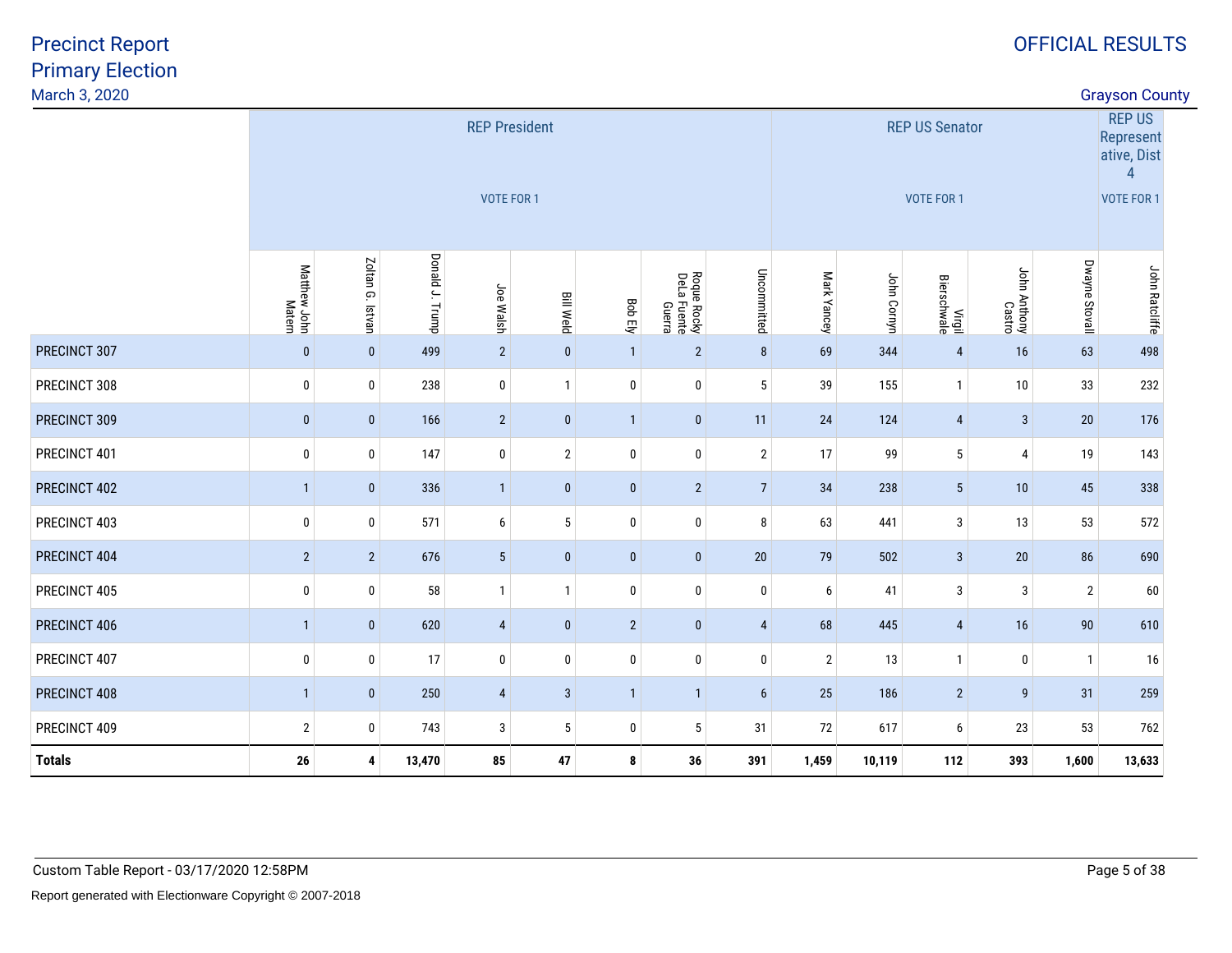| March 3, 2020<br><b>Grayson County</b> |                                   |                                   |                     |            |                                       |                        |                                                                                                                                                       |                        |                                                  |                     |                       |                                   |                      |                                                                                                                                                                                                     |                   |                                                                  |  |
|----------------------------------------|-----------------------------------|-----------------------------------|---------------------|------------|---------------------------------------|------------------------|-------------------------------------------------------------------------------------------------------------------------------------------------------|------------------------|--------------------------------------------------|---------------------|-----------------------|-----------------------------------|----------------------|-----------------------------------------------------------------------------------------------------------------------------------------------------------------------------------------------------|-------------------|------------------------------------------------------------------|--|
|                                        | Commissioner<br><b>VOTE FOR 1</b> |                                   | <b>REP Railroad</b> |            | <b>REP Chief</b><br>Justice,<br>Court | <b>REP</b><br>Justice, | <b>REP</b><br>Justice,<br>Supreme   Supreme   Supreme   Supreme<br>Court, PI 6 Court, PI 7 Court, PI 8<br>VOTE FOR 1 VOTE FOR 1 VOTE FOR 1 VOTE FOR 1 | <b>REP</b><br>Justice, | REP Judge, Ct of<br>Crim App, Pl 3<br>VOTE FOR 1 |                     | <b>REP</b><br>of Crim | <b>REP</b><br>App, Pl 4 App, Pl 9 | <b>REP</b><br>Dist 9 | <b>REP State</b><br>Judge, Ct Judge, Ct Member, Represent Justice,<br>of Crim State BoE, ative, Dist 5th Ct of 5th Ct of<br>62<br>VOTE FOR 1 VOTE FOR 1 VOTE FOR 1 VOTE FOR 1 VOTE FOR 1 VOTE FOR 1 | <b>REP</b><br>PI3 | <b>REP</b><br>Justice,<br>App Dist, App Dist,<br>PI <sub>6</sub> |  |
|                                        | <b>Ryan Sitton</b>                | 'mil." <sub>semal</sub><br>htight | Nathan Hecht        | Jane Bland | Jeff Boyd                             | <b>Brett Busby</b>     | Gina Parker                                                                                                                                           | Bert Richardson        | Kevin Patrick<br>Yeary                           | <b>David Newell</b> | Keven M. Ellis        | Reggie Smith                      | <b>David Evans</b>   | David L. Bridges                                                                                                                                                                                    |                   |                                                                  |  |
| PRECINCT 101                           | 148                               | 221                               | 369                 | 368        | 371                                   | 369                    | 176                                                                                                                                                   | 195                    | 370                                              | 370                 | 369                   | 385                               | 367                  | 365                                                                                                                                                                                                 |                   |                                                                  |  |
| PRECINCT 102                           | 52                                | 69                                | 121                 | 121        | 121                                   | 119                    | 57                                                                                                                                                    | 55                     | 117                                              | 116                 | 119                   | 123                               | 120                  | 119                                                                                                                                                                                                 |                   |                                                                  |  |
| PRECINCT 103                           | 52                                | 76                                | 124                 | 125        | 126                                   | 124                    | 44                                                                                                                                                    | 78                     | 125                                              | 122                 | 125                   | 123                               | 124                  | 122                                                                                                                                                                                                 |                   |                                                                  |  |
| PRECINCT 104                           | 91                                | 114                               | 206                 | 211        | 210                                   | 210                    | 86                                                                                                                                                    | 119                    | 210                                              | 210                 | 208                   | 219                               | 210                  | 209                                                                                                                                                                                                 |                   |                                                                  |  |
| PRECINCT 105                           | 411                               | 507                               | 943                 | 937        | 936                                   | 937                    | 441                                                                                                                                                   | 455                    | 929                                              | 935                 | 929                   | 957                               | 936                  | 931                                                                                                                                                                                                 |                   |                                                                  |  |
| PRECINCT 106                           | 194                               | 284                               | 485                 | 486        | 486                                   | 480                    | 209                                                                                                                                                   | 265                    | 487                                              | 486                 | 482                   | 495                               | 482                  | 481                                                                                                                                                                                                 |                   |                                                                  |  |
| PRECINCT 107                           | 216                               | 227                               | 447                 | 441        | 446                                   | 448                    | 199                                                                                                                                                   | 233                    | 446                                              | 444                 | 444                   | 452                               | 440                  | 439                                                                                                                                                                                                 |                   |                                                                  |  |
| PRECINCT 108                           | 153                               | 210                               | 364                 | 362        | 364                                   | 361                    | 163                                                                                                                                                   | 195                    | 361                                              | 362                 | 364                   | 369                               | 365                  | 362                                                                                                                                                                                                 |                   |                                                                  |  |
| PRECINCT 201                           | 179                               | 238                               | 428                 | 422        | 423                                   | 421                    | 192                                                                                                                                                   | 213                    | 421                                              | 425                 | 422                   | 431                               | 422                  | 423                                                                                                                                                                                                 |                   |                                                                  |  |
| PRECINCT 202                           | 196                               | 242                               | 430                 | 434        | 436                                   | 435                    | 213                                                                                                                                                   | 226                    | 436                                              | 434                 | 431                   | 437                               | 436                  | 429                                                                                                                                                                                                 |                   |                                                                  |  |
| PRECINCT 203                           | 23                                | 44                                | 69                  | 69         | 69                                    | 69                     | 27                                                                                                                                                    | 40                     | 68                                               | 68                  | 68                    | 69                                | 69                   | 68                                                                                                                                                                                                  |                   |                                                                  |  |
| PRECINCT 204                           | 75                                | 120                               | 202                 | 201        | 202                                   | 203                    | 103                                                                                                                                                   | 101                    | 204                                              | 204                 | 201                   | 199                               | 202                  | 203                                                                                                                                                                                                 |                   |                                                                  |  |
| PRECINCT 205                           | 308                               | 389                               | 698                 | 692        | 699                                   | 694                    | 327                                                                                                                                                   | 366                    | 689                                              | 688                 | 688                   | 696                               | 690                  | 683                                                                                                                                                                                                 |                   |                                                                  |  |
| PRECINCT 206                           | 80                                | 135                               | 214                 | 212        | 214                                   | 215                    | 91                                                                                                                                                    | 119                    | 217                                              | 213                 | 214                   | 223                               | 218                  | 217                                                                                                                                                                                                 |                   |                                                                  |  |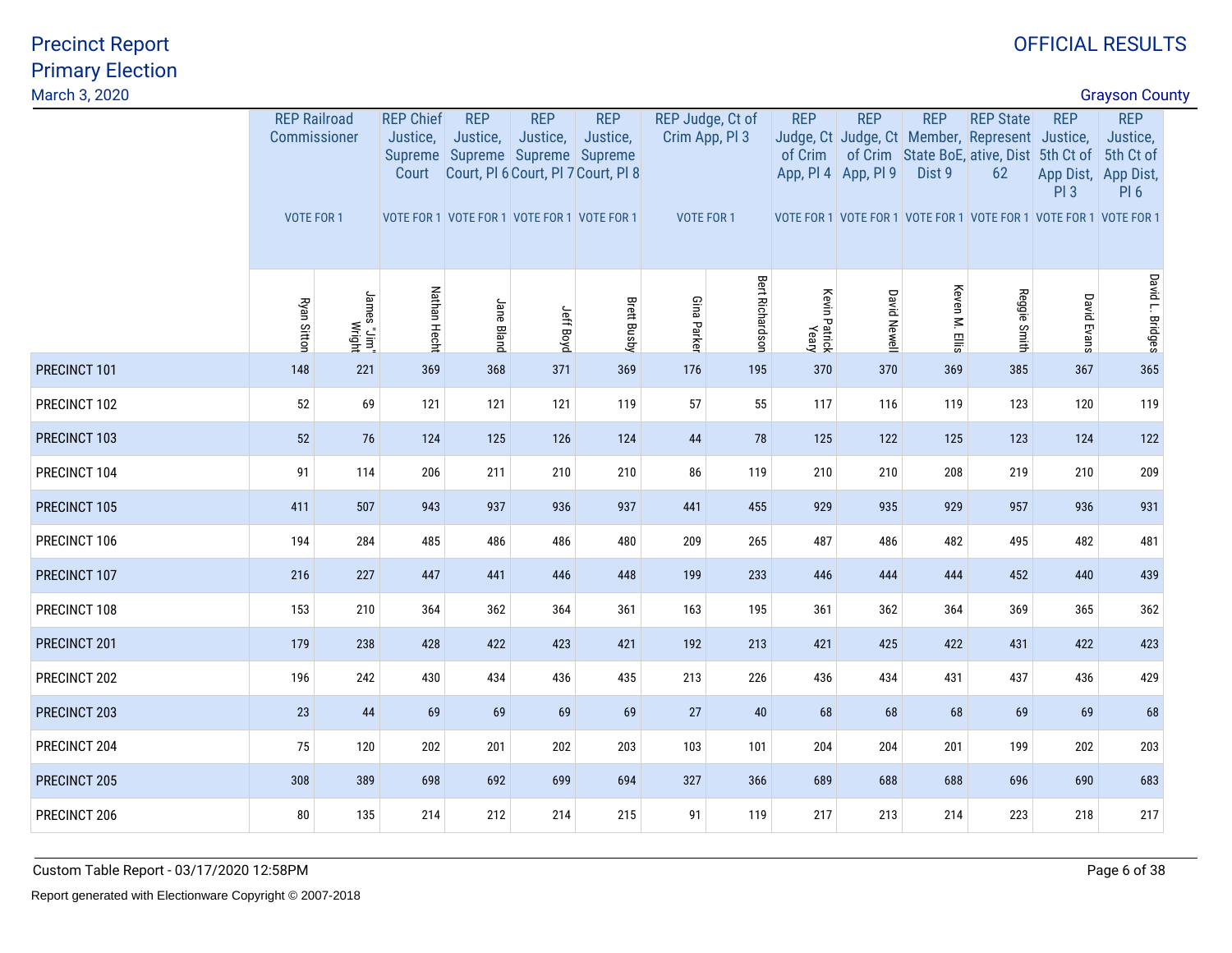| March 3, 2020<br><b>Grayson County</b> |                           |                     |            |                  |                    |                                                                                                                                     |                        |                                                         |                        |                                                                                                              |              |                    |                                                |                                                                                                                                                |            |                      |                        |                   |                                           |  |
|----------------------------------------|---------------------------|---------------------|------------|------------------|--------------------|-------------------------------------------------------------------------------------------------------------------------------------|------------------------|---------------------------------------------------------|------------------------|--------------------------------------------------------------------------------------------------------------|--------------|--------------------|------------------------------------------------|------------------------------------------------------------------------------------------------------------------------------------------------|------------|----------------------|------------------------|-------------------|-------------------------------------------|--|
| Commissioner<br><b>VOTE FOR 1</b>      |                           |                     |            |                  |                    |                                                                                                                                     |                        | Justice,<br>Court                                       | <b>REP</b><br>Justice, | Justice,<br>Justice,                                                                                         |              |                    |                                                | <b>REP</b><br>of Crim                                                                                                                          | <b>REP</b> | <b>REP</b><br>Dist 9 | <b>REP State</b><br>62 | <b>REP</b><br>PI3 | <b>REP</b><br>Justice,<br>PI <sub>6</sub> |  |
| Ryan Sitton                            | 'mi'u" zemal.<br>http://w | Nathan Hecht        | Jane Bland | Jeff Boyd        | <b>Brett Busby</b> | Gina Parker                                                                                                                         | <b>Bert Richardson</b> |                                                         | <b>David Newell</b>    | Keven M. Ellis                                                                                               | Reggie Smith | <b>David Evans</b> | David L. Bridges                               |                                                                                                                                                |            |                      |                        |                   |                                           |  |
| 96                                     | 118                       | 215                 | 212        | 213              | 213                | 115                                                                                                                                 | 96                     | 216                                                     | 214                    | 208                                                                                                          | 213          | 212                | 212                                            |                                                                                                                                                |            |                      |                        |                   |                                           |  |
| 78                                     | 140                       | 225                 | 223        | 225              | 225                | 104                                                                                                                                 | 116                    |                                                         | 224                    | 222                                                                                                          | 226          | 224                | 222                                            |                                                                                                                                                |            |                      |                        |                   |                                           |  |
| 112                                    | 142                       | 260                 | 257        | 259              | 255                | 123                                                                                                                                 | 130                    | 256                                                     | 255                    | 255                                                                                                          | 264          | 258                | 257                                            |                                                                                                                                                |            |                      |                        |                   |                                           |  |
| 137                                    | 223                       | 364                 | 365        | 364              | 365                | 144                                                                                                                                 | 215                    |                                                         | 364                    | 362                                                                                                          | 368          | 361                | 359                                            |                                                                                                                                                |            |                      |                        |                   |                                           |  |
| 113                                    | 160                       | 270                 | 271        | 269              | 267                | 137                                                                                                                                 | 135                    | 266                                                     | 266                    | 264                                                                                                          | 272          | 264                | 261                                            |                                                                                                                                                |            |                      |                        |                   |                                           |  |
| 329                                    | 392                       | 738                 | 730        | 736              | 734                | 331                                                                                                                                 | 395                    |                                                         | 733                    | 734                                                                                                          | 747          | 739                | 738                                            |                                                                                                                                                |            |                      |                        |                   |                                           |  |
| 62                                     | 85                        | 146                 | 148        | 148              | 148                | 61                                                                                                                                  | 81                     |                                                         | 144                    | 145                                                                                                          | 157          | 146                | 148                                            |                                                                                                                                                |            |                      |                        |                   |                                           |  |
| 186                                    | 247                       | 448                 | 436        | 436              | 438                | 194                                                                                                                                 | 231                    |                                                         | 434                    | 433                                                                                                          | 461          | 432                | 434                                            |                                                                                                                                                |            |                      |                        |                   |                                           |  |
| 158                                    | 180                       | 340                 | 337        | 339              | 339                | 164                                                                                                                                 | 176                    |                                                         | 337                    | 337                                                                                                          | 342          | 338                | 338                                            |                                                                                                                                                |            |                      |                        |                   |                                           |  |
| 313                                    | 546                       | 873                 | 872        | 873              | 870                | 425                                                                                                                                 | 426                    |                                                         | 871                    | 871                                                                                                          | 890          | 868                | 865                                            |                                                                                                                                                |            |                      |                        |                   |                                           |  |
| 219                                    | 260                       | 487                 | 488        | 481              | 485                | 236                                                                                                                                 | 242                    |                                                         | 480                    | 480                                                                                                          | 490          | 485                | 484                                            |                                                                                                                                                |            |                      |                        |                   |                                           |  |
| 115                                    | 116                       | 230                 | 226        | 225              | 227                | 109                                                                                                                                 | 117                    | 227                                                     | 225                    | 226                                                                                                          | 224          | 225                | 222                                            |                                                                                                                                                |            |                      |                        |                   |                                           |  |
| 73                                     | 90                        | 173                 | 172        | 172              | 172                | 64                                                                                                                                  | 97                     |                                                         | 169                    | 171                                                                                                          | 169          | 170                | 170                                            |                                                                                                                                                |            |                      |                        |                   |                                           |  |
| 47                                     | 90                        | 139                 | 141        | 142              | 142                | 67                                                                                                                                  | 73                     | 141                                                     | 142                    | 138                                                                                                          | 141          | 140                | 138                                            |                                                                                                                                                |            |                      |                        |                   |                                           |  |
|                                        |                           | <b>REP Railroad</b> |            | <b>REP Chief</b> | <b>REP</b>         | <b>REP</b><br>Supreme Supreme Supreme Supreme<br>Court, PI 6 Court, PI 7 Court, PI 8<br>VOTE FOR 1 VOTE FOR 1 VOTE FOR 1 VOTE FOR 1 |                        | REP Judge, Ct of<br>Crim App, Pl 3<br><b>VOTE FOR 1</b> |                        | App, Pl 4 App, Pl 9<br>Kevin Patrick<br>Yeary<br>225<br>365<br>736<br>145<br>435<br>336<br>874<br>485<br>172 |              |                    | Judge, Ct Judge, Ct Member, Represent Justice, | of Crim State BoE, ative, Dist 5th Ct of 5th Ct of<br>App Dist, App Dist,<br>VOTE FOR 1 VOTE FOR 1 VOTE FOR 1 VOTE FOR 1 VOTE FOR 1 VOTE FOR 1 |            |                      |                        |                   |                                           |  |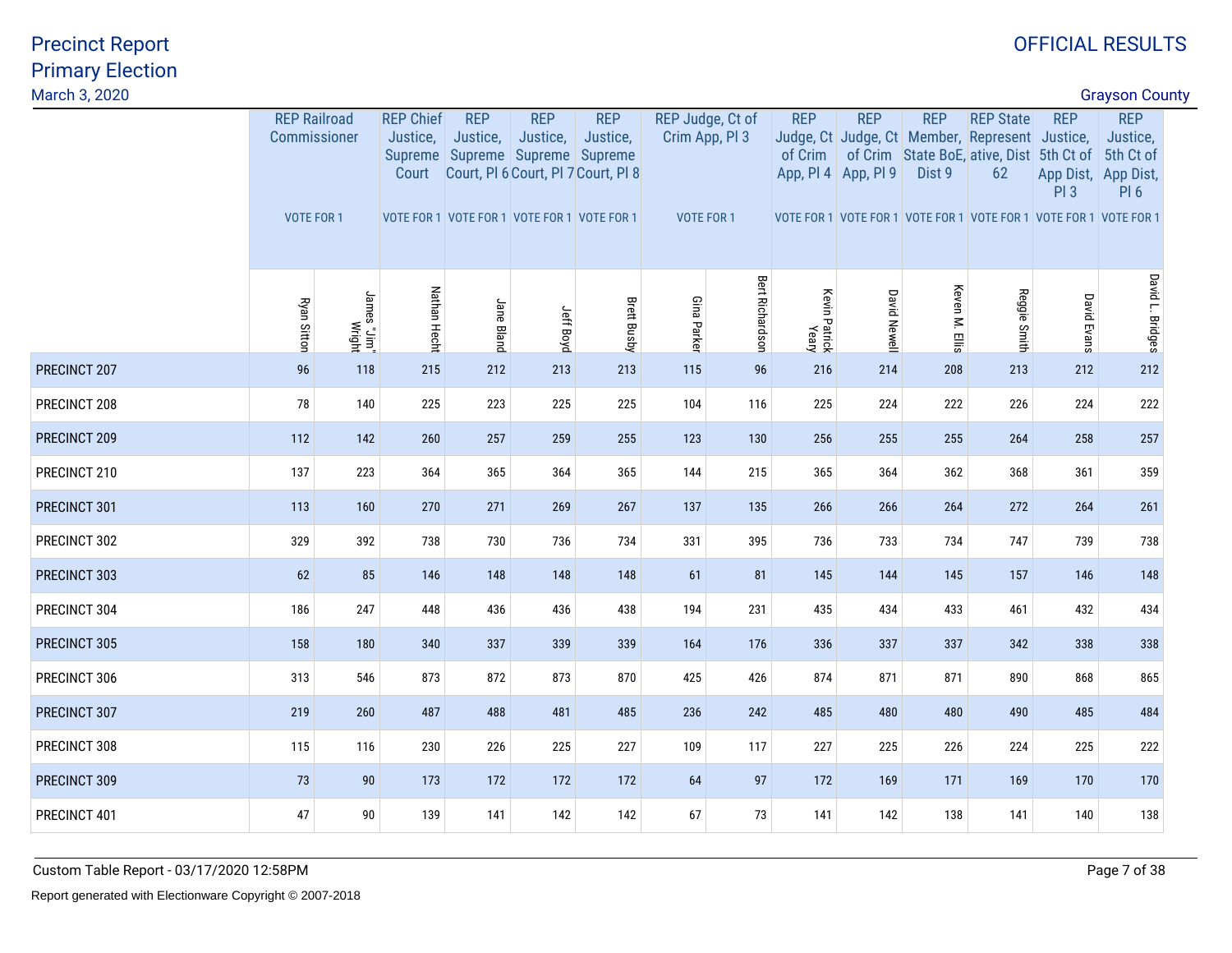| March 3, 2020 |                                                   |                              |                                                         |                        |                                                                                                  |                                                               |                   |                                    |                        |                                   |                      |                                                                                                                                                                                             |                    | <b>Grayson County</b>                                                         |  |
|---------------|---------------------------------------------------|------------------------------|---------------------------------------------------------|------------------------|--------------------------------------------------------------------------------------------------|---------------------------------------------------------------|-------------------|------------------------------------|------------------------|-----------------------------------|----------------------|---------------------------------------------------------------------------------------------------------------------------------------------------------------------------------------------|--------------------|-------------------------------------------------------------------------------|--|
|               | <b>REP Railroad</b><br>Commissioner<br>VOTE FOR 1 |                              | <b>REP Chief</b><br>Justice,<br><b>Supreme</b><br>Court | <b>REP</b><br>Justice, | <b>REP</b><br>Justice,<br>Supreme Supreme Supreme<br>VOTE FOR 1 VOTE FOR 1 VOTE FOR 1 VOTE FOR 1 | <b>REP</b><br>Justice,<br>Court, PI 6 Court, PI 7 Court, PI 8 | <b>VOTE FOR 1</b> | REP Judge, Ct of<br>Crim App, PI 3 | <b>REP</b><br>of Crim  | <b>REP</b><br>App, Pl 4 App, Pl 9 | <b>REP</b><br>Dist 9 | <b>REP State</b><br>Judge, Ct Judge, Ct   Member, Represent Justice,<br>of Crim State BoE, ative, Dist 5th Ct of<br>62<br>VOTE FOR 1 VOTE FOR 1 VOTE FOR 1 VOTE FOR 1 VOTE FOR 1 VOTE FOR 1 | <b>REP</b><br>PI3  | <b>REP</b><br>Justice,<br>5th Ct of<br>App Dist, App Dist,<br>PI <sub>6</sub> |  |
|               | <b>Ryan Sitton</b>                                | "mil." anmul<br>"mil." anmul | Nathan Hecht                                            | Jane Bland             | Jeff Boyd                                                                                        | <b>Brett Busby</b>                                            | Gina Parkel       | <b>Bert Richardson</b>             | Kevin Patrick<br>Yeary | <b>David Newell</b>               | Keven M. Ellis       | Reggie Smith                                                                                                                                                                                | <b>David Evans</b> | David L. Bridges                                                              |  |
| PRECINCT 402  | 112                                               | 209                          | 322                                                     | 324                    | 325                                                                                              | 322                                                           | 134               | 186                                | 323                    | 321                               | 323                  | 326                                                                                                                                                                                         | 325                | 323                                                                           |  |
| PRECINCT 403  | 226                                               | 320                          | 557                                                     | 547                    | 557                                                                                              | 556                                                           | 248               | 295                                | 551                    | 557                               | 555                  | 563                                                                                                                                                                                         | 557                | 556                                                                           |  |
| PRECINCT 404  | 273                                               | 381                          | 678                                                     | 675                    | 671                                                                                              | 675                                                           | 299               | 353                                | 665                    | 666                               | 669                  | 680                                                                                                                                                                                         | 668                | 670                                                                           |  |
| PRECINCT 405  | 20                                                | 33                           | 55                                                      | 55                     | 56                                                                                               | 57                                                            | 22                | 30                                 | 54                     | 54                                | 54                   | 57                                                                                                                                                                                          | 54                 | 53                                                                            |  |
| PRECINCT 406  | 265                                               | 341                          | 611                                                     | 608                    | 609                                                                                              | 609                                                           | 287               | 311                                | 604                    | 607                               | 604                  | 607                                                                                                                                                                                         | 604                | 603                                                                           |  |
| PRECINCT 407  | 8                                                 | 9                            | 15                                                      | 15                     | 15                                                                                               | 15                                                            | 6                 | 11                                 | 15                     | 15                                | 15                   | 15                                                                                                                                                                                          | 15                 | 15                                                                            |  |
| PRECINCT 408  | 106                                               | 136                          | 247                                                     | 247                    | 248                                                                                              | 243                                                           | 122               | 119                                | 246                    | 247                               | 246                  | 255                                                                                                                                                                                         | 248                | 248                                                                           |  |
| PRECINCT 409  | 302                                               | 418                          | 741                                                     | 747                    | 744                                                                                              | 747                                                           | 327               | 394                                | 741                    | 735                               | 737                  | 764                                                                                                                                                                                         | 744                | 743                                                                           |  |
| <b>Totals</b> | 5,528                                             | 7,512                        | 13,234                                                  | 13,177                 | 13,210                                                                                           | 13,189                                                        | 6,047             | 6,889                              | 13,158                 | 13,137                            | 13,113               | 13,409                                                                                                                                                                                      | 13,158             | 13,110                                                                        |  |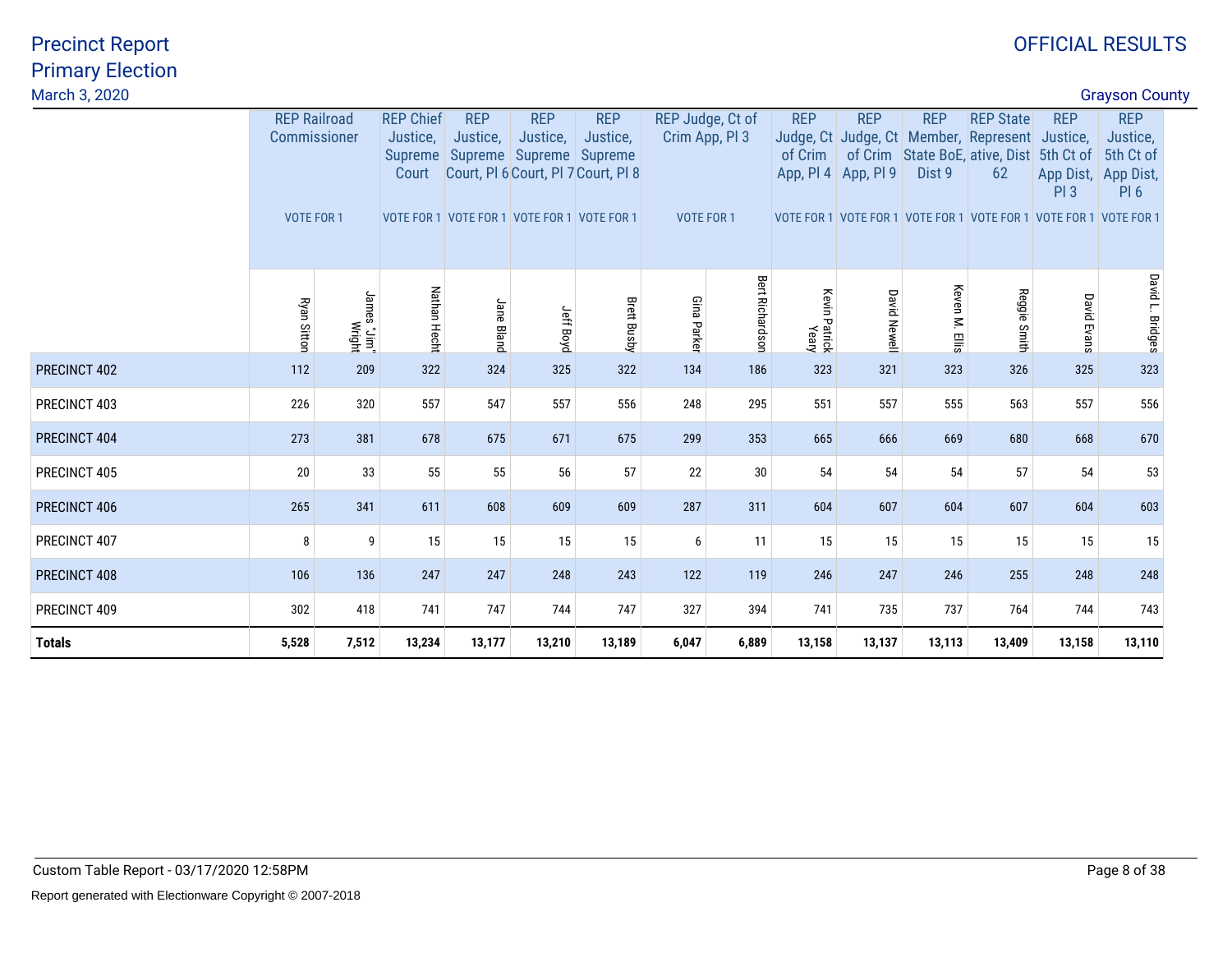| March 3, 2020<br><b>Grayson County</b> |                                                  |                                           |                                           |                                                      |                                                                   |                                         |                   |                      |              |                   |                                                                                                      |               |              |                    |  |
|----------------------------------------|--------------------------------------------------|-------------------------------------------|-------------------------------------------|------------------------------------------------------|-------------------------------------------------------------------|-----------------------------------------|-------------------|----------------------|--------------|-------------------|------------------------------------------------------------------------------------------------------|---------------|--------------|--------------------|--|
|                                        | <b>REP</b>                                       | <b>REP Dist</b>                           | <b>REP Dist</b>                           | <b>REP</b>                                           | <b>REP</b>                                                        | <b>REP</b>                              | <b>REP County</b> |                      |              | <b>REP County</b> | <b>REP</b>                                                                                           | <b>REP</b>    | <b>REP</b>   | <b>REP</b>         |  |
|                                        | Justice,<br>5th Ct of<br>App Dist,<br><b>PI8</b> | Judge,<br>15th<br>Judicial<br><b>Dist</b> | Judge,<br>59th<br>Judicial<br><b>Dist</b> | Criminal<br><b>Dist</b><br>Attorney<br>Grayson<br>Co | <b>Sheriff</b>                                                    | County<br>Tax<br>Assessor-<br>Collector |                   |                      |              |                   | Commissioner Pct 1 Commissioner Pct 3 Justice of Constable Constable Constable<br>the Peace<br>Pct 1 | Pct 1         | Pct 2        | Pct 3              |  |
|                                        |                                                  |                                           |                                           |                                                      | VOTE FOR 1 VOTE FOR 1 VOTE FOR 1 VOTE FOR 1 VOTE FOR 1 VOTE FOR 1 |                                         | VOTE FOR 1        |                      |              | <b>VOTE FOR 1</b> | VOTE FOR 1 VOTE FOR 1 VOTE FOR 1 VOTE FOR 1                                                          |               |              |                    |  |
|                                        | <b>Bill Whitehill</b>                            | Jim Fallon                                | Larry Phillips                            | J. Brett Smith                                       | Tom Watt                                                          | <b>Bruce Stidham</b>                    | Jeremy Roberts    | <b>Jeff Whitmire</b> | Colby Meals  | Phyllis James     | Larry Atherton                                                                                       | Thomas Carter | Mike Putman  | <b>Todd Booher</b> |  |
| PRECINCT 101                           | 368                                              | 379                                       | 383                                       | 373                                                  | 383                                                               | 382                                     | 144               | 243                  | $\mathbf{0}$ | $\mathbf{0}$      | 375                                                                                                  | 372           | $\mathbf{0}$ | $\Omega$           |  |
| PRECINCT 102                           | 119                                              | 123                                       | 120                                       | 123                                                  | 123                                                               | 124                                     | 55                | 71                   | $\mathbf 0$  | $\mathbf 0$       | 124                                                                                                  | 121           | $\mathbf 0$  | $\mathbf{0}$       |  |
| PRECINCT 103                           | 124                                              | 123                                       | 128                                       | 121                                                  | 126                                                               | 126                                     | 47                | 83                   | $\pmb{0}$    | $\mathbf{0}$      | 125                                                                                                  | 121           | $\bf{0}$     | $\mathbf{0}$       |  |
| PRECINCT 104                           | 209                                              | 218                                       | 215                                       | 213                                                  | 220                                                               | 218                                     | 53                | 172                  | $\pmb{0}$    | $\bf{0}$          | 213                                                                                                  | 209           | $\pmb{0}$    | $\mathbf{0}$       |  |
| PRECINCT 105                           | 929                                              | 943                                       | 947                                       | 940                                                  | 952                                                               | 955                                     | 246               | 716                  | $\pmb{0}$    | $\mathbf 0$       | $\pmb{0}$                                                                                            | $\pmb{0}$     | $\pmb{0}$    | $\mathbf{0}$       |  |
| PRECINCT 106                           | 477                                              | 493                                       | 490                                       | 493                                                  | 499                                                               | 493                                     | 174               | 329                  | $\bf{0}$     | $\mathbf 0$       | 0                                                                                                    | $\bm{0}$      | $\mathbf 0$  | $\Omega$           |  |
| PRECINCT 107                           | 437                                              | 448                                       | 448                                       | 446                                                  | 455                                                               | 459                                     | 110               | 348                  | $\mathbf 0$  | $\bf{0}$          | $\mathbf 0$                                                                                          | $\bf{0}$      | $\bf{0}$     | $\mathbf{0}$       |  |
| PRECINCT 108                           | 363                                              | 369                                       | 375                                       | 370                                                  | 371                                                               | 375                                     | 117               | 263                  | $\pmb{0}$    | $\bf{0}$          | 0                                                                                                    | $\pmb{0}$     | $\pmb{0}$    | $\mathbf 0$        |  |
| PRECINCT 201                           | 422                                              | 428                                       | 429                                       | 421                                                  | 429                                                               | 433                                     | $\pmb{0}$         | $\pmb{0}$            | $\mathbf 0$  | $\bf{0}$          | $\pmb{0}$                                                                                            | $\bf{0}$      | 424          | $\mathbf{0}$       |  |
| PRECINCT 202                           | 431                                              | 438                                       | 437                                       | 433                                                  | 444                                                               | 444                                     | $\mathbf{0}$      | $\pmb{0}$            | $\pmb{0}$    | $\bf{0}$          | 0                                                                                                    | $\pmb{0}$     | 441          | $\mathbf{0}$       |  |
| PRECINCT 203                           | 69                                               | 70                                        | 70                                        | 69                                                   | 70                                                                | 69                                      | $\mathbf{0}$      | $\mathbf{0}$         | $\mathbf 0$  | $\mathbf{0}$      | $\mathbf 0$                                                                                          | $\mathbf{0}$  | 69           | $\mathbf{0}$       |  |
| PRECINCT 204                           | 201                                              | 202                                       | 200                                       | 198                                                  | 201                                                               | 201                                     | $\mathbf 0$       | $\bf{0}$             | $\bf{0}$     | $\mathbf 0$       | 0                                                                                                    | $\pmb{0}$     | 201          | $\mathbf{0}$       |  |
| PRECINCT 205                           | 684                                              | 702                                       | 700                                       | 700                                                  | 710                                                               | 709                                     | $\mathbf{0}$      | $\bf{0}$             | $\pmb{0}$    | $\mathbf 0$       | $\mathbf 0$                                                                                          | $\pmb{0}$     | 704          | $\mathbf 0$        |  |
| PRECINCT 206                           | 215                                              | 221                                       | 221                                       | 217                                                  | 222                                                               | 223                                     | $\mathbf 0$       | 0                    | $\pmb{0}$    | $\mathbf 0$       | 0                                                                                                    | $\mathbf 0$   | 222          | $\mathbf{0}$       |  |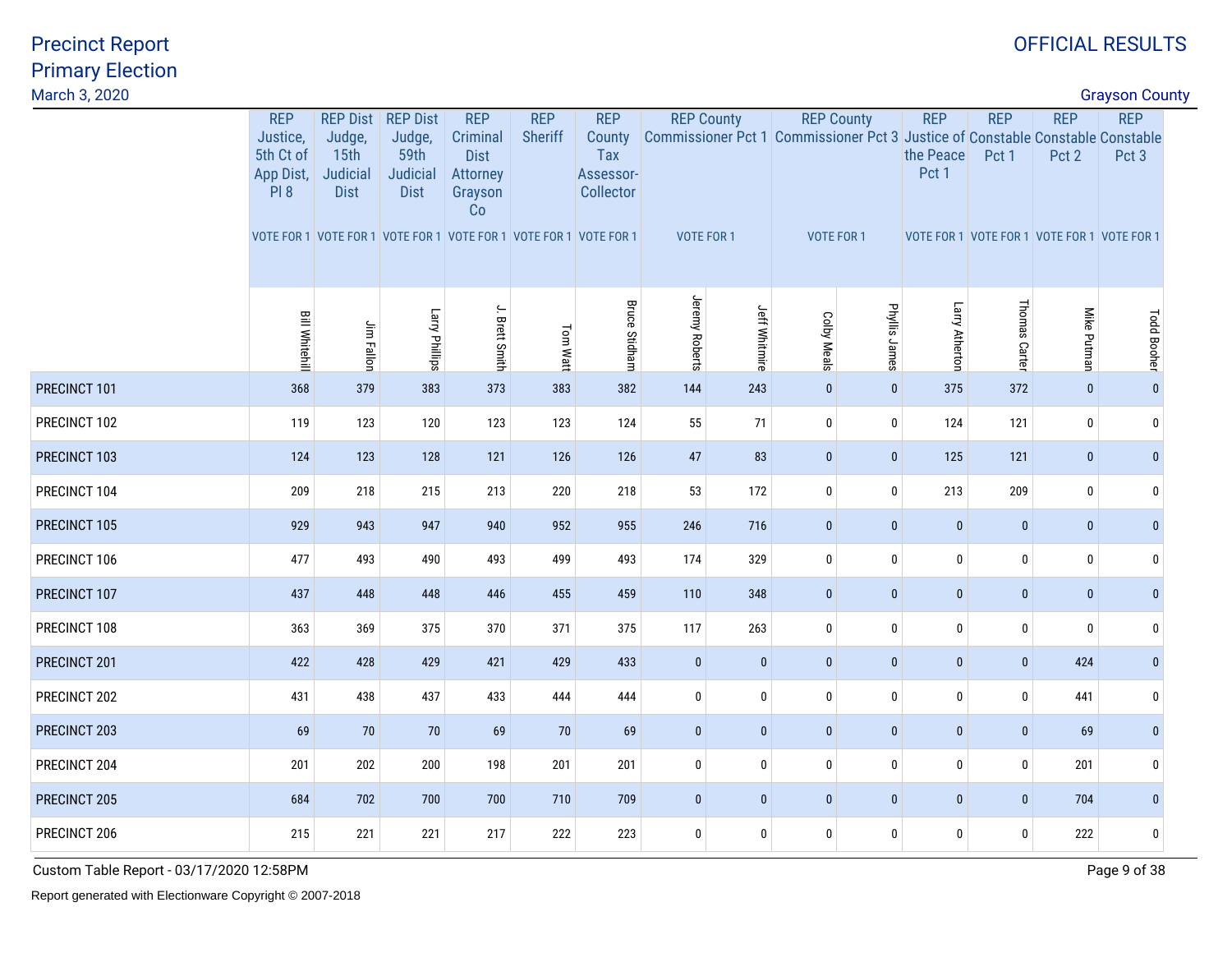| March 3, 2020<br><b>Grayson County</b> |                                                  |                                                                   |                                           |                                                      |                |                                         |                |                      |                    |                   |                                             |               |              |                                                                                         |  |
|----------------------------------------|--------------------------------------------------|-------------------------------------------------------------------|-------------------------------------------|------------------------------------------------------|----------------|-----------------------------------------|----------------|----------------------|--------------------|-------------------|---------------------------------------------|---------------|--------------|-----------------------------------------------------------------------------------------|--|
|                                        | <b>REP</b>                                       | <b>REP Dist</b>                                                   | <b>REP Dist</b>                           | <b>REP</b>                                           | <b>REP</b>     | <b>REP</b>                              |                | <b>REP County</b>    |                    | <b>REP County</b> | <b>REP</b>                                  | <b>REP</b>    | <b>REP</b>   | <b>REP</b>                                                                              |  |
|                                        | Justice,<br>5th Ct of<br>App Dist,<br><b>PI8</b> | Judge,<br>15th<br>Judicial<br><b>Dist</b>                         | Judge,<br>59th<br>Judicial<br><b>Dist</b> | Criminal<br><b>Dist</b><br>Attorney<br>Grayson<br>Co | <b>Sheriff</b> | County<br>Tax<br>Assessor-<br>Collector |                |                      |                    |                   | the Peace<br>Pct 1                          | Pct 1         | Pct 2        | Commissioner Pct 1 Commissioner Pct 3 Justice of Constable Constable Constable<br>Pct 3 |  |
|                                        |                                                  | VOTE FOR 1 VOTE FOR 1 VOTE FOR 1 VOTE FOR 1 VOTE FOR 1 VOTE FOR 1 |                                           |                                                      |                |                                         | VOTE FOR 1     |                      |                    | VOTE FOR 1        | VOTE FOR 1 VOTE FOR 1 VOTE FOR 1 VOTE FOR 1 |               |              |                                                                                         |  |
|                                        | <b>Bill Whitehill</b>                            | Jim Fallon                                                        | Larry Phillips                            | J. Brett Smith                                       | Tom Watt       | <b>Bruce Stidham</b>                    | Jeremy Roberts | <b>Jeff Whitmire</b> | <b>Colby Meals</b> | Phyllis James     | Larry Atherton                              | Thomas Carter | Mike Putman  | <b>Todd Booher</b>                                                                      |  |
| PRECINCT 207                           | 212                                              | 213                                                               | 214                                       | 212                                                  | 211            | 213                                     | $\mathbf{0}$   | $\pmb{0}$            | $\mathbf{0}$       | $\mathbf{0}$      | $\mathbf{0}$                                | $\pmb{0}$     | $\mathbf{0}$ | $\mathbf{0}$                                                                            |  |
| PRECINCT 208                           | 222                                              | 224                                                               | 222                                       | 221                                                  | 226            | 225                                     | $\mathbf 0$    | $\bf{0}$             | $\pmb{0}$          | 0                 | 224                                         | 221           | $\bf{0}$     | $\mathbf{0}$                                                                            |  |
| PRECINCT 209                           | 258                                              | 261                                                               | 259                                       | 260                                                  | 265            | 260                                     | $\mathbf 0$    | $\pmb{0}$            | $\mathbf 0$        | $\mathbf{0}$      | 261                                         | 260           | $\bf{0}$     | $\mathbf{0}$                                                                            |  |
| PRECINCT 210                           | 357                                              | 369                                                               | 368                                       | 360                                                  | 370            | 371                                     | $\bf{0}$       | $\bf{0}$             | $\pmb{0}$          | $\mathbf 0$       | 363                                         | 369           | $\bf{0}$     | $\Omega$                                                                                |  |
| PRECINCT 301                           | 264                                              | 267                                                               | 272                                       | 262                                                  | 274            | 276                                     | $\mathbf 0$    | $\bf{0}$             | 102                | 179               | 265                                         | 263           | $\bf{0}$     | $\mathbf{0}$                                                                            |  |
| PRECINCT 302                           | 739                                              | 745                                                               | 747                                       | 739                                                  | 756            | 754                                     | $\mathbf 0$    | $\bf 0$              | 228                | 518               | 750                                         | 734           | $\bf{0}$     | $\Omega$                                                                                |  |
| PRECINCT 303                           | 148                                              | 157                                                               | 157                                       | 150                                                  | 151            | 157                                     | $\mathbf{0}$   | $\mathbf{0}$         | 49                 | 115               | 157                                         | 152           | $\mathbf{0}$ | $\mathbf{0}$                                                                            |  |
| PRECINCT 304                           | 432                                              | 455                                                               | 458                                       | 447                                                  | 467            | 471                                     | $\mathbf 0$    | $\bf{0}$             | 125                | 343               | 462                                         | 436           | $\mathbf 0$  | $\mathbf{0}$                                                                            |  |
| PRECINCT 305                           | 337                                              | 344                                                               | 345                                       | 335                                                  | 348            | 346                                     | $\bf{0}$       | $\bf{0}$             | 159                | 198               | $\mathbf{0}$                                | $\bf{0}$      | $\bf{0}$     | 333                                                                                     |  |
| PRECINCT 306                           | 870                                              | 883                                                               | 879                                       | 877                                                  | 886            | 888                                     | $\mathbf 0$    | $\pmb{0}$            | 477                | 439               | 0                                           | $\pmb{0}$     | $\bf{0}$     | 869                                                                                     |  |
| PRECINCT 307                           | 483                                              | 488                                                               | 486                                       | 483                                                  | 498            | 495                                     | $\mathbf 0$    | $\pmb{0}$            | 186                | 320               | $\pmb{0}$                                   | $\pmb{0}$     | $\pmb{0}$    | 490                                                                                     |  |
| PRECINCT 308                           | 224                                              | 228                                                               | 228                                       | 227                                                  | 230            | 228                                     | $\pmb{0}$      | 0                    | 80                 | 157               | 0                                           | $\bm{0}$      | $\mathbf 0$  | 228                                                                                     |  |
| PRECINCT 309                           | 170                                              | 168                                                               | 170                                       | 170                                                  | 170            | 170                                     | $\mathbf{0}$   | $\pmb{0}$            | 50                 | 125               | $\pmb{0}$                                   | $\pmb{0}$     | $\mathbf{0}$ | 167                                                                                     |  |
| PRECINCT 401                           | 137                                              | 141                                                               | 143                                       | 138                                                  | 142            | 141                                     | $\pmb{0}$      | $\bf{0}$             | 0                  | $\mathbf 0$       | 0                                           | $\bm{0}$      | 138          | $\pmb{0}$                                                                               |  |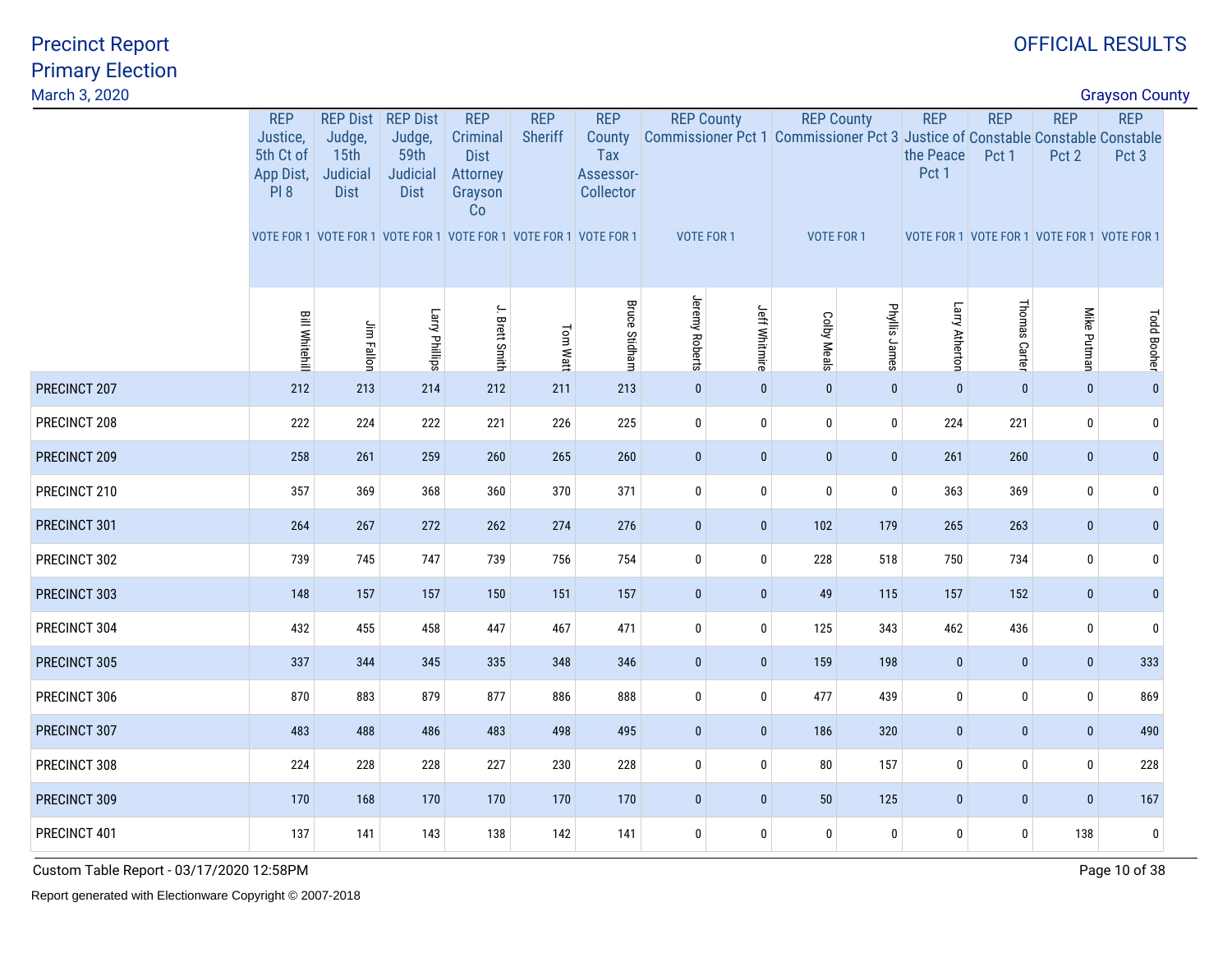| March 3, 2020 |                                                          |                                                                                                                                               |                                                              |                                                                    |                              |                                                       |                   |                   |              |                                 |                                  |                                                                    |                     | <b>Grayson County</b>                                                                                 |  |
|---------------|----------------------------------------------------------|-----------------------------------------------------------------------------------------------------------------------------------------------|--------------------------------------------------------------|--------------------------------------------------------------------|------------------------------|-------------------------------------------------------|-------------------|-------------------|--------------|---------------------------------|----------------------------------|--------------------------------------------------------------------|---------------------|-------------------------------------------------------------------------------------------------------|--|
|               | <b>REP</b><br>Justice,<br>5th Ct of<br>App Dist,<br>PI 8 | <b>REP Dist</b><br>Judge,<br>15 <sub>th</sub><br>Judicial<br><b>Dist</b><br>VOTE FOR 1 VOTE FOR 1 VOTE FOR 1 VOTE FOR 1 VOTE FOR 1 VOTE FOR 1 | <b>REP Dist</b><br>Judge,<br>59th<br>Judicial<br><b>Dist</b> | <b>REP</b><br>Criminal<br><b>Dist</b><br>Attorney<br>Grayson<br>Co | <b>REP</b><br><b>Sheriff</b> | <b>REP</b><br>County<br>Tax<br>Assessor-<br>Collector | <b>VOTE FOR 1</b> | <b>REP County</b> |              | <b>REP County</b><br>VOTE FOR 1 | <b>REP</b><br>the Peace<br>Pct 1 | <b>REP</b><br>Pct 1<br>VOTE FOR 1 VOTE FOR 1 VOTE FOR 1 VOTE FOR 1 | <b>REP</b><br>Pct 2 | <b>REP</b><br>Commissioner Pct 1 Commissioner Pct 3 Justice of Constable Constable Constable<br>Pct 3 |  |
|               | <b>Bill Whitehill</b>                                    | Jim Fallon                                                                                                                                    | Larry Phillips                                               | J. Brett Smith                                                     | Tom Watt                     | <b>Bruce Stidham</b>                                  | Jeremy Roberts    | Jeff Whitmire     | Colby Meals  | Phyllis James                   | Larry Atherton                   | Thomas Carter                                                      | Mike Putman         | <b>Todd Booher</b>                                                                                    |  |
| PRECINCT 402  | 321                                                      | 323                                                                                                                                           | 325                                                          | 321                                                                | 328                          | 331                                                   | $\mathbf{0}$      | $\mathbf{0}$      | $\mathbf{0}$ | $\mathbf{0}$                    | 0                                | $\overline{0}$                                                     | 325                 |                                                                                                       |  |
| PRECINCT 403  | 555                                                      | 557                                                                                                                                           | 557                                                          | 557                                                                | 567                          | 570                                                   | $\mathbf{0}$      | 0                 | $\mathbf 0$  | 0                               | 0                                | $\mathbf 0$                                                        | 561                 | $\mathbf{0}$                                                                                          |  |
| PRECINCT 404  | 666                                                      | 673                                                                                                                                           | 679                                                          | 674                                                                | 684                          | 685                                                   | $\bf{0}$          | $\pmb{0}$         | $\bf{0}$     | $\bf{0}$                        | 0                                | $\pmb{0}$                                                          | 674                 |                                                                                                       |  |
| PRECINCT 405  | 53                                                       | 58                                                                                                                                            | 55                                                           | 50                                                                 | 55                           | 57                                                    | $\mathbf{0}$      | $\mathbf{0}$      | $\mathbf{0}$ | $\mathbf{0}$                    | 0                                | $\bf{0}$                                                           | 52                  |                                                                                                       |  |
| PRECINCT 406  | 603                                                      | 604                                                                                                                                           | 602                                                          | 601                                                                | 608                          | 608                                                   | $\bf{0}$          | $\pmb{0}$         | $\mathbf{0}$ | $\mathbf{0}$                    | $\mathbf 0$                      | $\mathbf{0}$                                                       | $\mathbf{0}$        | 593                                                                                                   |  |
| PRECINCT 407  | 15                                                       | 15                                                                                                                                            | 15                                                           | 15                                                                 | 15                           | 15                                                    | $\mathbf{0}$      | $\mathbf{0}$      | 0            | $\mathbf{0}$                    | $\mathbf{0}$                     | $\boldsymbol{0}$                                                   | 15                  |                                                                                                       |  |
| PRECINCT 408  | 248                                                      | 252                                                                                                                                           | 253                                                          | 251                                                                | 259                          | 253                                                   | $\mathbf{0}$      | $\mathbf{0}$      | $\mathbf{0}$ | $\mathbf{0}$                    | 253                              | 252                                                                | $\mathbf{0}$        |                                                                                                       |  |
| PRECINCT 409  | 735                                                      | 758                                                                                                                                           | 750                                                          | 750                                                                | 761                          | 762                                                   | $\mathbf{0}$      | $\mathbf{0}$      | $\mathbf 0$  | $\mathbf{0}$                    | 758                              | 749                                                                | $\mathbf{0}$        |                                                                                                       |  |
| <b>Totals</b> | 13,097                                                   | 13,340                                                                                                                                        | 13,347                                                       | 13,217                                                             | 13,476                       | 13,487                                                | 946               | 2,225             | 1,456        | 2,394                           | 4,330                            | 4,259                                                              | 3,826               | 2,680                                                                                                 |  |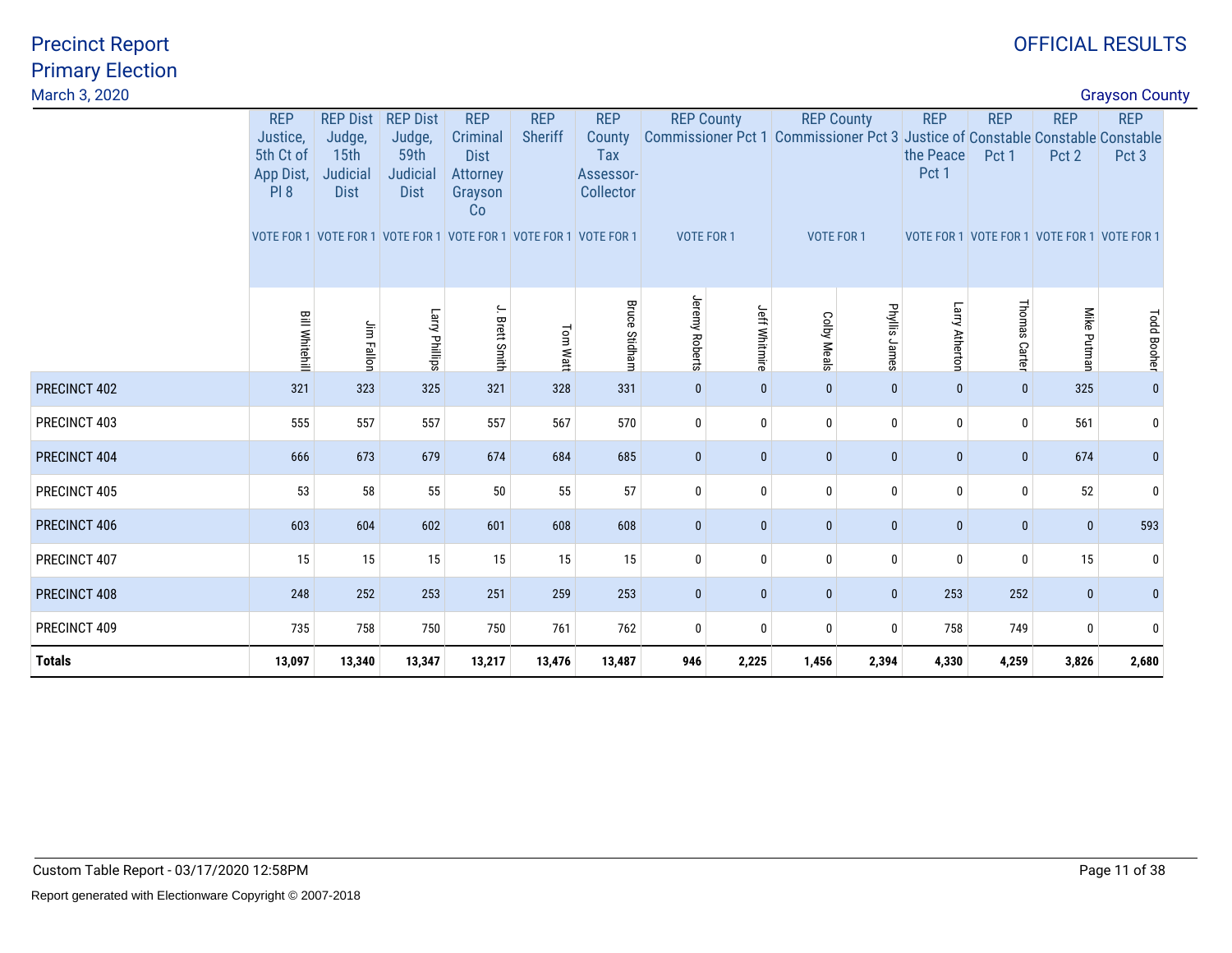| March 3, 2020 |                            |                            |                                |                    |                                             |                          |              |                          |              |                   |                          |                          |                | <b>Grayson County</b> |
|---------------|----------------------------|----------------------------|--------------------------------|--------------------|---------------------------------------------|--------------------------|--------------|--------------------------|--------------|-------------------|--------------------------|--------------------------|----------------|-----------------------|
|               | <b>REP Constable Pct 4</b> |                            | <b>REP</b><br>County<br>Chair  |                    | <b>REP Precinct Chair</b><br><b>Pct 105</b> | <b>REP Proposition 1</b> |              | <b>REP Proposition 2</b> |              |                   | <b>REP Proposition 3</b> | <b>REP Proposition 4</b> |                |                       |
|               | <b>VOTE FOR 1</b>          |                            | VOTE FOR 1                     | VOTE FOR 1         |                                             | VOTE FOR 1               |              | VOTE FOR 1               |              | <b>VOTE FOR 1</b> |                          | VOTE FOR 1               |                |                       |
|               | <b>Daniel Moores</b>       | William R.(Bob)<br>Douglas | <b>Barbara Ann</b><br>Woodroof | George<br>Woodroof | Kaaren J. Teuber                            | Yes                      | $\mathbf{g}$ | $\leq$                   | $\mathbf{g}$ | Yes               | $\mathbf{g}$             | Yes                      | $\mathbf{g}$   |                       |
| PRECINCT 101  | $\bf{0}$                   | $\pmb{0}$                  | 370                            | $\bf{0}$           | $\pmb{0}$                                   | 326                      | 70           | 318                      | 78           | 348               | 44                       | 373                      | 21             |                       |
| PRECINCT 102  | 0                          | 0                          | 121                            | $\bm{0}$           | $\bf{0}$                                    | 111                      | 19           | 112                      | 18           | 122               | 8                        | 119                      | 10             |                       |
| PRECINCT 103  | $\bf{0}$                   | $\mathbf{0}$               | 121                            | $\bf{0}$           | $\pmb{0}$                                   | 121                      | 14           | 118                      | 16           | 131               | $\overline{4}$           | 130                      | 5 <sub>5</sub> |                       |
| PRECINCT 104  | $\mathbf 0$                | 0                          | 209                            | $\bm{0}$           | $\mathbf 0$                                 | 208                      | $18\,$       | 191                      | 37           | 217               | $10\,$                   | 214                      | $12\,$         |                       |
| PRECINCT 105  | 213                        | 710                        | 936                            | 618                | 302                                         | 893                      | 104          | 869                      | 125          | 939               | 54                       | 961                      | 37             |                       |
| PRECINCT 106  | 158                        | 318                        | 486                            | $\pmb{0}$          | $\pmb{0}$                                   | 446                      | 72           | 435                      | 80           | 482               | $32\,$                   | 482                      | 28             |                       |
| PRECINCT 107  | 154                        | 272                        | 440                            | $\pmb{0}$          | $\pmb{0}$                                   | 419                      | 50           | 409                      | 60           | 432               | 32                       | 449                      | 19             |                       |
| PRECINCT 108  | 102                        | 250                        | 360                            | $\mathbf{0}$       | $\pmb{0}$                                   | 344                      | 45           | 336                      | 49           | 371               | $15\,$                   | 375                      | 14             |                       |
| PRECINCT 201  | $\bf{0}$                   | $\bf{0}$                   | 425                            | $\vert 0 \vert$    | $\bf{0}$                                    | 401                      | 46           | 376                      | 70           | 421               | 23                       | 420                      | 26             |                       |
| PRECINCT 202  | $\bf{0}$                   | 0                          | 437                            | $\mathbf{0}$       | $\bf{0}$                                    | 385                      | 75           | 373                      | 84           | 425               | $34\,$                   | 442                      | $18\,$         |                       |
| PRECINCT 203  | $\bf{0}$                   | $\pmb{0}$                  | 69                             | $\pmb{0}$          | $\bf{0}$                                    | 61                       | 12           | 62                       | $10$         | 67                | $\overline{4}$           | 73                       | $\pmb{0}$      |                       |
| PRECINCT 204  | $\bf{0}$                   | 0                          | 202                            | $\pmb{0}$          | $\pmb{0}$                                   | 185                      | 28           | 174                      | 40           | 203               | 12                       | 205                      | 9              |                       |
| PRECINCT 205  | $\mathbf 0$                | $\pmb{0}$                  | 699                            | $\bf{0}$           | $\pmb{0}$                                   | 644                      | 103          | 612                      | 131          | 698               | 45                       | 721                      | 22             |                       |
| PRECINCT 206  | $\mathbf 0$                | $\pmb{0}$                  | 223                            | $\pmb{0}$          | $\pmb{0}$                                   | 206                      | $26\,$       | 194                      | 36           | 220               | 10                       | 213                      | 16             |                       |
| PRECINCT 207  | 58                         | 148                        | 211                            | $\pmb{0}$          | $\mathbf 0$                                 | 212                      | 11           | 206                      | 15           | 214               | 8                        | 215                      | $\overline{7}$ |                       |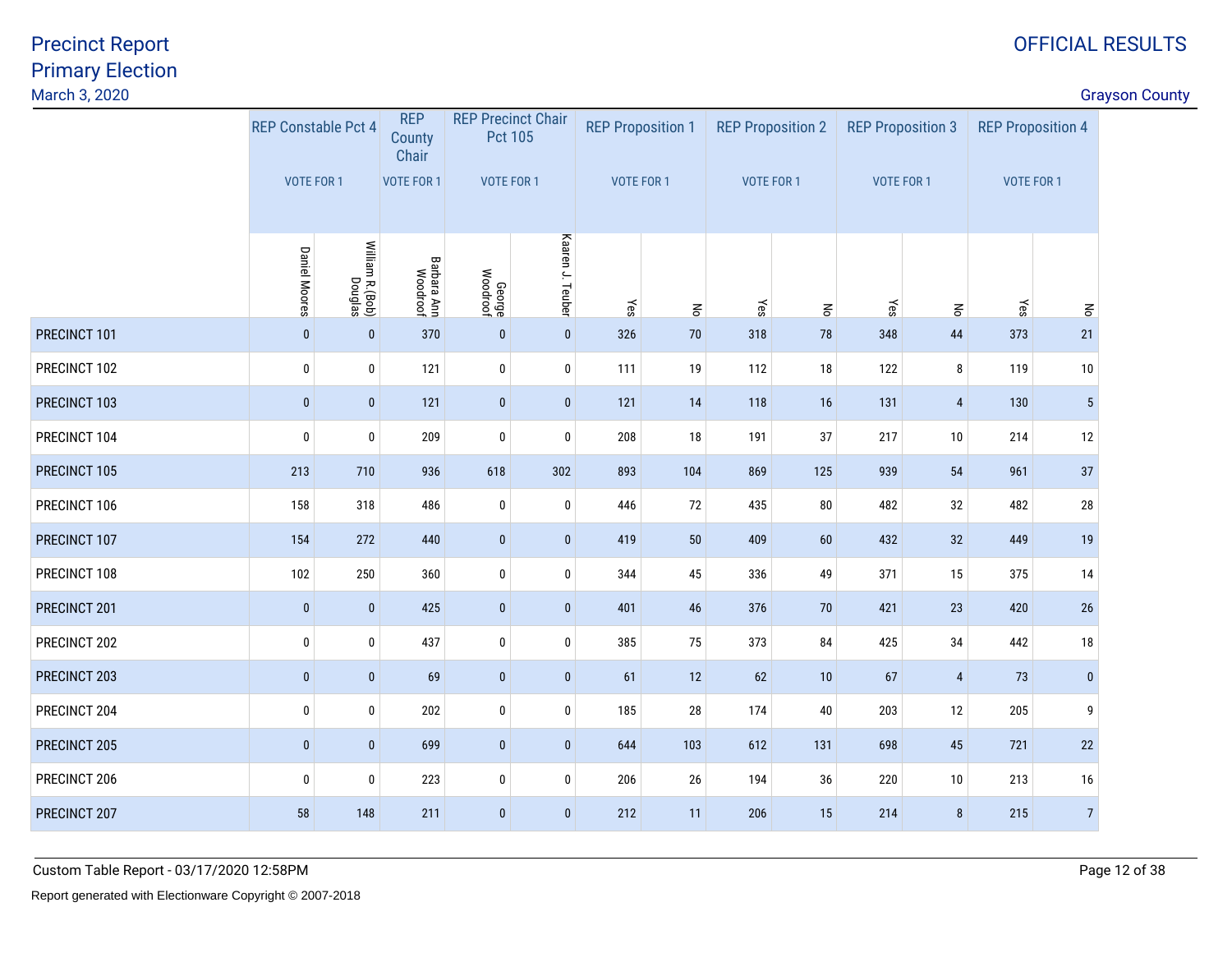| March 3, 2020 |                            |                            |                               |                    |                                             |                          |              |                          |                    |                          |                    |                          |                | <b>Grayson County</b> |
|---------------|----------------------------|----------------------------|-------------------------------|--------------------|---------------------------------------------|--------------------------|--------------|--------------------------|--------------------|--------------------------|--------------------|--------------------------|----------------|-----------------------|
|               | <b>REP Constable Pct 4</b> |                            | <b>REP</b><br>County<br>Chair |                    | <b>REP Precinct Chair</b><br><b>Pct 105</b> | <b>REP Proposition 1</b> |              | <b>REP Proposition 2</b> |                    | <b>REP Proposition 3</b> |                    | <b>REP Proposition 4</b> |                |                       |
|               | VOTE FOR 1                 |                            | <b>VOTE FOR 1</b>             |                    | VOTE FOR 1                                  | VOTE FOR 1               |              | VOTE FOR 1               |                    | VOTE FOR 1               |                    | VOTE FOR 1               |                |                       |
|               | <b>Daniel Moores</b>       | William R.(Bob)<br>Douglas | Barbara Ann<br>Woodroof       | George<br>Woodroof | Kaaren J. Teuber                            | Yes                      | $\mathbf{g}$ | Yes                      | $\mathsf{S}% _{T}$ | Yes                      | $\mathsf{S}% _{T}$ | Yes                      | $\mathbf{g}$   |                       |
| PRECINCT 208  | $\mathbf 0$                | 0                          | 220                           | $\mathbf 0$        | $\pmb{0}$                                   | 200                      | 29           | 199                      | 32                 | 216                      | 13                 | 222                      | 6              |                       |
| PRECINCT 209  | $\mathbf{0}$               | $\mathbf 0$                | 257                           | $\mathbf{0}$       | $\mathbf{0}$                                | 229                      | 44           | 244                      | 30                 | 259                      | 15                 | 262                      | 12             |                       |
| PRECINCT 210  | $\bf{0}$                   | 0                          | 360                           | $\pmb{0}$          | $\pmb{0}$                                   | 323                      | 60           | 321                      | 61                 | 354                      | $28\,$             | 376                      | 8              |                       |
| PRECINCT 301  | $\pmb{0}$                  | $\pmb{0}$                  | 264                           | $\bf{0}$           | $\pmb{0}$                                   | 254                      | 38           | 230                      | 62                 | 270                      | $20\,$             | 272                      | $18\,$         |                       |
| PRECINCT 302  | $\bf{0}$                   | 0                          | 738                           | $\pmb{0}$          | $\mathbf 0$                                 | 683                      | 92           | 658                      | 115                | 731                      | 43                 | 729                      | 43             |                       |
| PRECINCT 303  | $\mathbf 0$                | $\mathbf 0$                | 148                           | $\mathbf{0}$       | $\pmb{0}$                                   | 153                      | 17           | 143                      | 27                 | 161                      | $\overline{7}$     | 161                      | 5 <sup>5</sup> |                       |
| PRECINCT 304  | 0                          | 0                          | 438                           | $\bm{0}$           | $\bf{0}$                                    | 450                      | 42           | 411                      | 78                 | 455                      | 29                 | 447                      | 39             |                       |
| PRECINCT 305  | $\mathbf 0$                | $\pmb{0}$                  | 337                           | $\bf{0}$           | $\pmb{0}$                                   | 315                      | 46           | 308                      | 53                 | 344                      | 12                 | 347                      | 12             |                       |
| PRECINCT 306  | 0                          | 0                          | 872                           | $\bf{0}$           | $\pmb{0}$                                   | 794                      | 126          | 770                      | 148                | 861                      | 53                 | 878                      | 35             |                       |
| PRECINCT 307  | $\pmb{0}$                  | $\pmb{0}$                  | 486                           | $\pmb{0}$          | $\pmb{0}$                                   | 447                      | 66           | 450                      | 61                 | 483                      | 23                 | 486                      | 22             |                       |
| PRECINCT 308  | 0                          | $\pmb{0}$                  | 228                           | $\pmb{0}$          | $\pmb{0}$                                   | 212                      | 31           | 207                      | $36\,$             | 229                      | 11                 | 234                      | 8              |                       |
| PRECINCT 309  | $\mathbf 0$                | $\pmb{0}$                  | 167                           | $\bf{0}$           | $\pmb{0}$                                   | 163                      | 16           | 157                      | 22                 | 161                      | 13                 | 167                      | 12             |                       |
| PRECINCT 401  | 0                          | 0                          | 137                           | $\bm{0}$           | $\mathbf 0$                                 | 134                      | 16           | 128                      | 22                 | 139                      | 8                  | 143                      | $\overline{4}$ |                       |
| PRECINCT 402  | $\mathbf{0}$               | $\pmb{0}$                  | 325                           | $\bf{0}$           | $\mathbf{0}$                                | 270                      | 75           | 274                      | 68                 | 316                      | 21                 | 324                      | 15             |                       |
| PRECINCT 403  | $\mathbf{0}$               | 0                          | 557                           | $\bf{0}$           | $\mathbf 0$                                 | 502                      | 88           | 508                      | 82                 | 554                      | 34                 | 565                      | 23             |                       |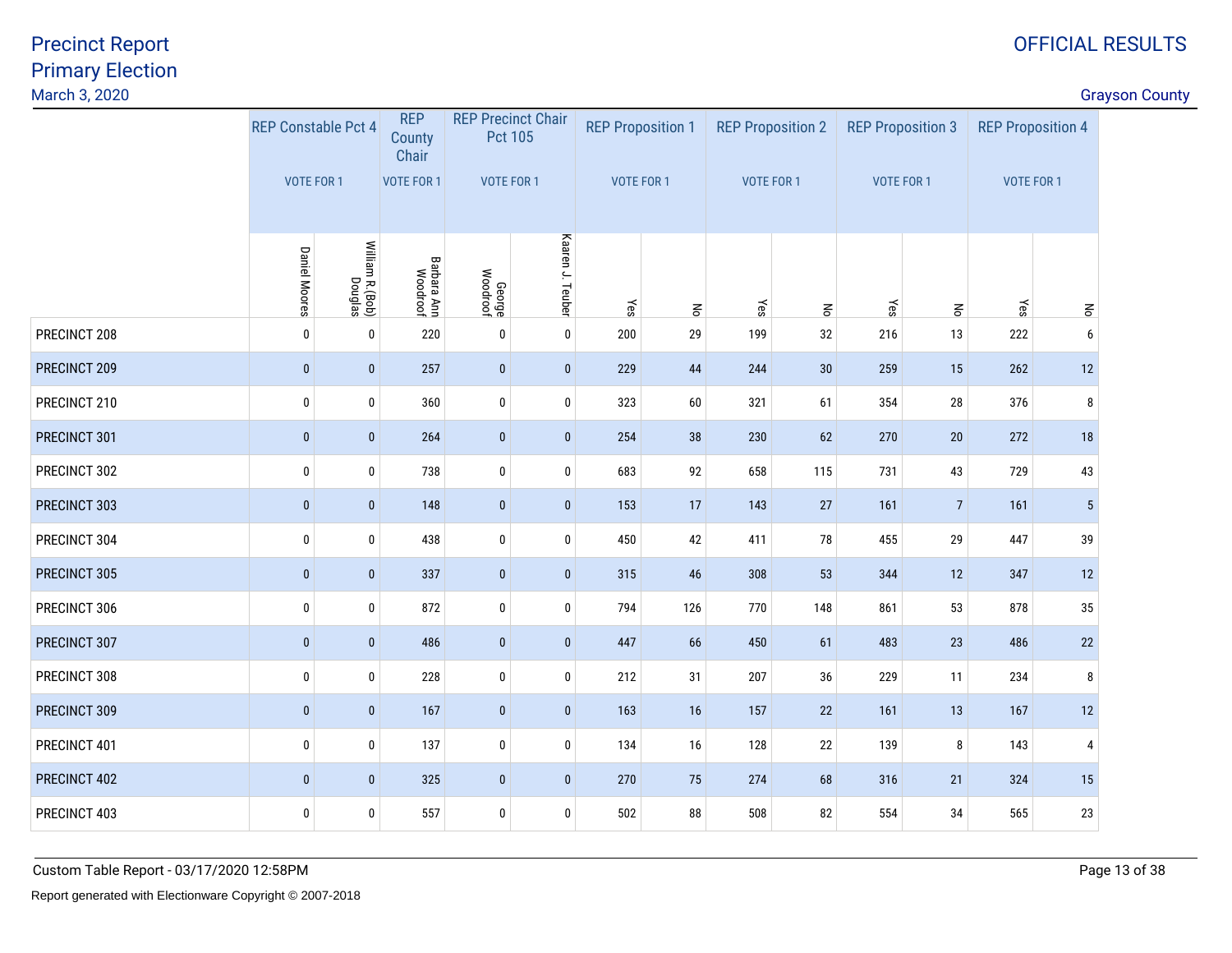| <b>Grayson County</b> |  |
|-----------------------|--|
|-----------------------|--|

| March 3, 2020 |                            |                                  |                               |                    |                                      |        |                          |        |                          |        |                          |                          |                                                                                                                                                            | <b>Grayson County</b> |
|---------------|----------------------------|----------------------------------|-------------------------------|--------------------|--------------------------------------|--------|--------------------------|--------|--------------------------|--------|--------------------------|--------------------------|------------------------------------------------------------------------------------------------------------------------------------------------------------|-----------------------|
|               | <b>REP Constable Pct 4</b> |                                  | <b>REP</b><br>County<br>Chair |                    | <b>REP Precinct Chair</b><br>Pct 105 |        | <b>REP Proposition 1</b> |        | <b>REP Proposition 2</b> |        | <b>REP Proposition 3</b> | <b>REP Proposition 4</b> |                                                                                                                                                            |                       |
|               | <b>VOTE FOR 1</b>          |                                  | <b>VOTE FOR 1</b>             |                    | VOTE FOR 1                           |        | VOTE FOR 1               |        | VOTE FOR 1               |        | VOTE FOR 1               | VOTE FOR 1               |                                                                                                                                                            |                       |
|               | <b>Daniel Moores</b>       | William<br>h R. (Bob)<br>Douglas | Barbara Ann<br>Woodroof       | George<br>Woodroof | Kaaren J. Teuber                     | Yes    | $\mathbb{R}^2$           | Yes    | $\mathbf{g}$             | γes    | $\mathbf{g}$             | kes                      | $\mathsf{S}% _{T}=\mathsf{S}_{T}\!\left( a,b\right) ,\mathsf{S}_{T}=\mathsf{S}_{T}\!\left( a,b\right) ,\mathsf{S}_{T}=\mathsf{S}_{T}\!\left( a,b\right) ,$ |                       |
| PRECINCT 404  | $\bf{0}$                   | $\bf{0}$                         | 673                           | $\bf{0}$           | $\bf{0}$                             | 604    | 100                      | 582    | 116                      | 650    | 49                       | 673                      | $27\,$                                                                                                                                                     |                       |
| PRECINCT 405  | $\mathbf{0}$               | 0                                | 53                            | 0                  | $\bf{0}$                             | 55     | 4                        | 51     | 9                        | 56     |                          | 57                       | 3                                                                                                                                                          |                       |
| PRECINCT 406  | $\Omega$                   | $\mathbf{0}$                     | 601                           | $\boldsymbol{0}$   | $\mathbf{0}$                         | 555    | 76                       | 542    | 86                       | 595    | 32                       | 614                      | 17                                                                                                                                                         |                       |
| PRECINCT 407  | $\Omega$                   | 0                                | 15                            | $\pmb{0}$          | $\bf{0}$                             | 15     | $\overline{2}$           | 14     | 3                        | 17     | $\mathbf 0$              | 17                       | 0                                                                                                                                                          |                       |
| PRECINCT 408  | $\Omega$                   | 0                                | 251                           | $\bf{0}$           | $\mathbf{0}$                         | 237    | 30                       | 230    | 35                       | 252    | 13                       | 253                      | 12                                                                                                                                                         |                       |
| PRECINCT 409  | $\mathbf{0}$               | 0                                | 750                           | $\pmb{0}$          | 0                                    | 701    | 85                       | 665    | 120                      | 735    | 51                       | 734                      | $50\,$                                                                                                                                                     |                       |
| <b>Totals</b> | 685                        | 1,698                            | 13,186                        | 618                | 302                                  | 12,258 | 1,776                    | 11,877 | 2,115                    | 13,128 | 811                      | 13,353                   | 615                                                                                                                                                        |                       |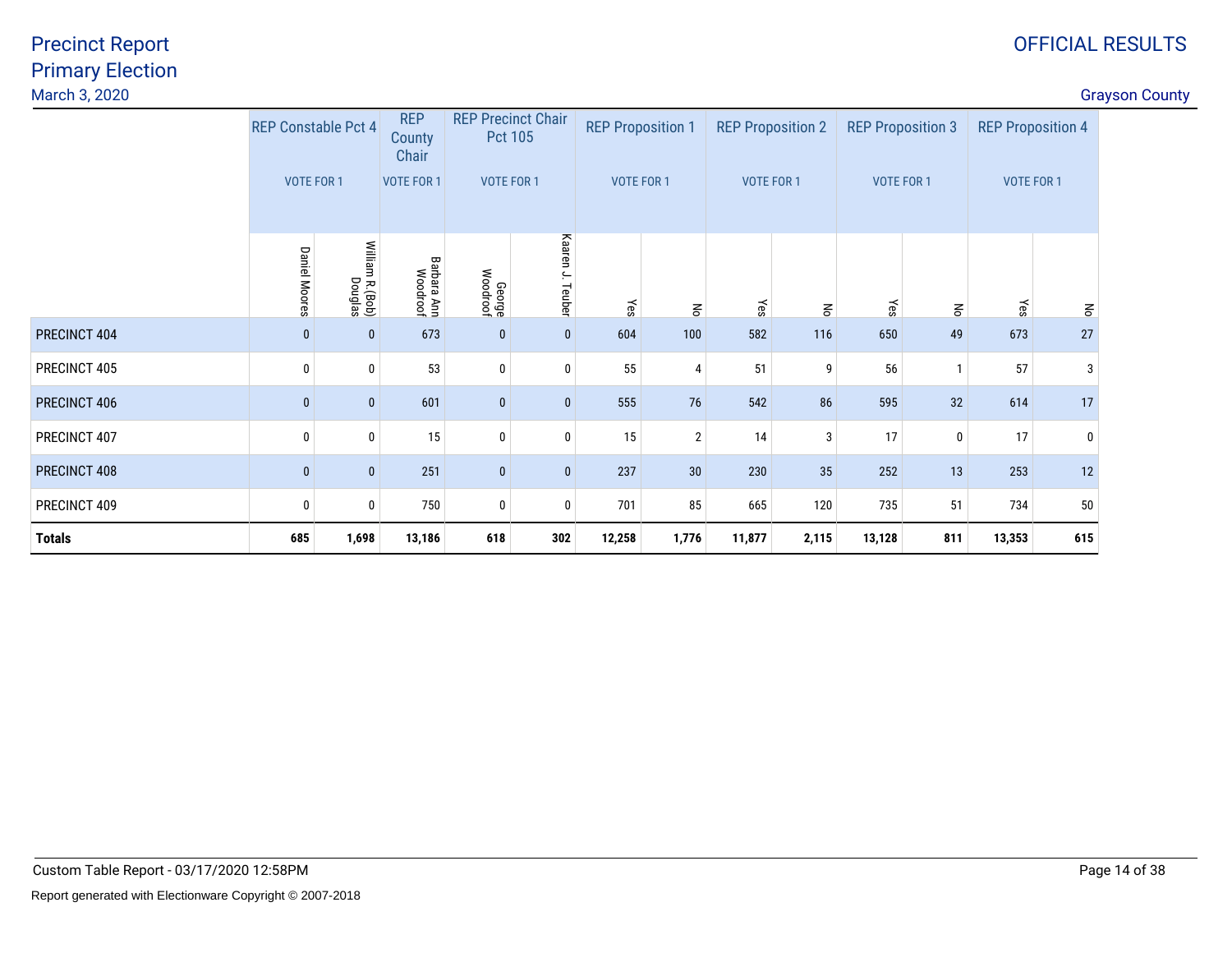discussion of the country of the country of the country of the country of the country of the country of the country of the country of the country of the country of the country of the country of the country of the country o

|              | <b>REP Proposition 5</b> |                                      | <b>REP Proposition 6</b> |                                      | <b>REP Proposition 7</b> |                                      | <b>REP Proposition 8</b> |                                         | <b>REP Proposition 9</b> |                                 | <b>REP Proposition 10</b> |                    |
|--------------|--------------------------|--------------------------------------|--------------------------|--------------------------------------|--------------------------|--------------------------------------|--------------------------|-----------------------------------------|--------------------------|---------------------------------|---------------------------|--------------------|
|              | <b>VOTE FOR 1</b>        |                                      | <b>VOTE FOR 1</b>        |                                      | VOTE FOR 1               |                                      | <b>VOTE FOR 1</b>        |                                         | VOTE FOR 1               |                                 | VOTE FOR 1                |                    |
|              |                          |                                      |                          |                                      |                          |                                      |                          |                                         |                          |                                 |                           |                    |
|              |                          |                                      |                          |                                      |                          |                                      |                          |                                         |                          |                                 |                           |                    |
|              |                          |                                      |                          |                                      |                          |                                      |                          |                                         |                          |                                 |                           |                    |
| PRECINCT 101 | Yes<br>351               | $\mathop{\mathsf{g}}\nolimits$<br>43 | Yes<br>359               | $\mathop{\mathsf{S}}\nolimits$<br>34 | Yes<br>389               | $\mathsf{R}^{\mathsf{C}}$<br>$\bf 8$ | Yes<br>385               | $\mathop{\mathsf{S}}$<br>$\overline{7}$ | Yes<br>367               | $\mathsf{R}^{\mathsf{c}}$<br>28 | Yes<br>356                | $\mathsf{S}$<br>37 |
| PRECINCT 102 | 111                      | $18\,$                               | 120                      | 10                                   | 131                      | $\pmb{0}$                            | 127                      | $\mathbf{3}$                            | 127                      | $\pmb{4}$                       | 113                       | 17                 |
| PRECINCT 103 | 123                      | 12                                   | 130                      | $\overline{4}$                       | 135                      | $\pmb{0}$                            | 135                      | $\pmb{0}$                               | 127                      | $\sqrt{5}$                      | 120                       | 13                 |
| PRECINCT 104 | 206                      | 22                                   | 215                      | 12                                   | 223                      | 4                                    | 221                      | $\overline{7}$                          | 219                      | 9                               | 211                       | 15                 |
| PRECINCT 105 | 889                      | 102                                  | 962                      | 31                                   | 985                      | $\bf 8$                              | 991                      | $7\overline{ }$                         | 953                      | 40                              | 907                       | 78                 |
| PRECINCT 106 | 482                      | $34\,$                               | 487                      | 31                                   | 509                      | 6                                    | 506                      | $\overline{7}$                          | 495                      | 16                              | 473                       | 38                 |
|              |                          |                                      |                          |                                      |                          |                                      |                          |                                         |                          |                                 |                           |                    |
| PRECINCT 107 | 415                      | 52                                   | 442                      | 26                                   | 463                      | $\bf 8$                              | 466                      | $\mathbf{3}$                            | 440                      | $27\,$                          | 430                       | 32                 |
| PRECINCT 108 | 350                      | 37                                   | 367                      | 17                                   | 384                      | 4                                    | 384                      | 3                                       | 377                      | 11                              | 366                       | 18                 |
| PRECINCT 201 | 396                      | 45                                   | 424                      | 23                                   | 436                      | $\overline{9}$                       | 440                      | $6\phantom{a}$                          | 422                      | 21                              | 420                       | 22                 |
| PRECINCT 202 | 423                      | $35\,$                               | 427                      | 31                                   | 456                      | $\mathbf{3}$                         | 452                      | 9                                       | 439                      | 18                              | 436                       | $20\,$             |
| PRECINCT 203 | 70                       | $\mathbf{3}$                         | 71                       | $\overline{2}$                       | 71                       | $\mathbf{1}$                         | 73                       | $\pmb{0}$                               | 73                       | $\mathbf 0$                     | 69                        | $\mathbf{3}$       |
| PRECINCT 204 | 193                      | 21                                   | 202                      | 10                                   | 213                      | $\mathbf{2}$                         | 215                      | $\bf{0}$                                | 209                      | $5\phantom{.0}$                 | 205                       | 9                  |
| PRECINCT 205 | 694                      | 51                                   | 706                      | 37                                   | 731                      | $10$                                 | 741                      | $6\phantom{a}$                          | 716                      | 29                              | 701                       | 42                 |
| PRECINCT 206 | 208                      | 21                                   | 224                      | 8                                    | 229                      | $\mathbf{3}$                         | 230                      | $\mathbf{2}$                            | 221                      | 10                              | 218                       | 12                 |
| PRECINCT 207 | 208                      | $15\,$                               | 211                      | 9                                    | 222                      | $\pmb{0}$                            | 220                      | $\mathbf{1}$                            | 216                      | $\boldsymbol{6}$                | 207                       | 14                 |
| PRECINCT 208 | 205                      | 23                                   | 215                      | 14                                   | 225                      | 4                                    | 228                      | $\overline{2}$                          | 218                      | 11                              | 214                       | 14                 |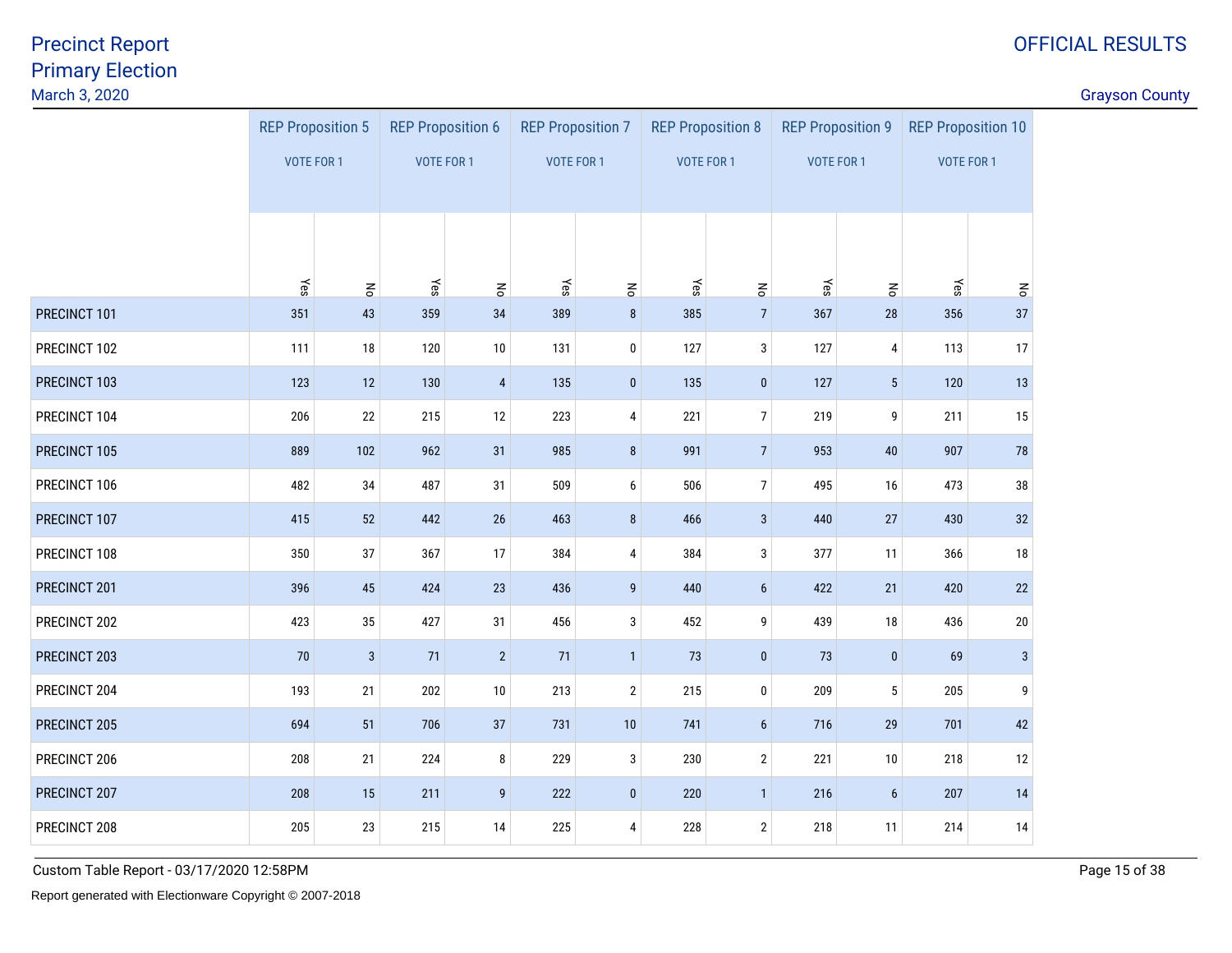discussion of the country of the country of the country of the country of the country of the country of the country of the country of the country of the country of the country of the country of the country of the country o

|              | <b>REP Proposition 5</b> |                       | <b>REP Proposition 6</b> |                  | <b>REP Proposition 7</b> |                           | <b>REP Proposition 8</b> |                                | <b>REP Proposition 9</b> |                       | <b>REP Proposition 10</b> |                         |
|--------------|--------------------------|-----------------------|--------------------------|------------------|--------------------------|---------------------------|--------------------------|--------------------------------|--------------------------|-----------------------|---------------------------|-------------------------|
|              | <b>VOTE FOR 1</b>        |                       | <b>VOTE FOR 1</b>        |                  | <b>VOTE FOR 1</b>        |                           | VOTE FOR 1               |                                | VOTE FOR 1               |                       | <b>VOTE FOR 1</b>         |                         |
|              |                          |                       |                          |                  |                          |                           |                          |                                |                          |                       |                           |                         |
|              |                          |                       |                          |                  |                          |                           |                          |                                |                          |                       |                           |                         |
|              |                          |                       |                          |                  |                          |                           |                          |                                |                          |                       |                           |                         |
|              | Yes                      | $\mathop{\mathsf{S}}$ | Yes                      | $\mathsf{S}$     | Yes                      | $\mathsf{R}^{\mathsf{S}}$ | Yes                      | $\mathop{\mathsf{S}}\nolimits$ | Yes                      | $\mathop{\mathsf{S}}$ | Yes                       | $\mathbf{r}_\mathsf{O}$ |
| PRECINCT 209 | 249                      | 26                    | 263                      | 12               | 269                      | $\boldsymbol{6}$          | 272                      | $\mathbf{1}$                   | 257                      | 16                    | 247                       | 25                      |
| PRECINCT 210 | 349                      | 31                    | 358                      | 22               | 378                      | $\sqrt{3}$                | 379                      | 4                              | 362                      | 19                    | 355                       | 23                      |
| PRECINCT 301 | 256                      | 34                    | 275                      | 16               | 285                      | $\overline{9}$            | 285                      | $\bf 8$                        | 278                      | 15                    | 272                       | 19                      |
| PRECINCT 302 | 705                      | 66                    | 740                      | 32               | 764                      | $10\,$                    | 767                      | 8                              | 734                      | 37                    | 719                       | 53                      |
| PRECINCT 303 | 151                      | 17                    | 162                      | $\boldsymbol{6}$ | 168                      | $\overline{1}$            | 169                      | $\mathbf 0$                    | 164                      | $\overline{4}$        | 162                       | $\overline{4}$          |
| PRECINCT 304 | 426                      | 52                    | 455                      | 27               | 483                      | $\mathbf{2}$              | 475                      | $\overline{7}$                 | 463                      | 18                    | 454                       | 32                      |
| PRECINCT 305 | 330                      | 30                    | 343                      | 17               | 357                      | $2^{\circ}$               | 356                      | $\overline{4}$                 | 347                      | 13                    | 341                       | 18                      |
| PRECINCT 306 | 845                      | 68                    | 870                      | 43               | 912                      | 8                         | 912                      | $5\phantom{.0}$                | 876                      | 38                    | 861                       | 50                      |
| PRECINCT 307 | 470                      | 40                    | 480                      | $26\,$           | 504                      | $5\phantom{.0}$           | 502                      | $\boldsymbol{6}$               | 493                      | 17                    | 475                       | $28\,$                  |
| PRECINCT 308 | 226                      | 16                    | 228                      | 13               | 242                      | $\mathbf{1}$              | 239                      | $\overline{4}$                 | 232                      | 9                     | 233                       | 9                       |
| PRECINCT 309 | 166                      | 13                    | 167                      | 11               | 178                      | $\overline{1}$            | 177                      | $\overline{2}$                 | 169                      | $7\overline{ }$       | 154                       | 23                      |
| PRECINCT 401 | 137                      | 12                    | 132                      | 15               | 147                      | 3                         | 145                      | 3                              | 140                      | 9                     | 137                       | 11                      |
| PRECINCT 402 | 317                      | 25                    | 322                      | 18               | 338                      | $\mathbf{3}$              | 337                      | $\overline{2}$                 | 321                      | 20                    | 320                       | 22                      |
| PRECINCT 403 | 528                      | 58                    | 561                      | $28\,$           | 583                      | 6                         | 579                      | 10                             | 556                      | 31                    | 552                       | 32                      |
| PRECINCT 404 | 636                      | 61                    | 658                      | $39\,$           | 697                      | $\overline{7}$            | 696                      | $\overline{4}$                 | 678                      | 25                    | 667                       | $30\,$                  |
| PRECINCT 405 | 56                       | $\overline{2}$        | 58                       | $\overline{1}$   | 60                       | $\pmb{0}$                 | 58                       | $\mathbf 0$                    | 57                       | $\overline{2}$        | 57                        | 3                       |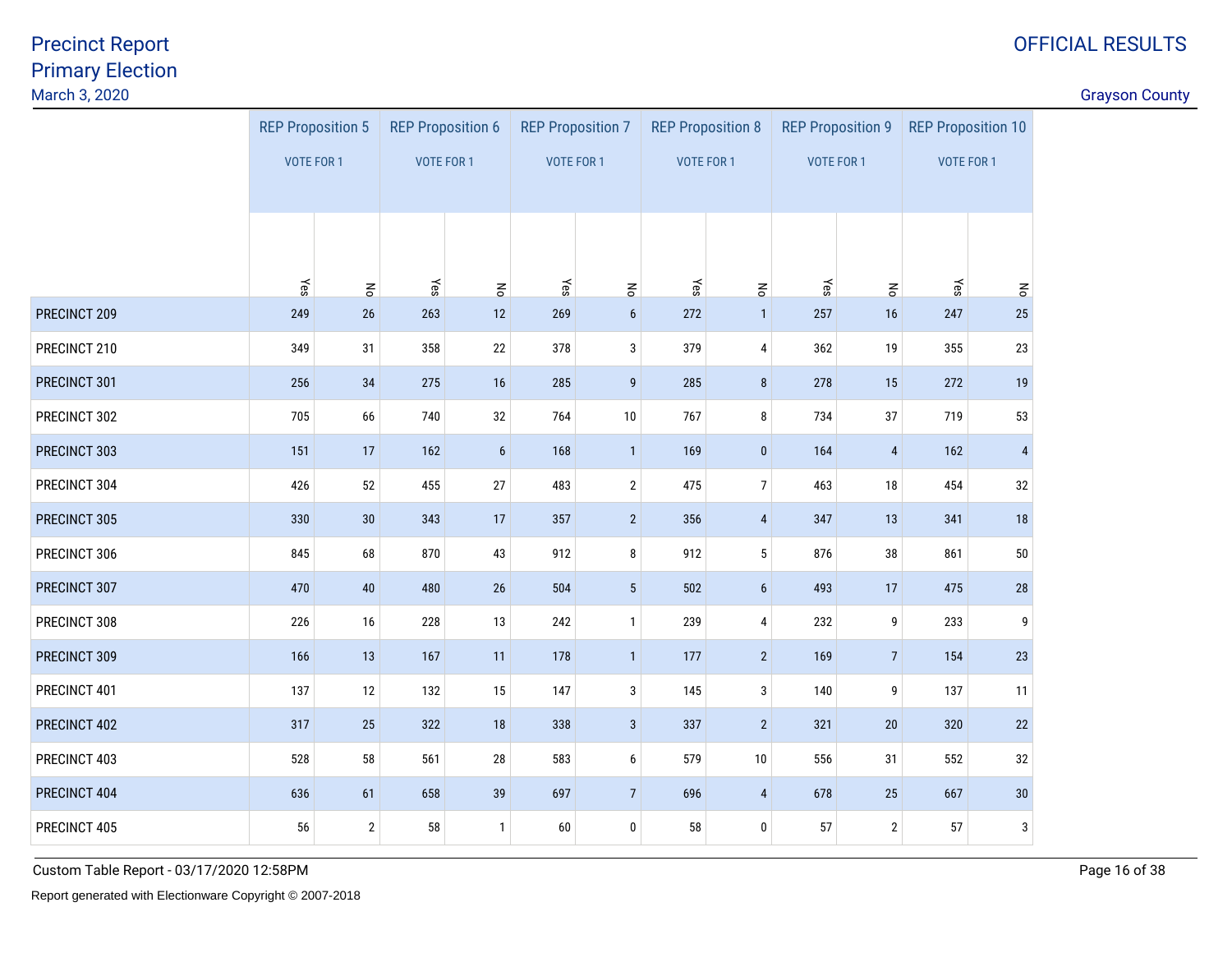#### discussion of the country of the country of the country of the country of the country of the country of the country of the country of the country of the country of the country of the country of the country of the country o

|               |                   | <b>REP Proposition 5</b>       | <b>REP Proposition 6</b> |                       | <b>REP Proposition 7</b> |                | <b>REP Proposition 8</b> |                | <b>REP Proposition 9</b> |              | <b>REP Proposition 10</b> |              |
|---------------|-------------------|--------------------------------|--------------------------|-----------------------|--------------------------|----------------|--------------------------|----------------|--------------------------|--------------|---------------------------|--------------|
|               | <b>VOTE FOR 1</b> |                                | <b>VOTE FOR 1</b>        |                       | <b>VOTE FOR 1</b>        |                | <b>VOTE FOR 1</b>        |                | <b>VOTE FOR 1</b>        |              | <b>VOTE FOR 1</b>         |              |
|               | Yes               | $\mathop{\mathsf{S}}\nolimits$ | Yes                      | $\mathop{\mathsf{S}}$ | Yes                      | $\mathsf{S}$   | Yes                      | $\mathbf{g}$   | Yes                      | $\mathsf{S}$ | Yes                       | $\mathsf{S}$ |
| PRECINCT 406  | 568               | 55                             | 595                      | 31                    | 620                      | $\overline{7}$ | 623                      | $\overline{4}$ | 602                      | 21           | 604                       | 22           |
| PRECINCT 407  | 17                | 0                              | 17                       | 0                     | 17                       | 0              | 17                       | 0              | 16                       |              | 16                        | -1           |
| PRECINCT 408  | 245               | 18                             | 254                      | 10                    | 263                      | $\overline{2}$ | 264                      | $\mathbf{1}$   | 252                      | 13           | 246                       | 19           |
| PRECINCT 409  | 714               | 71                             | 741                      | 42                    | 769                      | 19             | 768                      | 15             | 745                      | 43           | 727                       | 49           |
| <b>Totals</b> | 12,715            | 1,229                          | 13,241                   | 708                   | 13,836                   | 165            | 13,834                   | 151            | 13,361                   | 598          | 13,045                    | 857          |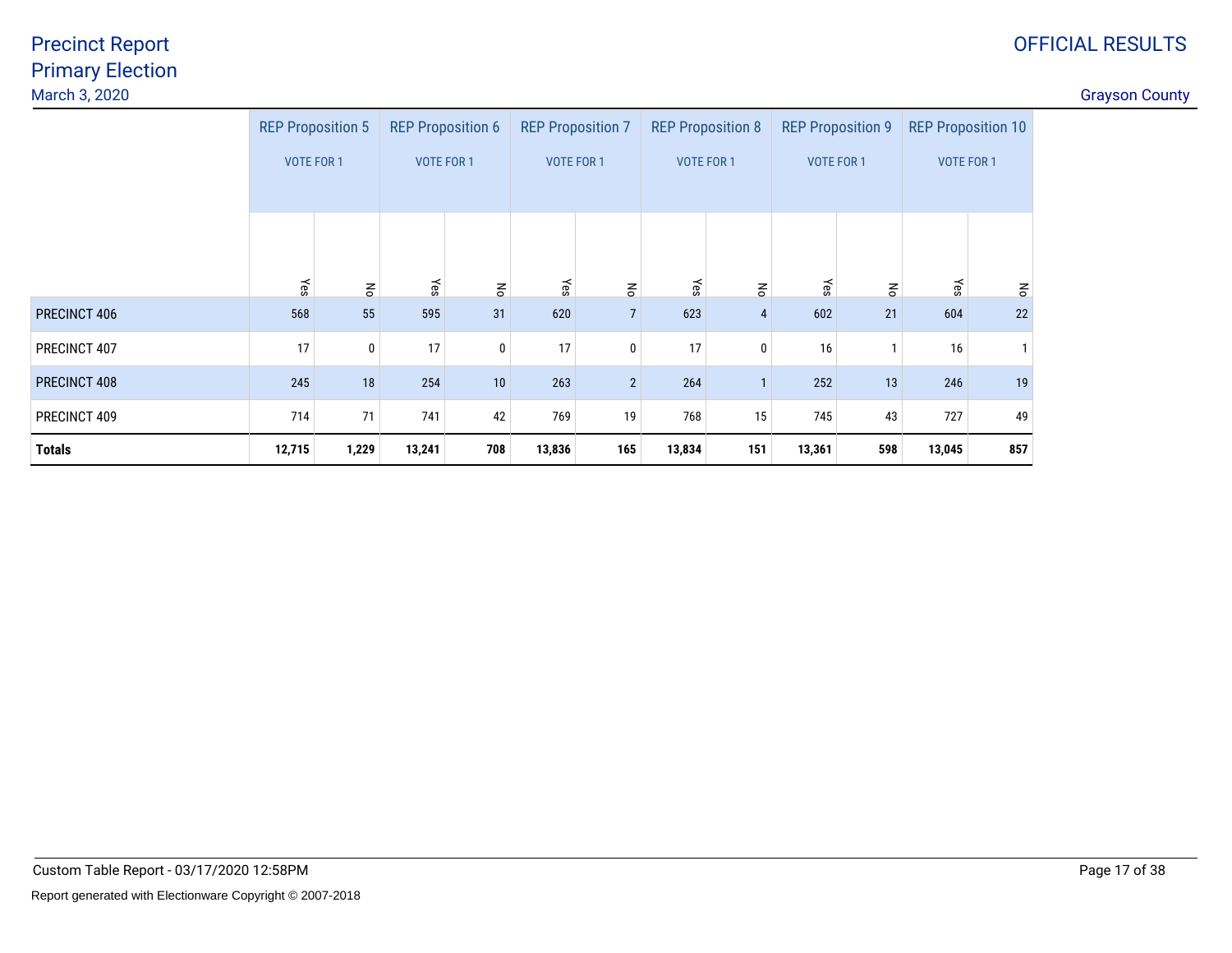discussion of the country of the country of the country of the country of the country of the country of the country of the country of the country of the country of the country of the country of the country of the country o

|              |                  |                         |                |                |              |                  | <b>DEM President</b> |                       |                      |                |              |                    |                |                               |
|--------------|------------------|-------------------------|----------------|----------------|--------------|------------------|----------------------|-----------------------|----------------------|----------------|--------------|--------------------|----------------|-------------------------------|
|              |                  |                         |                |                |              |                  | VOTE FOR 1           |                       |                      |                |              |                    |                |                               |
|              |                  |                         |                |                |              |                  |                      |                       |                      |                |              |                    |                |                               |
|              | Amy Klobuchar    | Michael R.<br>Bloomberg | Julian Castro  | Tulsi Gabbard  | Cory Booker  | Elizabeth Warren | Andrew Yang          | <b>Michael Bennet</b> | <b>Deval Patrick</b> | Pete Buttigieg | Tom Steyer   | <b>Robby Wells</b> | Bernie Sanders | Roque "Rocky"<br>De La Fuente |
| PRECINCT 101 | 10               | 51                      | $\overline{1}$ | $\sqrt{2}$     | $\pmb{0}$    | 28               | $\overline{2}$       | $\pmb{0}$             | $\pmb{0}$            | 13             | $\mathbf 0$  | $\pmb{0}$          | 104            | $\mathbf{0}$                  |
| PRECINCT 102 | $\sqrt{5}$       | 42                      | $\pmb{0}$      | 0              | $\mathbf{1}$ | 42               | $\pmb{0}$            | 0                     | 0                    | 8              | $\mathbf{1}$ | $\pmb{0}$          | 112            | $\mathbf 0$                   |
| PRECINCT 103 | $\mathbf{1}$     | 9                       | $\pmb{0}$      | $\pmb{0}$      | $\pmb{0}$    | $\bf{0}$         | $\pmb{0}$            | $\pmb{0}$             | $\pmb{0}$            | $\pmb{0}$      | $\mathbf 0$  | $\mathbf{1}$       | 8              | $\bf{0}$                      |
| PRECINCT 104 | $\bf{0}$         | 9                       | $\pmb{0}$      | 0              | $\pmb{0}$    | 6                | $\boldsymbol{0}$     | 0                     | 0                    | $\overline{4}$ | -1           | $\bf{0}$           | 19             | 0                             |
| PRECINCT 105 | $\boldsymbol{9}$ | $50\,$                  | $\overline{1}$ | $\mathbf{1}$   | $\mathbf{1}$ | 33               | $\pmb{0}$            | $\mathbf{1}$          | $\pmb{0}$            | $20\,$         | $\mathbf{1}$ | $\mathbf{0}$       | 91             | $\mathbf{0}$                  |
| PRECINCT 106 | $\overline{4}$   | $22\,$                  | $\overline{2}$ | $\overline{2}$ | $\pmb{0}$    | $20\,$           | $\overline{1}$       | 0                     | 0                    | 6              | $\mathbf 0$  | $\pmb{0}$          | 43             | $\mathbf 0$                   |
| PRECINCT 107 | $\sqrt{2}$       | 10                      | $\pmb{0}$      | $\pmb{0}$      | $\pmb{0}$    | $\mathbf{3}$     | $\pmb{0}$            | $\pmb{0}$             | $\pmb{0}$            | $\mathbf 0$    | $\mathbf 0$  | $\mathbf{0}$       | 24             | $\bf{0}$                      |
| PRECINCT 108 | $\mathbf{1}$     | 14                      | $\pmb{0}$      | 0              | $\pmb{0}$    | 9                | $\pmb{0}$            | 0                     | 0                    | 9              | $\bf{0}$     | $\pmb{0}$          | 21             | $\mathbf 0$                   |
| PRECINCT 201 | $\bf 8$          | 49                      | $\overline{1}$ | $\bf{0}$       | $\mathbf{1}$ | 27               | $\overline{1}$       | $\pmb{0}$             | $\pmb{0}$            | 15             | $\mathbf{1}$ | $\bf{0}$           | 100            | $\bf{0}$                      |
| PRECINCT 202 | 3                | 46                      | 0              | $\mathbf{1}$   | 0            | 17               | $\pmb{0}$            | $\mathbf{1}$          | 0                    | 8              | $\mathbf{1}$ | $\overline{2}$     | 76             | $\mathbf 0$                   |
| PRECINCT 203 | $\mathbf{0}$     | 14                      | $\bf{0}$       | $\bf{0}$       | $\mathbf{0}$ | $5\phantom{.0}$  | $\mathbf{0}$         | $\mathbf{1}$          | $\mathbf{0}$         | $\mathbf{1}$   | $\mathbf{0}$ | $\mathbf{0}$       | 30             | $\bf{0}$                      |
| PRECINCT 204 | $\mathbf{1}$     | 16                      | 0              | 0              | 0            | 10               | $\overline{1}$       | 0                     | 0                    | 3              | $\mathbf{1}$ | $\bf{0}$           | 16             | 0                             |
| PRECINCT 205 | 8                | 41                      | $\overline{1}$ | $\mathbf{1}$   | $\pmb{0}$    | 22               | $\mathbf 0$          | $\pmb{0}$             | $\mathbf 0$          | 13             | $\mathbf{1}$ | $\mathbf{0}$       | 46             | $\overline{1}$                |
| PRECINCT 206 | 3                | 23                      | $\mathbf 0$    | $\overline{2}$ | $\mathbf{1}$ | 13               | $\pmb{0}$            | $\mathbf{1}$          | 0                    | $\overline{4}$ | $\bf{0}$     | $\bf{0}$           | 32             | $\mathbf 0$                   |
| PRECINCT 207 | $\overline{2}$   | 14                      | $\bf{0}$       | $\pmb{0}$      | $\bf{0}$     | $5\,$            | $\pmb{0}$            | $\mathbf{1}$          | $\bf{0}$             | $\sqrt{5}$     | $\mathbf{1}$ | $\mathbf{0}$       | 11             | $\bf{0}$                      |
| PRECINCT 208 | $\overline{2}$   | 20                      | 0              | 0              | 0            | 6                | $\mathbf{1}$         | 0                     | $\mathbf{1}$         | 4              | 0            | $\bf{0}$           | 25             | $\mathbf 0$                   |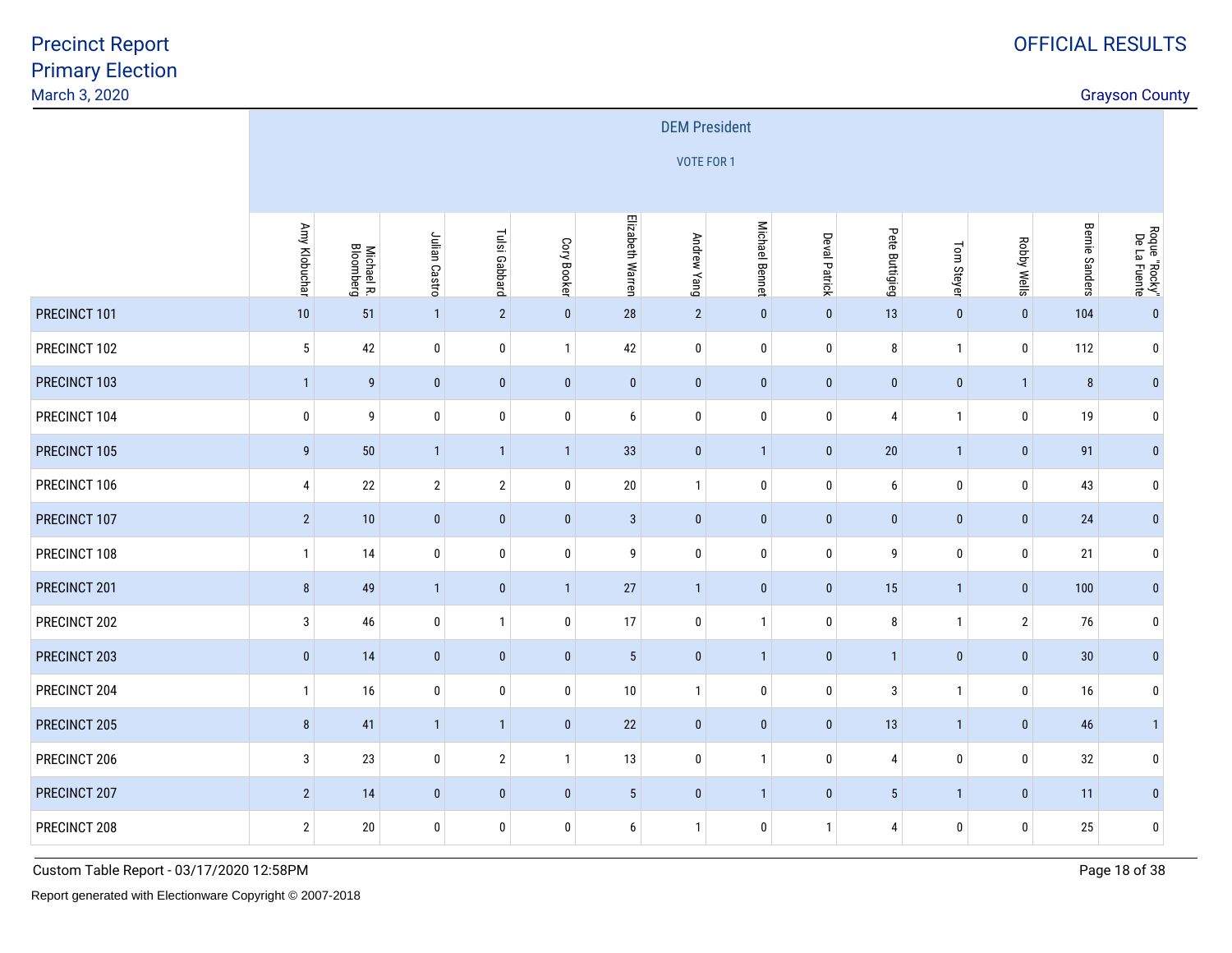discussion of the country of the country of the country of the country of the country of the country of the country of the country of the country of the country of the country of the country of the country of the country o

|              |                 |                         |               |                |              |                  | <b>DEM President</b> |                |                      |                |                |                    |                |                               |
|--------------|-----------------|-------------------------|---------------|----------------|--------------|------------------|----------------------|----------------|----------------------|----------------|----------------|--------------------|----------------|-------------------------------|
|              |                 |                         |               |                |              |                  | <b>VOTE FOR 1</b>    |                |                      |                |                |                    |                |                               |
|              |                 |                         |               |                |              |                  |                      |                |                      |                |                |                    |                |                               |
|              | Amy Klobuchar   | Michael R.<br>Bloomberg | Julian Castro | Tulsi Gabbard  | Cory Booker  | Elizabeth Warren | Andrew Yang          | Michael Bennet | <b>Deval Patrick</b> | Pete Buttigieg | Tom Steyer     | <b>Robby Wells</b> | Bernie Sanders | Roque "Rocky"<br>De La Fuente |
| PRECINCT 209 | $\mathbf{3}$    | $\overline{3}$          | $\pmb{0}$     | $\pmb{0}$      | $\pmb{0}$    | $5\phantom{.0}$  | $\overline{1}$       | $\pmb{0}$      | $\pmb{0}$            | $\sqrt{3}$     | $\pmb{0}$      | $\pmb{0}$          | 11             | $\mathbf{0}$                  |
| PRECINCT 210 | $\overline{2}$  | 17                      | $\pmb{0}$     | $\bf{0}$       | $\pmb{0}$    | $5\phantom{.0}$  | $\mathbf{1}$         | 0              | 0                    | $\sqrt{2}$     | $\mathbf{1}$   | $\pmb{0}$          | 8              | $\overline{1}$                |
| PRECINCT 301 | $\mathbf{3}$    | 30                      | $\pmb{0}$     | $\overline{2}$ | $\pmb{0}$    | 13               | $\overline{1}$       | $\pmb{0}$      | $\pmb{0}$            | $\sqrt{5}$     | $\overline{2}$ | $\pmb{0}$          | 35             | $\bf{0}$                      |
| PRECINCT 302 | 11              | 82                      | $\pmb{0}$     | $\sqrt{2}$     | $\mathbf{1}$ | 62               | $\mathbf{1}$         | 0              | $\mathbf{1}$         | 22             | $\mathbf{3}$   | $\pmb{0}$          | 139            | $\overline{1}$                |
| PRECINCT 303 | $\mathbf 0$     | $\sqrt{3}$              | $\pmb{0}$     | $\pmb{0}$      | $\sqrt{2}$   | 10               | $\mathbf{0}$         | $\pmb{0}$      | $\pmb{0}$            | $\sqrt{2}$     | $\mathbf{1}$   | $\pmb{0}$          | 11             | $\mathbf{0}$                  |
| PRECINCT 304 | $12\,$          | 61                      | $\pmb{0}$     | 0              | $\bf{0}$     | 27               | $\overline{1}$       | 0              | $\mathbf{1}$         | 9              | 3              | $\pmb{0}$          | 65             | $\bm{0}$                      |
| PRECINCT 305 | $\mathbf{3}$    | 11                      | $\pmb{0}$     | $\pmb{0}$      | $\pmb{0}$    | $\overline{4}$   | $\pmb{0}$            | $\pmb{0}$      | $\pmb{0}$            | $\overline{7}$ | $\overline{2}$ | $\overline{1}$     | 21             | $\pmb{0}$                     |
| PRECINCT 306 | 4               | 29                      | $\pmb{0}$     | $\mathbf{1}$   | $\pmb{0}$    | 12               | $\mathbf 0$          | 0              | $\pmb{0}$            | 11             | 3              | $\pmb{0}$          | 32             | $\mathbf 0$                   |
| PRECINCT 307 | $\mathbf{1}$    | $20\,$                  | $\pmb{0}$     | $\pmb{0}$      | $\pmb{0}$    | $\boldsymbol{6}$ | $\pmb{0}$            | $\pmb{0}$      | $\pmb{0}$            | $\overline{2}$ | $\mathbf{1}$   | $\pmb{0}$          | 22             | $\bf{0}$                      |
| PRECINCT 308 | $\mathbf{1}$    | 14                      | $\pmb{0}$     | 0              | $\mathbf 0$  | 3                | $\boldsymbol{0}$     | 0              | $\pmb{0}$            | $\mathbf{1}$   | $\mathbf 0$    | $\bf{0}$           | 14             | $\bm{0}$                      |
| PRECINCT 309 | $\pmb{0}$       | $\overline{1}$          | $\pmb{0}$     | $\pmb{0}$      | $\mathbf{0}$ | $\overline{4}$   | $\mathbf{0}$         | $\pmb{0}$      | $\pmb{0}$            | $\sqrt{2}$     | $\pmb{0}$      | $\pmb{0}$          | 18             | $\mathbf{0}$                  |
| PRECINCT 401 | $\mathbf{3}$    | 29                      | $\pmb{0}$     | 0              | $\bf{0}$     | 16               | $\boldsymbol{0}$     | 0              | $\pmb{0}$            | $\overline{7}$ | $\mathbf{1}$   | $\pmb{0}$          | 55             | $\bm{0}$                      |
| PRECINCT 402 | $6\phantom{.0}$ | 30                      | $\pmb{0}$     | $\mathbf{1}$   | $\mathbf{1}$ | 17               | $\pmb{0}$            | $\pmb{0}$      | $\pmb{0}$            | $\overline{7}$ | $\mathbf{1}$   | $\pmb{0}$          | 78             | $\bf{0}$                      |
| PRECINCT 403 | 4               | 44                      | $\pmb{0}$     | $\mathbf{1}$   | $\mathbf 0$  | 15               | $\mathbf 0$          | 0              | $\pmb{0}$            | $\sqrt{5}$     | $\mathbf 0$    | $\pmb{0}$          | 47             | $\mathbf 0$                   |
| PRECINCT 404 | 5 <sup>5</sup>  | 61                      | $\pmb{0}$     | $\mathbf{1}$   | $\mathbf{1}$ | 13               | $\overline{1}$       | $\pmb{0}$      | $\pmb{0}$            | $\overline{7}$ | $\bf{0}$       | $\mathbf{0}$       | 64             | $\bf{0}$                      |
| PRECINCT 405 | $\mathbf{1}$    | 8                       | 0             | 0              | $\bf{0}$     | $\mathbf{1}$     | $\boldsymbol{0}$     | 0              | 0                    | $\mathbf{1}$   | 0              | $\bf{0}$           | 13             | $\pmb{0}$                     |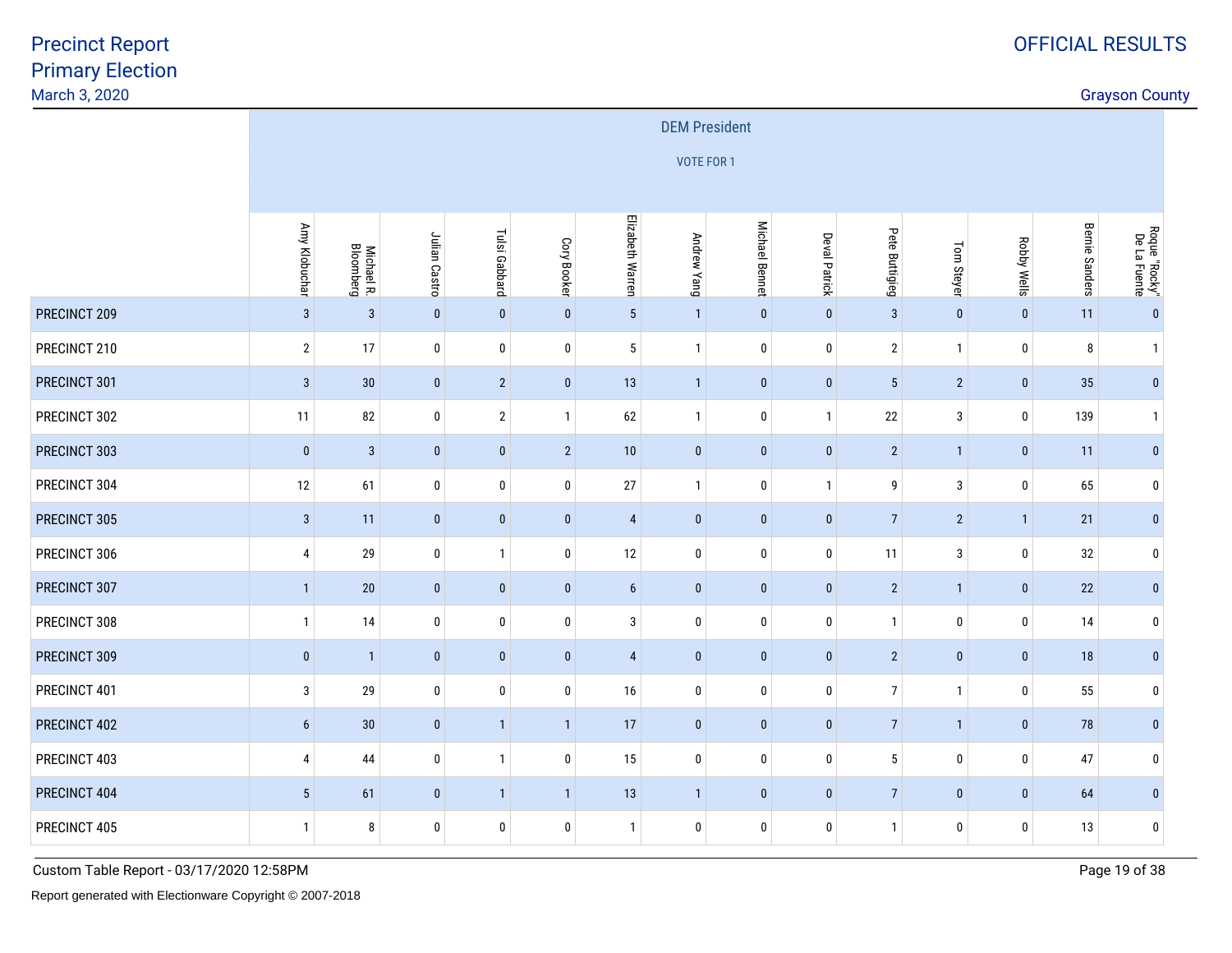| March 3, 2020 |                |                         |               |               |             |                  |                       |                          |                      |                   |               |             |                | <b>Grayson County</b>         |  |
|---------------|----------------|-------------------------|---------------|---------------|-------------|------------------|-----------------------|--------------------------|----------------------|-------------------|---------------|-------------|----------------|-------------------------------|--|
|               |                |                         |               |               |             |                  |                       | <b>DEM President</b>     |                      |                   |               |             |                |                               |  |
|               |                |                         |               |               |             |                  |                       | VOTE FOR 1               |                      |                   |               |             |                |                               |  |
|               |                |                         |               |               |             |                  |                       |                          |                      |                   |               |             |                |                               |  |
|               | Amy Klobuchar  | Michael R.<br>Bloomberg | Julian Castro | Tulsi Gabbard | Cory Booker | Elizabeth Warren | <b>Andrew</b><br>puey | <b>Michael</b><br>Bennet | <b>Deval Patrick</b> | Pete<br>Buttigieg | Tom<br>Steyer | Robby Wells | Bernie Sanders | Roque "Rocky"<br>De La Fuente |  |
| PRECINCT 406  | g              | 51                      | $\bf{0}$      | $\bf{0}$      | $\bf{0}$    | 9                | 0                     |                          | $\mathbf 0$          | 9                 |               | $\pmb{0}$   | $21\,$         |                               |  |
| PRECINCT 407  |                | 3                       | 0             | 0             | 0           |                  | $\mathbf{0}$          |                          | $\mathbf 0$          | 0                 | 0             | $\mathbf 0$ |                |                               |  |
| PRECINCT 408  | $\overline{2}$ | 27                      | $\bf{0}$      | $\bf{0}$      | $\bf{0}$    | 15               | $\mathbf{0}$          | $\mathbf{0}$             | $\mathbf{0}$         | $\overline{7}$    |               | $\bf{0}$    | 40             |                               |  |
| PRECINCT 409  | 14             | 64                      | 0             | 3             | 0           | $30\,$           | $\mathbf{2}$          |                          | $\mathbf 0$          | 16                | 0             | 0           | 95             |                               |  |
| <b>Totals</b> | 143            | 1,018                   | 6             | 20            | 9           | 514              | 14                    | 5                        | 3                    | 238               | 28            | 4           | 1,548          | 3                             |  |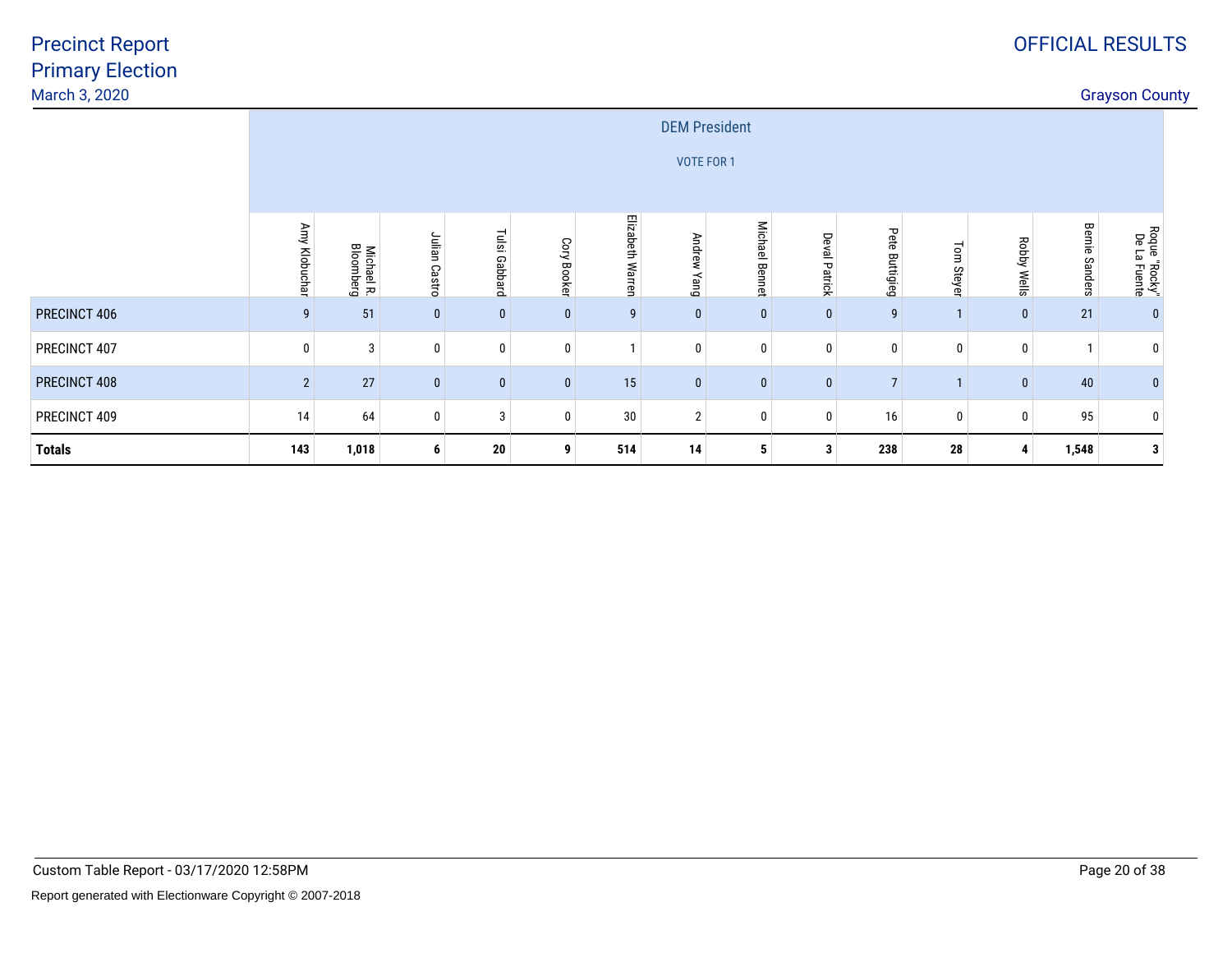discussion of the country of the country of the country of the country of the country of the country of the country of the country of the country of the country of the country of the country of the country of the country o

|              | <b>DEM President</b> |                               |                 |  |  |  |  |  |
|--------------|----------------------|-------------------------------|-----------------|--|--|--|--|--|
|              | <b>VOTE FOR 1</b>    |                               |                 |  |  |  |  |  |
|              | John K. Delaney      | Williamson<br><b>Marianne</b> | Joseph R. Biden |  |  |  |  |  |
| PRECINCT 101 | $\mathbf{0}$         | $\bf{0}$                      | 152             |  |  |  |  |  |
| PRECINCT 102 | 0                    | 0                             | 113             |  |  |  |  |  |
| PRECINCT 103 | $\mathbf{0}$         | 0                             | 13              |  |  |  |  |  |
| PRECINCT 104 | 0                    | 0                             | 18              |  |  |  |  |  |
| PRECINCT 105 | $\mathbf{0}$         | $\mathbf{0}$                  | 164             |  |  |  |  |  |
| PRECINCT 106 | 0                    | 0                             | 61              |  |  |  |  |  |
| PRECINCT 107 | $\mathbf{1}$         | $\mathbf{0}$                  | 43              |  |  |  |  |  |
| PRECINCT 108 | 0                    | 0                             | 36              |  |  |  |  |  |
| PRECINCT 201 | 0                    | 1                             | 109             |  |  |  |  |  |
| PRECINCT 202 | 1                    | 0                             | 105             |  |  |  |  |  |
| PRECINCT 203 | $\mathbf{1}$         | $\mathbf{0}$                  | 33              |  |  |  |  |  |
| PRECINCT 204 | 0                    | 0                             | 25              |  |  |  |  |  |
| PRECINCT 205 | $\mathbf{1}$         | 0                             | 89              |  |  |  |  |  |
| PRECINCT 206 | 0                    | 0                             | 40              |  |  |  |  |  |
| PRECINCT 207 | $\mathbf{0}$         | $\mathbf{0}$                  | 21              |  |  |  |  |  |
| PRECINCT 208 | 0                    | 0                             | 48              |  |  |  |  |  |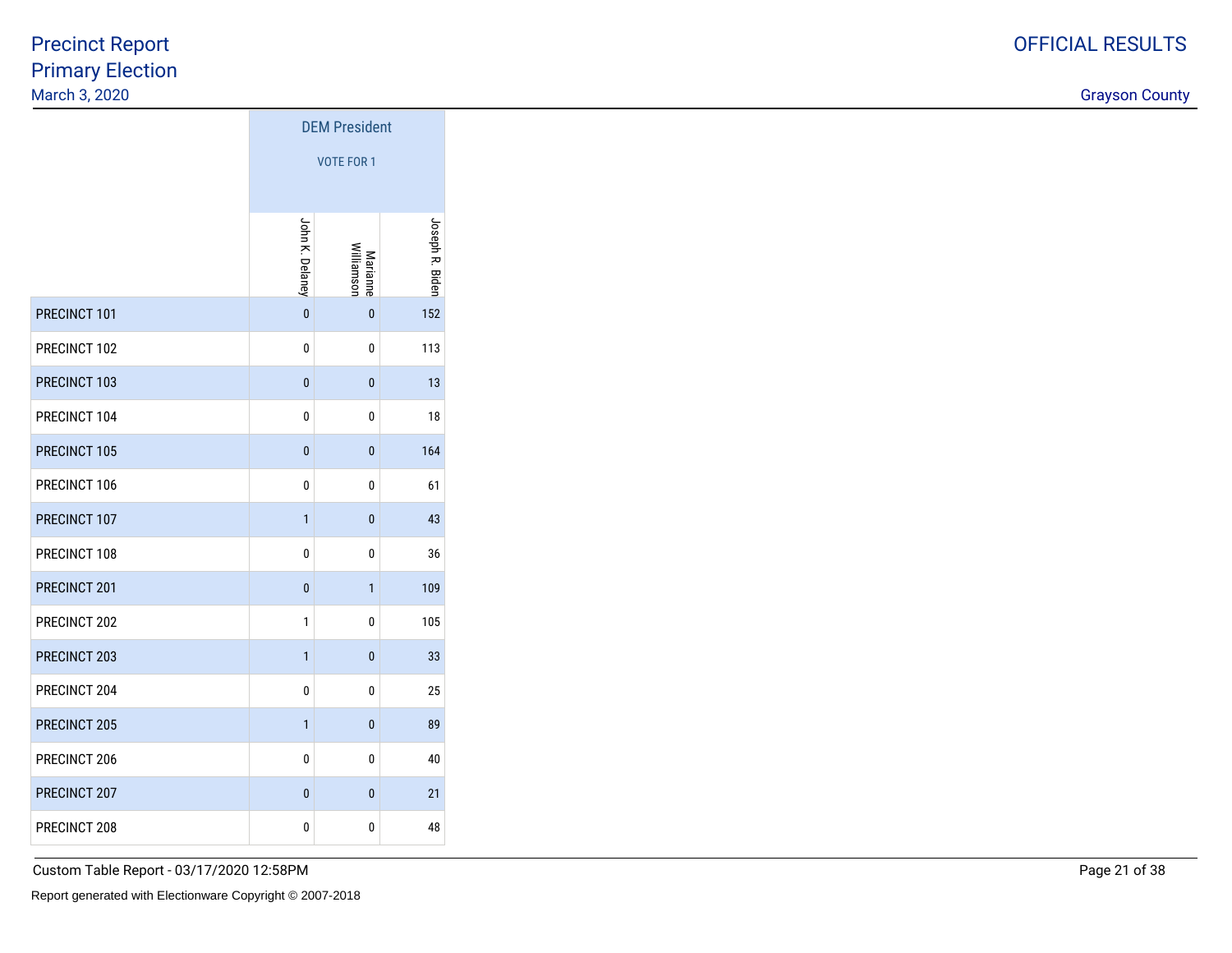discussion of the country of the country of the country of the country of the country of the country of the country of the country of the country of the country of the country of the country of the country of the country o

|              | <b>DEM President</b> |                        |                 |  |  |  |  |  |  |  |  |
|--------------|----------------------|------------------------|-----------------|--|--|--|--|--|--|--|--|
|              |                      | <b>VOTE FOR 1</b>      |                 |  |  |  |  |  |  |  |  |
|              | John K. Delaney      | Marianne<br>Williamson | Joseph R. Biden |  |  |  |  |  |  |  |  |
| PRECINCT 209 | $\mathbf{0}$         | $\bf{0}$               | 37              |  |  |  |  |  |  |  |  |
| PRECINCT 210 | 0                    | 0                      | 46              |  |  |  |  |  |  |  |  |
| PRECINCT 301 | $\mathbf{1}$         | $\bf{0}$               | 70              |  |  |  |  |  |  |  |  |
| PRECINCT 302 | 0                    | 0                      | 181             |  |  |  |  |  |  |  |  |
| PRECINCT 303 | $\mathbf{0}$         | $\bf{0}$               | 20              |  |  |  |  |  |  |  |  |
| PRECINCT 304 | 0                    | 0                      | 105             |  |  |  |  |  |  |  |  |
| PRECINCT 305 | $\mathbf{0}$         | $\bf{0}$               | 31              |  |  |  |  |  |  |  |  |
| PRECINCT 306 | 0                    | 0                      | 73              |  |  |  |  |  |  |  |  |
| PRECINCT 307 | $\mathbf{0}$         | 0                      | 38              |  |  |  |  |  |  |  |  |
| PRECINCT 308 | 0                    | 1                      | 29              |  |  |  |  |  |  |  |  |
| PRECINCT 309 | $\mathbf{0}$         | $\mathbf{0}$           | 13              |  |  |  |  |  |  |  |  |
| PRECINCT 401 | 0                    | $\overline{2}$         | 108             |  |  |  |  |  |  |  |  |
| PRECINCT 402 | $\bf{0}$             | $\mathbf{1}$           | 81              |  |  |  |  |  |  |  |  |
| PRECINCT 403 | 0                    | 0                      | 70              |  |  |  |  |  |  |  |  |
| PRECINCT 404 | $\mathbf{0}$         | $\mathbf{0}$           | 98              |  |  |  |  |  |  |  |  |
| PRECINCT 405 | 0                    | 0                      | 14              |  |  |  |  |  |  |  |  |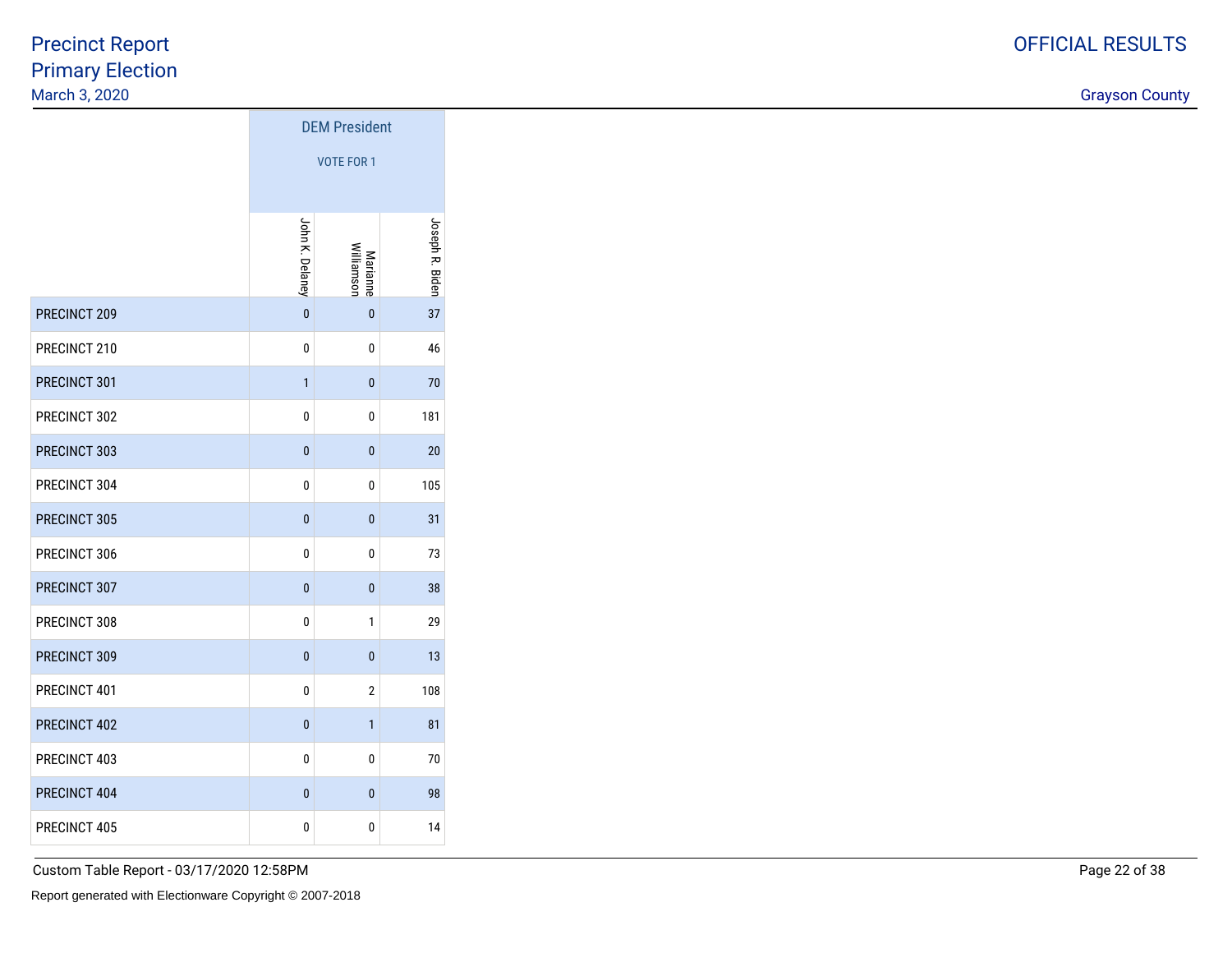discussion of the country of the country of the country of the country of the country of the country of the country of the country of the country of the country of the country of the country of the country of the country o

|               |                 | <b>DEM President</b><br><b>VOTE FOR 1</b> |                 |
|---------------|-----------------|-------------------------------------------|-----------------|
|               | John K. Delaney | Marianne<br>Williamson                    | Joseph R. Biden |
| PRECINCT 406  | $\mathbf{0}$    | $\mathbf{0}$                              | 42              |
| PRECINCT 407  | 0               | 0                                         | 8               |
| PRECINCT 408  | $\mathbf{0}$    | $\overline{0}$                            | 61              |
| PRECINCT 409  | 0               | $\mathbf{0}$                              | 186             |
| <b>Totals</b> | 5               | 5                                         | 2,381           |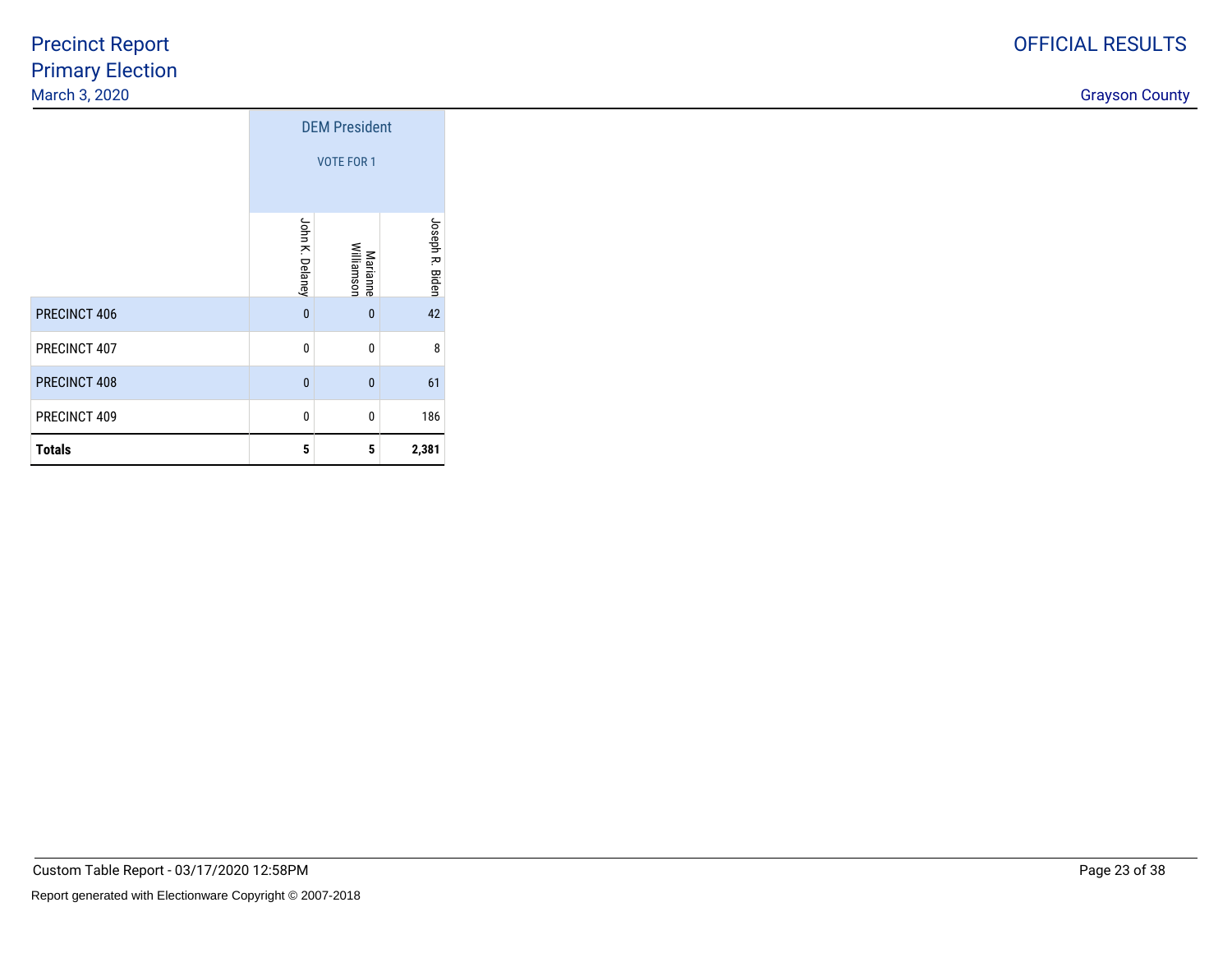discussion of the country of the country of the country of the country of the country of the country of the country of the country of the country of the country of the country of the country of the country of the country o

|              |                       |                 |                   |                            |                 | <b>DEM US Senator</b><br><b>VOTE FOR 1</b> |                              |                      |                 |                        |                  |                 | DEM US<br>Represent<br>ative, Dist<br>$\overline{4}$<br><b>VOTE FOR 1</b> |
|--------------|-----------------------|-----------------|-------------------|----------------------------|-----------------|--------------------------------------------|------------------------------|----------------------|-----------------|------------------------|------------------|-----------------|---------------------------------------------------------------------------|
|              |                       |                 |                   |                            |                 |                                            |                              |                      |                 |                        |                  |                 |                                                                           |
|              | Victor Hugo<br>Harris | Adrian Ocegueda | <b>Chris Bell</b> | Jack Daniel<br>Foster, Jr. | Mary (MJ) Hegar | Royce West                                 | Cristina Tzintzun<br>Ramirez | Amanda K.<br>Edwards | Michael Cooper  | Annie "Mama"<br>Garcia | Sema Hernandez   | D. R. Hunter    | <b>Russell Foster</b>                                                     |
| PRECINCT 101 | 27                    | $\overline{9}$  | 30                | $\bf 8$                    | 44              | 80                                         | 28                           | 36                   | 16              | 41                     | 13               | $\bf 8$         | 312                                                                       |
| PRECINCT 102 | $20\,$                | 5               | 16                | 8                          | 31              | 66                                         | 41                           | 35                   | 16              | 42                     | $18\,$           | $\sqrt{5}$      | 279                                                                       |
| PRECINCT 103 | $\sqrt{2}$            | $\pmb{0}$       | $6\phantom{1}6$   | $\overline{1}$             | $\sqrt{3}$      | $\overline{1}$                             | $\mathbf{3}$                 | $6\phantom{a}$       | $\overline{1}$  | $\mathbf{3}$           | $\mathbf{1}$     | $\mathbf{1}$    | 27                                                                        |
| PRECINCT 104 | $\mathbf{3}$          | $\pmb{0}$       | $\boldsymbol{6}$  | $\overline{2}$             | 11              | $5\phantom{.0}$                            | $\mathbf{3}$                 | 4                    | $\overline{4}$  | 4                      | $\sqrt{2}$       | $\mathbf{1}$    | 45                                                                        |
| PRECINCT 105 | 21                    | $\overline{7}$  | 32                | $6\phantom{.}6$            | 87              | $50\,$                                     | 19                           | 42                   | $26\,$          | 27                     | 17               | $\sqrt{5}$      | 313                                                                       |
| PRECINCT 106 | 12                    | 3               | 21                | 6                          | 24              | 12                                         | 18                           | 16                   | 8               | 17                     | $10\,$           | $\sqrt{5}$      | 148                                                                       |
| PRECINCT 107 | $\mathbf{1}$          | $\mathbf{3}$    | $6\phantom{1}6$   | $\bf{0}$                   | 19              | $\overline{4}$                             | $6\phantom{1}6$              | 13                   | $6\phantom{.}6$ | 9                      | $\boldsymbol{6}$ | $\mathbf{3}$    | 70                                                                        |
| PRECINCT 108 | $\mathbf{1}$          | 4               | $\sqrt{5}$        | $\overline{2}$             | 29              | $\mathbf{2}$                               | 9                            | 15                   | $\mathbf{3}$    | 8                      | $\overline{1}$   | 4               | 82                                                                        |
| PRECINCT 201 | 15                    | $\overline{7}$  | 39                | $\overline{7}$             | 54              | 51                                         | 34                           | 24                   | $\bf 8$         | 32                     | 12               | $\overline{4}$  | 271                                                                       |
| PRECINCT 202 | 12                    | 6               | 22                | $5\phantom{.0}$            | 36              | 32                                         | 19                           | 35                   | 14              | 37                     | $10\,$           | $5\phantom{.0}$ | 236                                                                       |
| PRECINCT 203 | $\overline{2}$        | $6\phantom{1}$  | $\overline{4}$    | $\overline{1}$             | 11              | 19                                         | 10                           | 10                   | $5\phantom{.0}$ | 11                     | $\overline{1}$   | $\pmb{0}$       | 76                                                                        |
| PRECINCT 204 | $\mathbf{1}$          | $\overline{2}$  | 9                 | $\overline{4}$             | 13              | 12                                         | $\overline{7}$               | $\overline{7}$       | $\overline{2}$  | 5                      | $\mathbf{1}$     | $\mathbf{3}$    | 66                                                                        |
| PRECINCT 205 | 11                    | $\sqrt{2}$      | 18                | 10                         | 37              | 25                                         | 14                           | 32                   | 13              | 21                     | $7\overline{ }$  | $\bf 8$         | 187                                                                       |
| PRECINCT 206 | 6                     | $\mathbf 2$     | 13                | $\mathbf{3}$               | 21              | 17                                         | 10                           | 11                   | $5\phantom{.0}$ | $\overline{7}$         | 6                | $\overline{2}$  | 100                                                                       |
| PRECINCT 207 | $\overline{4}$        | $\pmb{0}$       | $\sqrt{3}$        | $\overline{2}$             | 16              | $5\phantom{.0}$                            | $\boldsymbol{8}$             | 10                   | $\mathbf{1}$    | $\overline{2}$         | $\overline{2}$   | $\overline{2}$  | 53                                                                        |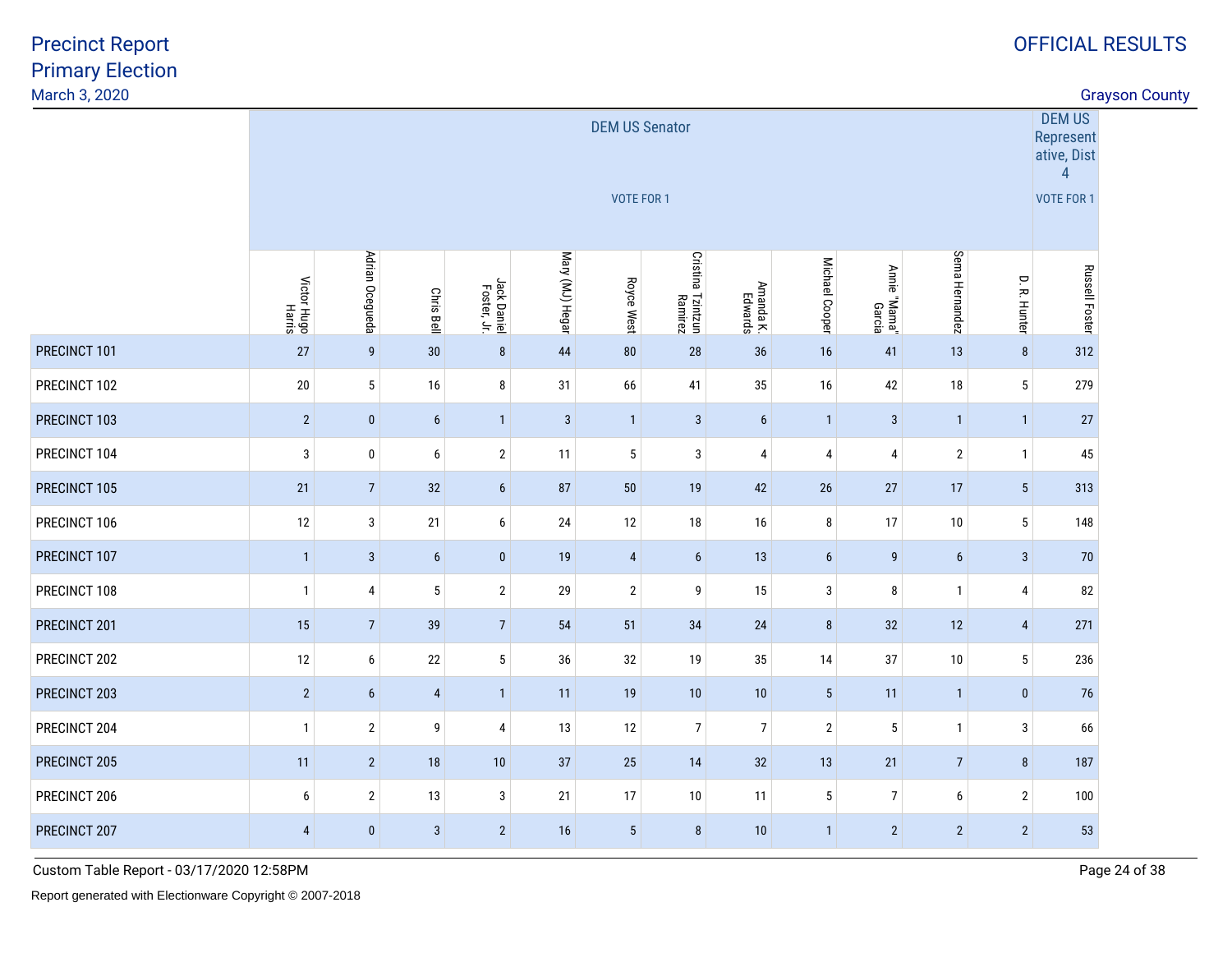discussion of the country of the country of the country of the country of the country of the country of the country of the country of the country of the country of the country of the country of the country of the country o

|              | DEM US<br><b>DEM US Senator</b><br>Represent<br>ative, Dist<br>$\overline{4}$<br><b>VOTE FOR 1</b> |                 |                   |                            |                  |            |                              |                      |                 |                        |                 |                |                       |  |  |
|--------------|----------------------------------------------------------------------------------------------------|-----------------|-------------------|----------------------------|------------------|------------|------------------------------|----------------------|-----------------|------------------------|-----------------|----------------|-----------------------|--|--|
|              |                                                                                                    |                 |                   |                            |                  |            |                              |                      |                 |                        |                 |                | <b>VOTE FOR 1</b>     |  |  |
|              | Victor Hugo<br>Harris                                                                              | Adrian Ocegueda | <b>Chris Bell</b> | Jack Daniel<br>Foster, Jr. | Mary (MJ) Hegar  | Royce West | Cristina Tzintzun<br>Ramirez | Amanda K.<br>Edwards | Michael Cooper  | Annie "Mama"<br>Garcia | Sema Hernandez  | D. R. Hunter   | <b>Russell Foster</b> |  |  |
| PRECINCT 208 | $\overline{7}$                                                                                     | $\mathbf 0$     | 8                 | $\overline{2}$             | 18               | 21         | $\overline{7}$               | 8                    | $6\phantom{a}$  | 12                     | 4               | $\overline{2}$ | 87                    |  |  |
| PRECINCT 209 | $\bf 8$                                                                                            | $\bf{0}$        | $\overline{4}$    | $\mathbf{3}$               | $\boldsymbol{9}$ | 11         | $\overline{2}$               | 8                    | $\overline{2}$  | 6                      | $\mathbf{3}$    | $\mathbf{3}$   | 58                    |  |  |
| PRECINCT 210 | 4                                                                                                  | 3               | 6                 | $5\,$                      | 14               | 9          | $\, 8$                       | 14                   | $5\,$           | 4                      | $\sqrt{2}$      | $\mathbf{1}$   | 72                    |  |  |
| PRECINCT 301 | $\overline{7}$                                                                                     | $\mathbf{3}$    | 11                | 10                         | 21               | 37         | 6                            | 12                   | 14              | 20                     | $6\phantom{1}$  | $\mathbf{1}$   | 127                   |  |  |
| PRECINCT 302 | 36                                                                                                 | 18              | 36                | 11                         | 91               | 79         | 40                           | 49                   | 23              | 46                     | 19              | 12             | 444                   |  |  |
| PRECINCT 303 | $\overline{4}$                                                                                     | $\overline{2}$  | $\boldsymbol{6}$  | $\bf{0}$                   | 11               | $\sqrt{5}$ | $\overline{7}$               | $\overline{4}$       | $\overline{1}$  | $\overline{4}$         | $\bf{0}$        | $\overline{1}$ | 42                    |  |  |
| PRECINCT 304 | 14                                                                                                 | 7               | 19                | 4                          | 58               | 52         | $25\,$                       | 29                   | 10              | 28                     | 15              | $\mathbf{2}$   | 240                   |  |  |
| PRECINCT 305 | $\bf 8$                                                                                            | $\overline{1}$  | $6\phantom{1}$    | $\overline{4}$             | 18               | 4          | $\overline{9}$               | $\overline{7}$       | $\overline{4}$  | 10                     | $\sqrt{2}$      | $\sqrt{2}$     | 70                    |  |  |
| PRECINCT 306 | 11                                                                                                 | 3               | 22                | 6                          | 36               | $18\,$     | 6                            | 22                   | $\sqrt{5}$      | 14                     | 6               | 5              | 143                   |  |  |
| PRECINCT 307 | $\overline{7}$                                                                                     | $\overline{2}$  | $\sqrt{5}$        | $\sqrt{2}$                 | 15               | 12         | $\overline{2}$               | 12                   | $\mathbf{3}$    | $\mathbf{3}$           | $5\phantom{.0}$ | $\mathbf{3}$   | $70\,$                |  |  |
| PRECINCT 308 | 4                                                                                                  | 3               | $\sqrt{5}$        | 3                          | 11               | 6          | 6                            | $\overline{7}$       | $\sqrt{2}$      | 8                      | 0               | $\mathbf{2}$   | 55                    |  |  |
| PRECINCT 309 | $\mathbf{3}$                                                                                       | $\overline{2}$  | $\mathbf{3}$      | $\overline{2}$             | $\mathbf{3}$     | 4          | 6                            | $6\phantom{a}$       | $\overline{2}$  | $5\phantom{.0}$        | $\pmb{0}$       | $\pmb{0}$      | 31                    |  |  |
| PRECINCT 401 | 11                                                                                                 | 5               | 14                | 9                          | 36               | 63         | 19                           | 18                   | $6\phantom{.0}$ | 17                     | 8               | $\mathbf{1}$   | 191                   |  |  |
| PRECINCT 402 | 12                                                                                                 | $\overline{2}$  | 16                | 9                          | 21               | 32         | 21                           | 28                   | 13              | 28                     | 14              | 9              | 202                   |  |  |
| PRECINCT 403 | 12                                                                                                 | $\overline{2}$  | 12                | 3                          | 35               | 29         | 12                           | 16                   | 8               | $20\,$                 | 6               | $\overline{7}$ | 149                   |  |  |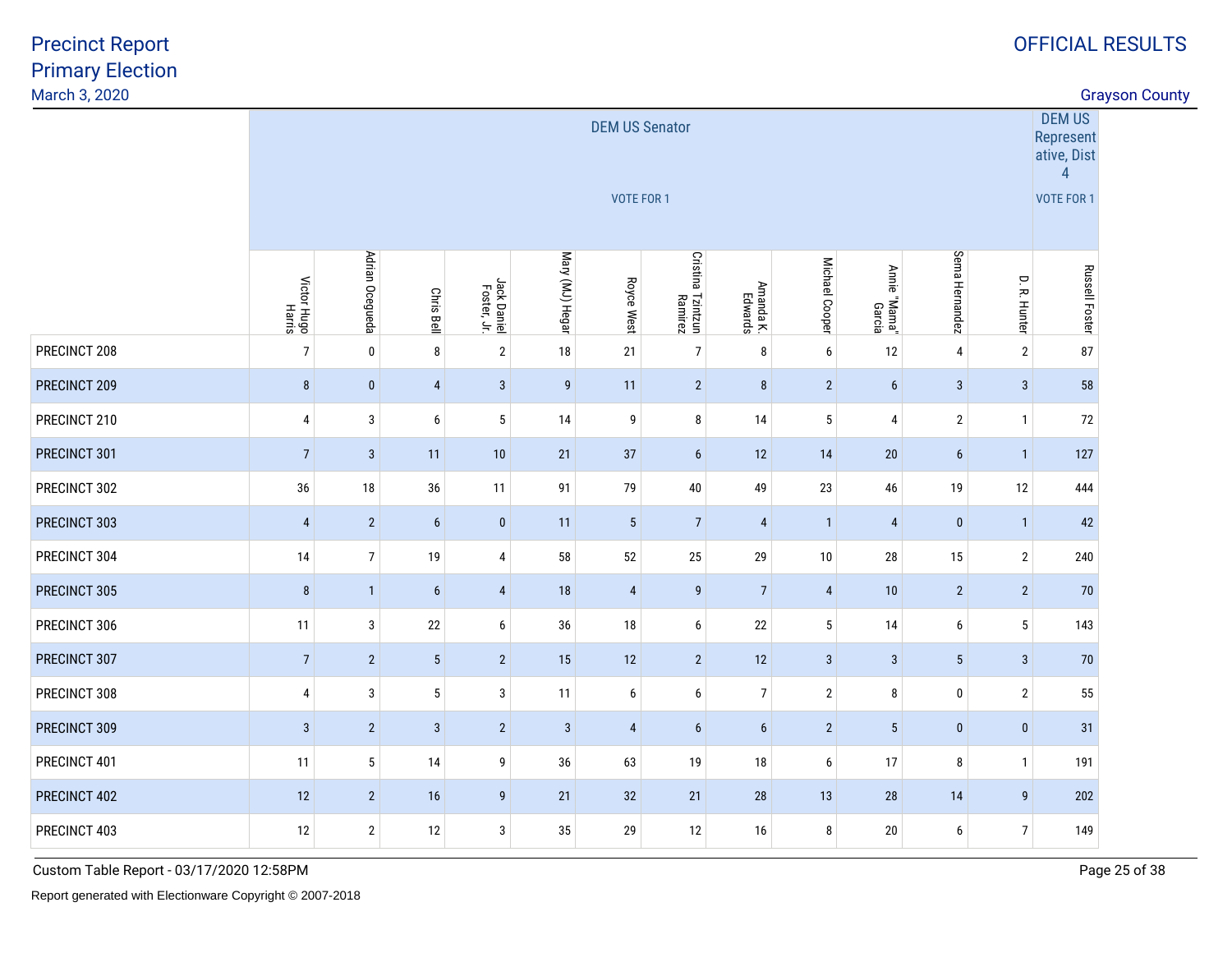discussion of the country of the country of the country of the country of the country of the country of the country of the country of the country of the country of the country of the country of the country of the country o

| PRECINCT 407<br>PRECINCT 408 | $\mathbf 0$<br>8 | $\overline{2}$                                                                                                                                                                                                                                                                  | 0<br>18        | $\mathbf{1}$<br>$\overline{4}$ | 3<br>29 | $\overline{2}$<br>14 | $\mathbf 0$<br>13     | $\mathbf{1}$<br>19 | $\mathbf{1}$<br>$\overline{7}$ | $\overline{2}$<br>13 | $\bf{0}$<br>5  | $\mathbf{1}$<br>$\sqrt{3}$ | 10<br>125                                                           |  |  |
|------------------------------|------------------|---------------------------------------------------------------------------------------------------------------------------------------------------------------------------------------------------------------------------------------------------------------------------------|----------------|--------------------------------|---------|----------------------|-----------------------|--------------------|--------------------------------|----------------------|----------------|----------------------------|---------------------------------------------------------------------|--|--|
| PRECINCT 406                 | 10               | $\mathbf{0}$                                                                                                                                                                                                                                                                    | 14             | $5\phantom{.0}$                | 29      | 21                   | 8                     | 12                 | 8                              | 10                   | $6\phantom{1}$ | $5\phantom{.0}$            | 111                                                                 |  |  |
| PRECINCT 405                 | 4                | $\mathbf 0$                                                                                                                                                                                                                                                                     | $\overline{7}$ | 1                              | 13      | $\overline{2}$       | $\overline{2}$        | 3                  | $\mathbf{0}$                   | $\overline{2}$       | $\mathbf{0}$   | 3                          | 34                                                                  |  |  |
| PRECINCT 404                 | 18               | $\mathbf{3}$<br>$30\,$<br>41<br>25<br>$\overline{7}$<br>$\overline{7}$<br>19<br>31<br>8<br>23<br>14                                                                                                                                                                             |                |                                |         |                      |                       |                    |                                |                      |                |                            |                                                                     |  |  |
|                              |                  | Adrian Ocegueda<br>Sema Hernandez<br>Mary (MJ) Hegar<br><b>Cristina</b><br>Michael Cooper<br><b>Annie</b><br>D. R. Hunter<br>Victor Hugo<br>Harris<br>Royce West<br>Jack Daniel<br>Foster, Jr.<br>Amanda K.<br>Edwards<br>Chris Bell<br>Tzintzun<br>Ramirez<br>"Mama"<br>Garcia |                |                                |         |                      |                       |                    |                                |                      |                |                            |                                                                     |  |  |
|                              |                  |                                                                                                                                                                                                                                                                                 |                |                                |         | <b>VOTE FOR 1</b>    | <b>DEM US Senator</b> |                    |                                |                      |                |                            | <b>DEM US</b><br>Represent<br>ative, Dist<br>4<br><b>VOTE FOR 1</b> |  |  |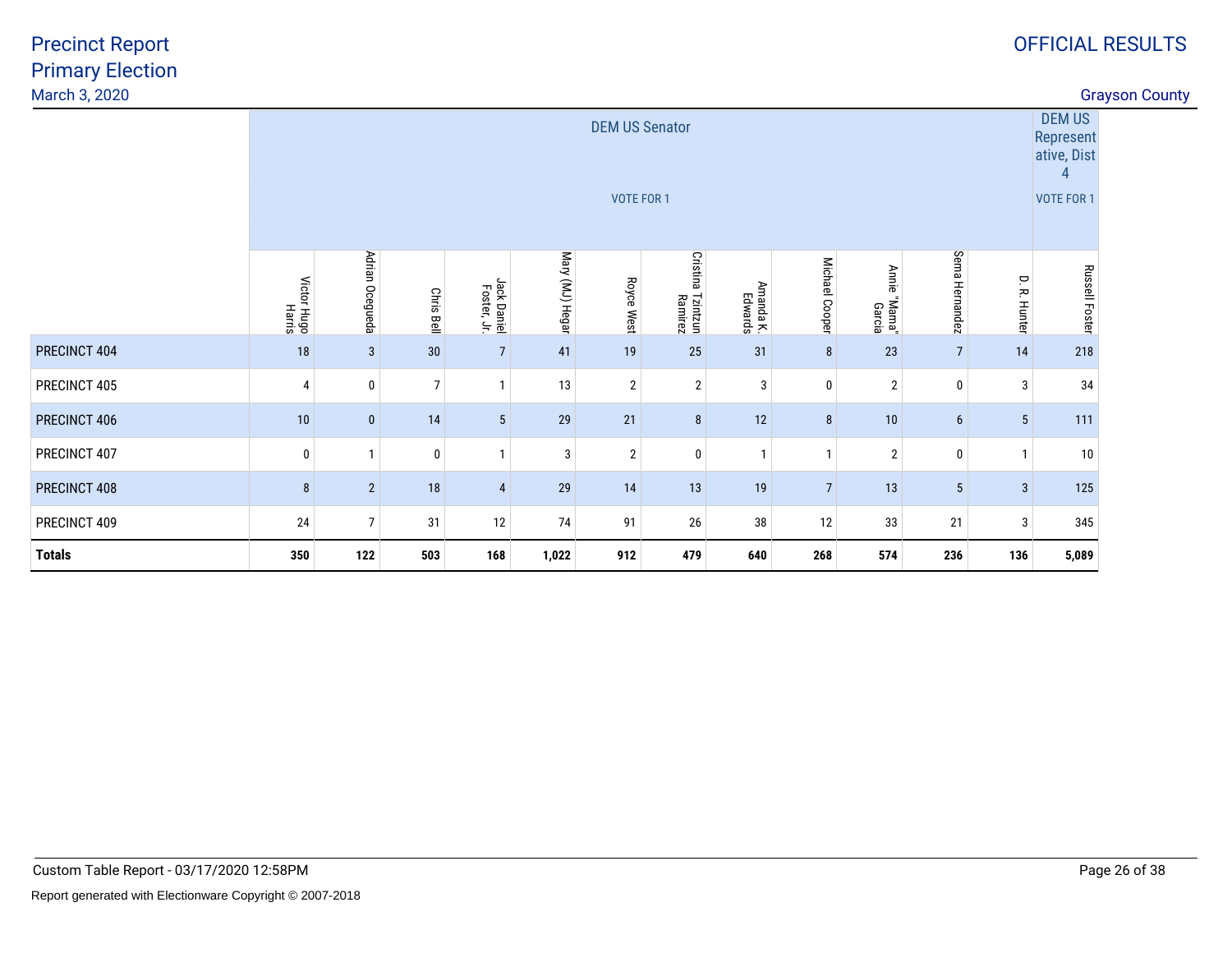| March 3, 2020 |             |                                  |                      |                             |                           |                      |                  |                     |                                                                                    |                    |                     |             | <b>Grayson County</b> |
|---------------|-------------|----------------------------------|----------------------|-----------------------------|---------------------------|----------------------|------------------|---------------------|------------------------------------------------------------------------------------|--------------------|---------------------|-------------|-----------------------|
|               |             | <b>DEM Railroad Commissioner</b> |                      |                             | <b>DEM Chief Justice,</b> | <b>Supreme Court</b> |                  | <b>DEM Justice,</b> | <b>DEM Justice,</b><br>Supreme Court, PI 6 Supreme Court, PI 7 Supreme Court, PI 8 |                    | <b>DEM Justice,</b> |             |                       |
|               |             | <b>VOTE FOR 1</b>                |                      |                             | <b>VOTE FOR 1</b>         |                      | VOTE FOR 1       |                     | <b>VOTE FOR 1</b>                                                                  |                    | <b>VOTE FOR 1</b>   |             |                       |
|               | Kelly Stone | Mark Watson                      | Chrysta<br>Castaneda | Roberto R.<br>"Beto" Alonzo | Amy Clark<br>Meachum      | Jerry Zimmerer       | Larry Praeger    | Kathy Cheng         | Staci Williams                                                                     | <b>Brandy Voss</b> | Gisela D. Triana    | Peter Kelly |                       |
| PRECINCT 101  | 112         | 61                               | 76                   | 87                          | 278                       | 60                   | 87               | 252                 | 231                                                                                | 108                | 228                 | 110         |                       |
| PRECINCT 102  | 91          | 51                               | 81                   | $77\,$                      | 260                       | 44                   | 68               | 235                 | 218                                                                                | 83                 | 214                 | 84          |                       |
| PRECINCT 103  | 11          | $7\overline{ }$                  | $\sqrt{5}$           | $\sqrt{5}$                  | $23\,$                    | $5\phantom{.0}$      | 11               | 16                  | 24                                                                                 | $5\phantom{.0}$    | 18                  | 10          |                       |
| PRECINCT 104  | 14          | $\overline{7}$                   | 11                   | 11                          | 39                        | 8 <sup>1</sup>       | 12               | 32                  | 33                                                                                 | 13                 | 28                  | 16          |                       |
| PRECINCT 105  | 122         | 70                               | 78                   | 60                          | 287                       | 52                   | 99               | 233                 | 240                                                                                | 90                 | 225                 | 106         |                       |
| PRECINCT 106  | 53          | 35                               | 28                   | 35                          | 117                       | $36\,$               | $50\,$           | 103                 | 105                                                                                | 47                 | 89                  | 63          |                       |
| PRECINCT 107  | 31          | 13                               | 8                    | $20\,$                      | 68                        | 10                   | 27               | 51                  | 63                                                                                 | 15                 | 48                  | 28          |                       |
| PRECINCT 108  | 34          | 13                               | 25                   | 11                          | 76                        | $\overline{7}$       | $18\,$           | 65                  | 62                                                                                 | 21                 | 59                  | 23          |                       |
| PRECINCT 201  | 87          | 52                               | 59                   | 78                          | 229                       | 49                   | 82               | 195                 | 194                                                                                | 85                 | 190                 | 86          |                       |
| PRECINCT 202  | 86          | 46                               | $47\,$               | $54\,$                      | 199                       | 40                   | 68               | 170                 | 163                                                                                | 73                 | 156                 | 79          |                       |
| PRECINCT 203  | 24          | 16                               | 23                   | 17                          | 67                        | 12                   | 22               | 58                  | 56                                                                                 | 25                 | 56                  | 23          |                       |
| PRECINCT 204  | 22          | 12                               | 13                   | 17                          | 57                        | 9                    | 20               | 46                  | 45                                                                                 | 21                 | 47                  | 18          |                       |
| PRECINCT 205  | 58          | 54                               | 51                   | 37                          | 175                       | 25                   | 65               | 137                 | 144                                                                                | 56                 | 133                 | 66          |                       |
| PRECINCT 206  | 41          | 24                               | 16                   | 23                          | 84                        | 19                   | 37               | 67                  | 72                                                                                 | 31                 | 63                  | 40          |                       |
| PRECINCT 207  | 16          | 11                               | 14                   | 14                          | 45                        | 11                   | $\boldsymbol{9}$ | 47                  | 34                                                                                 | 20                 | 43                  | 11          |                       |
| PRECINCT 208  | 25          | $20\,$                           | $22\,$               | 23                          | 81                        | 14                   | 29               | 66                  | 64                                                                                 | 28                 | 57                  | $34\,$      |                       |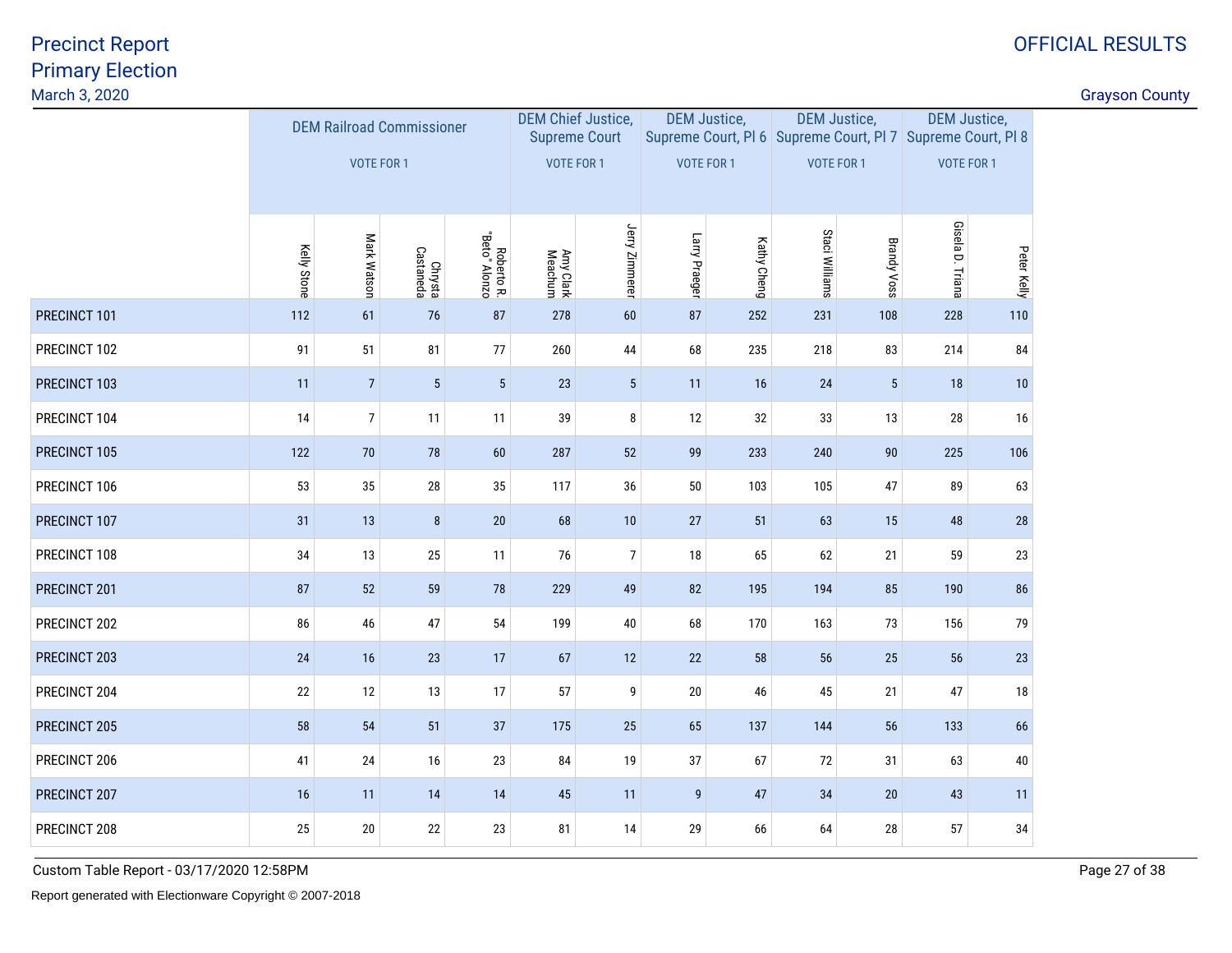| March 3, 2020 |             |                                  |                      |                             |                           |                      |                  |                     |                                                                                    |                    |                     |             | <b>Grayson County</b> |
|---------------|-------------|----------------------------------|----------------------|-----------------------------|---------------------------|----------------------|------------------|---------------------|------------------------------------------------------------------------------------|--------------------|---------------------|-------------|-----------------------|
|               |             | <b>DEM Railroad Commissioner</b> |                      |                             | <b>DEM Chief Justice,</b> | <b>Supreme Court</b> |                  | <b>DEM Justice,</b> | <b>DEM Justice,</b><br>Supreme Court, PI 6 Supreme Court, PI 7 Supreme Court, PI 8 |                    | <b>DEM Justice,</b> |             |                       |
|               |             | <b>VOTE FOR 1</b>                |                      |                             | <b>VOTE FOR 1</b>         |                      | VOTE FOR 1       |                     | <b>VOTE FOR 1</b>                                                                  |                    | <b>VOTE FOR 1</b>   |             |                       |
|               | Kelly Stone | Mark Watson                      | Chrysta<br>Castaneda | Roberto R.<br>"Beto" Alonzo | Amy Clark<br>Meachum      | Jerry Zimmerer       | Larry Praeger    | Kathy Cheng         | Staci Williams                                                                     | <b>Brandy Voss</b> | Gisela D. Triana    | Peter Kelly |                       |
| PRECINCT 209  | $18$        | 19                               | 15                   | $\overline{7}$              | 53                        | $5\phantom{.0}$      | $20\,$           | 38                  | 40                                                                                 | 18                 | 37                  | 21          |                       |
| PRECINCT 210  | 29          | $20\,$                           | 14                   | $10\,$                      | 61                        | 15                   | 23               | 53                  | 53                                                                                 | 23                 | 37                  | 39          |                       |
| PRECINCT 301  | 45          | 35                               | 35                   | $21$                        | 114                       | $23\,$               | 40               | 99                  | 96                                                                                 | 44                 | 86                  | 51          |                       |
| PRECINCT 302  | 138         | 95                               | 112                  | 110                         | 378                       | 83                   | 138              | 322                 | 306                                                                                | 152                | 305                 | 150         |                       |
| PRECINCT 303  | 15          | $\bf 8$                          | 15                   | 8                           | 39                        | $6\phantom{a}$       | $\boldsymbol{9}$ | 36                  | 31                                                                                 | 13                 | 31                  | 11          |                       |
| PRECINCT 304  | 75          | 41                               | 86                   | 59                          | 226                       | 34                   | 95               | 166                 | 180                                                                                | 82                 | 166                 | 95          |                       |
| PRECINCT 305  | 24          | 16                               | 16                   | 17                          | 59                        | 16                   | 27               | 47                  | 45                                                                                 | 26                 | 38                  | 32          |                       |
| PRECINCT 306  | 54          | 43                               | 35                   | $20\,$                      | 120                       | 34                   | 57               | 97                  | 115                                                                                | 37                 | 87                  | 67          |                       |
| PRECINCT 307  | 27          | 22                               | 13                   | 13                          | 62                        | 15                   | 25               | 48                  | 59                                                                                 | 16                 | 46                  | 26          |                       |
| PRECINCT 308  | 19          | 14                               | 14                   | 12                          | 47                        | 12                   | 16               | 42                  | 34                                                                                 | 24                 | 39                  | 18          |                       |
| PRECINCT 309  | 11          | $\bf 8$                          | $\overline{4}$       | $10$                        | $27\,$                    | 8                    | 10               | 25                  | 21                                                                                 | 14                 | 21                  | 14          |                       |
| PRECINCT 401  | 55          | 44                               | 44                   | 61                          | 171                       | 34                   | 58               | 145                 | 146                                                                                | 59                 | 136                 | 66          |                       |
| PRECINCT 402  | 65          | 47                               | 56                   | 39                          | 181                       | 32                   | 61               | 150                 | 124                                                                                | 85                 | 137                 | 69          |                       |
| PRECINCT 403  | 53          | 41                               | 35                   | 36                          | 144                       | 22                   | 38               | 126                 | 105                                                                                | 57                 | 112                 | 49          |                       |
| PRECINCT 404  | 69          | 55                               | 58                   | 35                          | 178                       | $44\,$               | 81               | 142                 | 151                                                                                | 68                 | 147                 | 70          |                       |
| PRECINCT 405  | 15          | 12                               | 6                    | 4                           | 31                        | 7 <sup>1</sup>       | 13               | 25                  | $26\,$                                                                             | 11                 | 24                  | 12          |                       |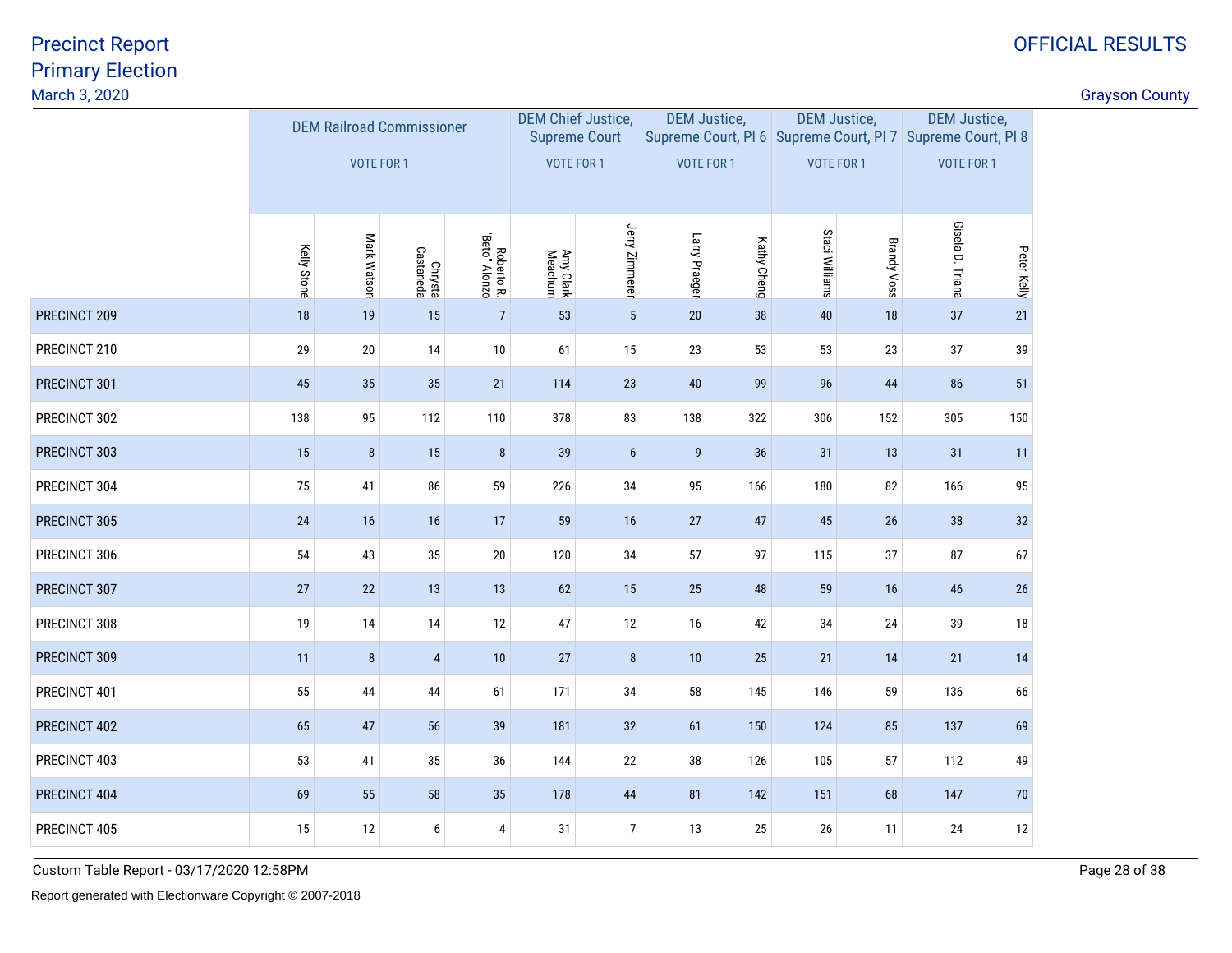| March 3, 2020 |             |                                  |                      |                             |                                                   |                   |                     |                |                   |                     |                                                                                    |             | <b>Grayson County</b> |
|---------------|-------------|----------------------------------|----------------------|-----------------------------|---------------------------------------------------|-------------------|---------------------|----------------|-------------------|---------------------|------------------------------------------------------------------------------------|-------------|-----------------------|
|               |             | <b>DEM Railroad Commissioner</b> |                      |                             | <b>DEM Chief Justice,</b><br><b>Supreme Court</b> |                   | <b>DEM Justice,</b> |                |                   | <b>DEM Justice,</b> | <b>DEM Justice,</b><br>Supreme Court, PI 6 Supreme Court, PI 7 Supreme Court, PI 8 |             |                       |
|               |             | <b>VOTE FOR 1</b>                |                      |                             | <b>VOTE FOR 1</b>                                 |                   | <b>VOTE FOR 1</b>   |                |                   | <b>VOTE FOR 1</b>   | <b>VOTE FOR 1</b>                                                                  |             |                       |
|               | Kelly Stone | Mark<br><b>Watson</b>            | Chrysta<br>Castaneda | Roberto R.<br>"Beto" Alonzo | Amy Clark<br>Meachum                              | Jerry<br>Zimmerer | Larry<br>Praeger    | Kathy<br>Cheng | Staci<br>Williams | B18<br>ਵਿ<br>Voss   | Gisela<br>$\Box$<br>Triana                                                         | Peter Kelly |                       |
| PRECINCT 406  | 41          | 37                               | 29                   | 16                          | 106                                               | 23                | 51                  | 71             | 94                | 32                  | 65                                                                                 | 59          |                       |
| PRECINCT 407  | 2           | 6                                |                      | $\mathbf{3}$                | 11                                                | $\overline{2}$    | 4                   |                | 9                 | 3                   | 8                                                                                  |             |                       |
| PRECINCT 408  | 40          | 29                               | 35                   | 26                          | 113                                               | 25                | 44                  | 91             | 86                | 47                  | 90                                                                                 | 43          |                       |
| PRECINCT 409  | 108         | 80                               | 86                   | 80                          | 323                                               | 42                | 97                  | 265            | 249               | 114                 | 245                                                                                | 115         |                       |
| <b>Totals</b> | 1,730       | 1,164                            | 1,266                | 1,156                       | 4,529                                             | 883               | 1,611               | 3,768          | 3,718             | 1,646               | 3,511                                                                              | 1,808       |                       |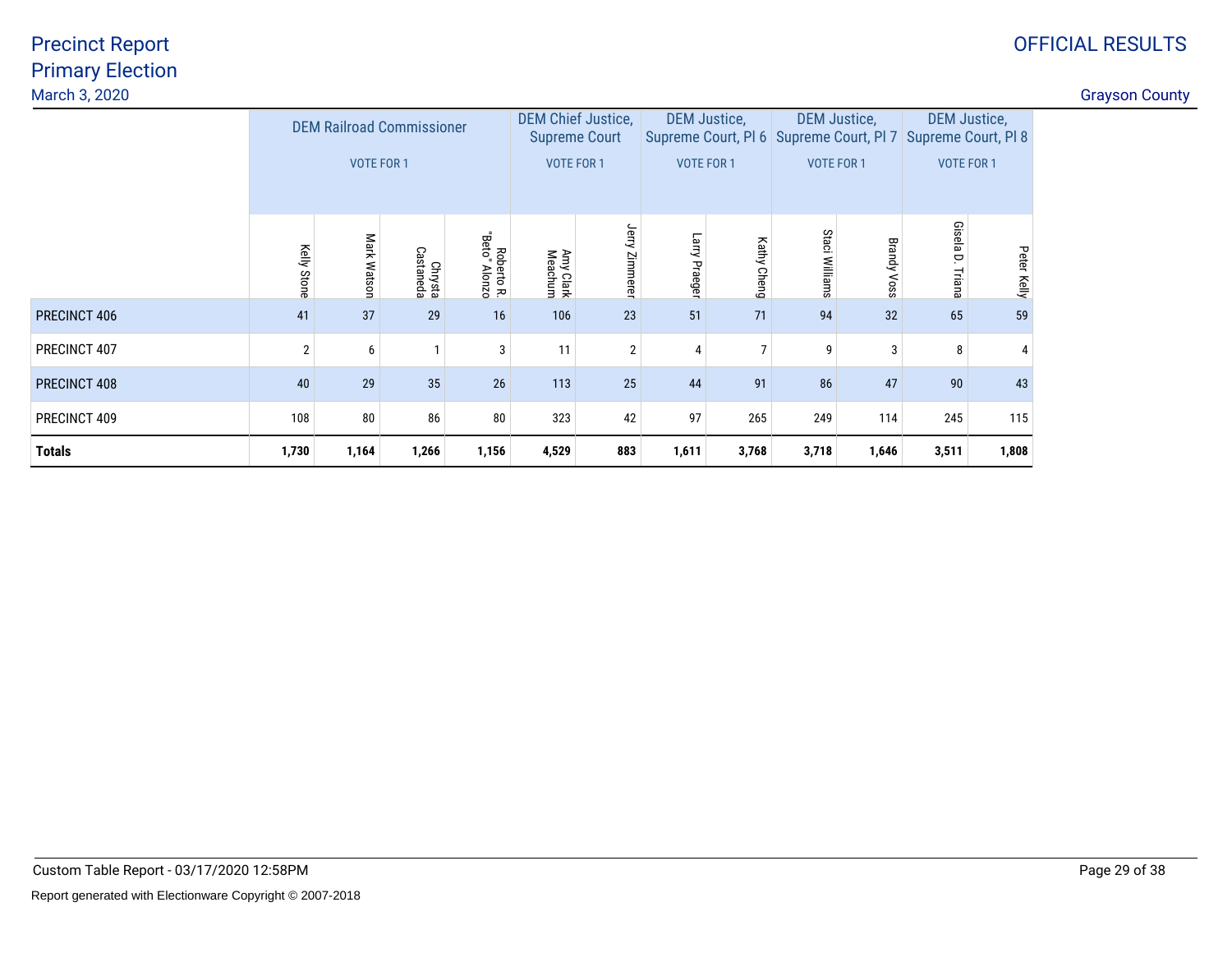| March 3, 2020 |                           |                                    |          |                                    |              |                         |                      |                                                                                                            |                                |                                                                      |                         |                                                                                         |                               | <b>Grayson County</b> |
|---------------|---------------------------|------------------------------------|----------|------------------------------------|--------------|-------------------------|----------------------|------------------------------------------------------------------------------------------------------------|--------------------------------|----------------------------------------------------------------------|-------------------------|-----------------------------------------------------------------------------------------|-------------------------------|-----------------------|
|               |                           | DEM Judge, Ct of Crim App, PI<br>3 |          | DEM Judge, Ct of<br>Crim App, Pl 4 |              | <b>DEM</b><br>App, PI 9 | <b>DEM</b><br>Dist 9 | <b>DEM State</b><br>Judge, Ct Member, Represent Justice,<br>of Crim State BoE, ative, Dist 5th Ct of<br>62 | <b>DEM</b>                     | <b>DEM</b><br>Justice,<br>5th Ct of<br>App Dist, App Dist, App Dist, | <b>DEM</b><br>5th Ct of | <b>DEM</b><br>Justice, Constable<br>Pct 2                                               | <b>DEM</b><br>County<br>Chair |                       |
|               |                           | <b>VOTE FOR 1</b>                  |          | VOTE FOR 1                         |              |                         |                      |                                                                                                            | PI3                            | PI6                                                                  | PI 8                    | VOTE FOR 1 VOTE FOR 1 VOTE FOR 1 VOTE FOR 1 VOTE FOR 1 VOTE FOR 1 VOTE FOR 1 VOTE FOR 1 |                               |                       |
|               | William Pieratt<br>Demond | Elizabeth Davis<br>Frizell         | Dan Wood | Steven Miears                      | Tina Clinton | Brandon<br>Birmingham   | <b>Brenda Davis</b>  | Gary D. Thomas                                                                                             | <b>Bonnie Lee</b><br>Goldstein | Craig Smith                                                          | Dennise Garcia          | Gwendolyn Tiki<br>Braxton                                                               | <b>Glenn Melancon</b>         |                       |
| PRECINCT 101  | 46                        | 229                                | 64       | 83                                 | 255          | 320                     | 336                  | 319                                                                                                        | 327                            | 323                                                                  | 327                     | $\mathbf{0}$                                                                            | 320                           |                       |
| PRECINCT 102  | 33                        | 225                                | 42       | 82                                 | 218          | 280                     | 288                  | 287                                                                                                        | 286                            | 283                                                                  | 283                     | $\mathbf 0$                                                                             | 286                           |                       |
| PRECINCT 103  | $\overline{2}$            | 15                                 | 10       | $5\phantom{.0}$                    | 23           | 30                      | 28                   | 29                                                                                                         | 28                             | 28                                                                   | 28                      | $\bf{0}$                                                                                | 28                            |                       |
| PRECINCT 104  | 5                         | 34                                 | $5\,$    | 13                                 | $32\,$       | 45                      | 48                   | 46                                                                                                         | 47                             | 44                                                                   | 47                      | $\bm{0}$                                                                                | 47                            |                       |
| PRECINCT 105  | 27                        | 227                                | 70       | 84                                 | 241          | 318                     | 324                  | 325                                                                                                        | 327                            | 325                                                                  | 327                     | $\bf{0}$                                                                                | 323                           |                       |
| PRECINCT 106  | 19                        | 100                                | $34\,$   | 45                                 | 107          | 148                     | 151                  | 152                                                                                                        | 152                            | 149                                                                  | 151                     | $\bf{0}$                                                                                | 149                           |                       |
| PRECINCT 107  | $\bf 8$                   | 51                                 | 18       | 24                                 | 52           | 72                      | 72                   | 74                                                                                                         | 74                             | 72                                                                   | 67                      | $\mathbf{0}$                                                                            | 71                            |                       |
| PRECINCT 108  | 8                         | 68                                 | 6        | 16                                 | 68           | 81                      | 81                   | 77                                                                                                         | 81                             | 81                                                                   | 79                      | $\pmb{0}$                                                                               | 80                            |                       |
| PRECINCT 201  | 24                        | 210                                | 45       | 77                                 | 200          | 274                     | 277                  | 279                                                                                                        | 277                            | 275                                                                  | 276                     | 279                                                                                     | 274                           |                       |
| PRECINCT 202  | 21                        | 176                                | 37       | 53                                 | 179          | 232                     | 239                  | 236                                                                                                        | 237                            | 232                                                                  | 233                     | 236                                                                                     | 234                           |                       |
| PRECINCT 203  | 10                        | 64                                 | 8        | 17                                 | 62           | 77                      | 78                   | 79                                                                                                         | 76                             | 74                                                                   | 75                      | 80                                                                                      | 75                            |                       |
| PRECINCT 204  | 5                         | 46                                 | 14       | 14                                 | 51           | 66                      | 68                   | 65                                                                                                         | 66                             | 63                                                                   | 65                      | 66                                                                                      | 67                            |                       |
| PRECINCT 205  | 8                         | 143                                | 45       | 51                                 | 148          | 188                     | 196                  | 192                                                                                                        | 201                            | 196                                                                  | 198                     | 195                                                                                     | 196                           |                       |
| PRECINCT 206  | 8                         | 69                                 | 24       | 24                                 | 79           | 100                     | 101                  | 102                                                                                                        | 102                            | 101                                                                  | 99                      | 101                                                                                     | 103                           |                       |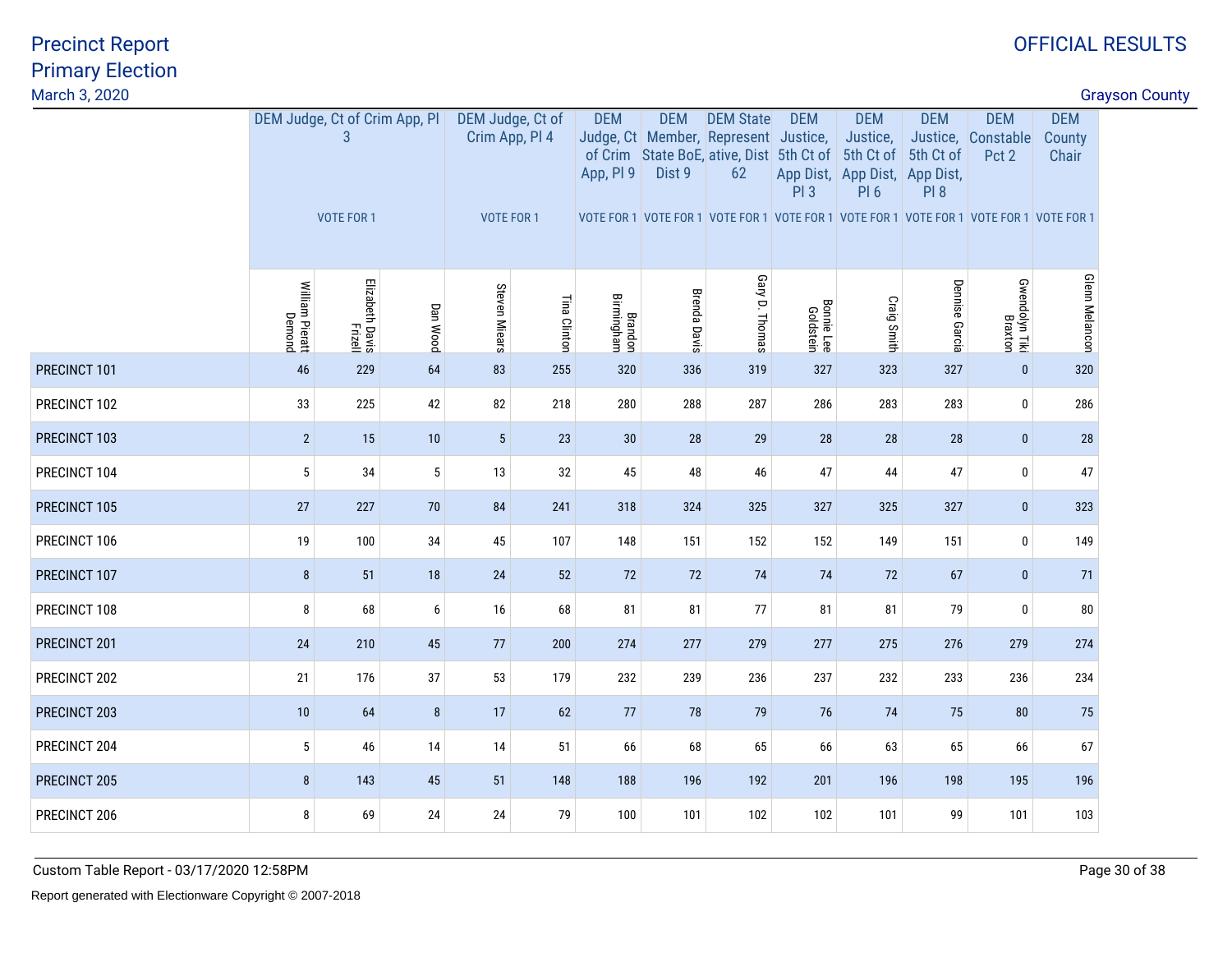| March 3, 2020 |                           |                                    |                 |                                    |              |                         |                      |                                                                                                            |                                |                                                                      |                         |                                                                                         | <b>Grayson County</b>         |  |
|---------------|---------------------------|------------------------------------|-----------------|------------------------------------|--------------|-------------------------|----------------------|------------------------------------------------------------------------------------------------------------|--------------------------------|----------------------------------------------------------------------|-------------------------|-----------------------------------------------------------------------------------------|-------------------------------|--|
|               |                           | DEM Judge, Ct of Crim App, PI<br>3 |                 | DEM Judge, Ct of<br>Crim App, Pl 4 |              | <b>DEM</b><br>App, PI 9 | <b>DEM</b><br>Dist 9 | <b>DEM State</b><br>Judge, Ct Member, Represent Justice,<br>of Crim State BoE, ative, Dist 5th Ct of<br>62 | <b>DEM</b>                     | <b>DEM</b><br>Justice,<br>5th Ct of<br>App Dist, App Dist, App Dist, | <b>DEM</b><br>5th Ct of | <b>DEM</b><br>Justice, Constable<br>Pct 2                                               | <b>DEM</b><br>County<br>Chair |  |
|               |                           | <b>VOTE FOR 1</b>                  |                 | VOTE FOR 1                         |              |                         |                      |                                                                                                            | PI3                            | <b>PI6</b>                                                           | PI 8                    | VOTE FOR 1 VOTE FOR 1 VOTE FOR 1 VOTE FOR 1 VOTE FOR 1 VOTE FOR 1 VOTE FOR 1 VOTE FOR 1 |                               |  |
|               | William Pieratt<br>Demond | Elizabeth Davis<br>Frizell         | Dan Wood        | Steven Miears                      | Tina Clinton | Brandon<br>Birmingham   | <b>Brenda Davis</b>  | Gary D. Thomas                                                                                             | <b>Bonnie Lee</b><br>Goldstein | Craig Smith                                                          | Dennise Garcia          | Gwendolyn Tiki<br>Braxton                                                               | <b>Glenn Melancon</b>         |  |
| PRECINCT 207  | 8                         | 42                                 | $\overline{4}$  | 10                                 | 45           | 53                      | 55                   | 56                                                                                                         | 56                             | 56                                                                   | 55                      | $\mathbf{0}$                                                                            | 55                            |  |
| PRECINCT 208  | 9                         | 67                                 | 15              | $22\,$                             | 69           | 90                      | 91                   | 88                                                                                                         | 90                             | $90\,$                                                               | 91                      | $\pmb{0}$                                                                               | 91                            |  |
| PRECINCT 209  | $\overline{7}$            | 40                                 | 11              | 17                                 | 41           | 55                      | 59                   | 57                                                                                                         | 59                             | 56                                                                   | 58                      | $\bf{0}$                                                                                | 54                            |  |
| PRECINCT 210  | $\overline{4}$            | 53                                 | 18              | 24                                 | 49           | 73                      | 72                   | 74                                                                                                         | 73                             | 74                                                                   | 74                      | $\mathbf 0$                                                                             | 75                            |  |
| PRECINCT 301  | 16                        | 98                                 | 24              | 36                                 | 105          | 132                     | 135                  | 132                                                                                                        | 134                            | 131                                                                  | 132                     | $\bf{0}$                                                                                | 127                           |  |
| PRECINCT 302  | 51                        | 310                                | 88              | 127                                | 323          | 444                     | 456                  | 451                                                                                                        | 457                            | 449                                                                  | 453                     | $\pmb{0}$                                                                               | 454                           |  |
| PRECINCT 303  | $\mathbf{1}$              | 39                                 | $\overline{4}$  | 10                                 | 33           | 42                      | 46                   | 44                                                                                                         | 46                             | 43                                                                   | 45                      | $\bf{0}$                                                                                | 43                            |  |
| PRECINCT 304  | 29                        | 178                                | 55              | 75                                 | 189          | 254                     | 260                  | 251                                                                                                        | 254                            | 250                                                                  | 252                     | $\bf{0}$                                                                                | 252                           |  |
| PRECINCT 305  | 8                         | 45                                 | 19              | 24                                 | 48           | 66                      | 68                   | 70                                                                                                         | 70                             | 66                                                                   | 67                      | $\bf{0}$                                                                                | 68                            |  |
| PRECINCT 306  | 16                        | 106                                | 30              | 49                                 | 104          | 149                     | 149                  | 146                                                                                                        | 147                            | 144                                                                  | 147                     | $\bf{0}$                                                                                | 146                           |  |
| PRECINCT 307  | $5\phantom{.0}$           | 51                                 | 18              | 23                                 | 49           | 74                      | 72                   | 74                                                                                                         | 74                             | 71                                                                   | 71                      | $\bf{0}$                                                                                | 72                            |  |
| PRECINCT 308  | $\overline{2}$            | 44                                 | 12              | 13                                 | 45           | 55                      | 57                   | 54                                                                                                         | 55                             | 53                                                                   | 55                      | $\bf{0}$                                                                                | 54                            |  |
| PRECINCT 309  | $6\phantom{1}$            | 22                                 | $6\phantom{.}6$ | 10                                 | 24           | 32                      | 33                   | 33                                                                                                         | 33                             | 32                                                                   | 33                      | $\bf{0}$                                                                                | 32                            |  |
| PRECINCT 401  | 38                        | 131                                | 31              | 57                                 | 144          | 199                     | 200                  | 200                                                                                                        | 198                            | 197                                                                  | 199                     | 205                                                                                     | 196                           |  |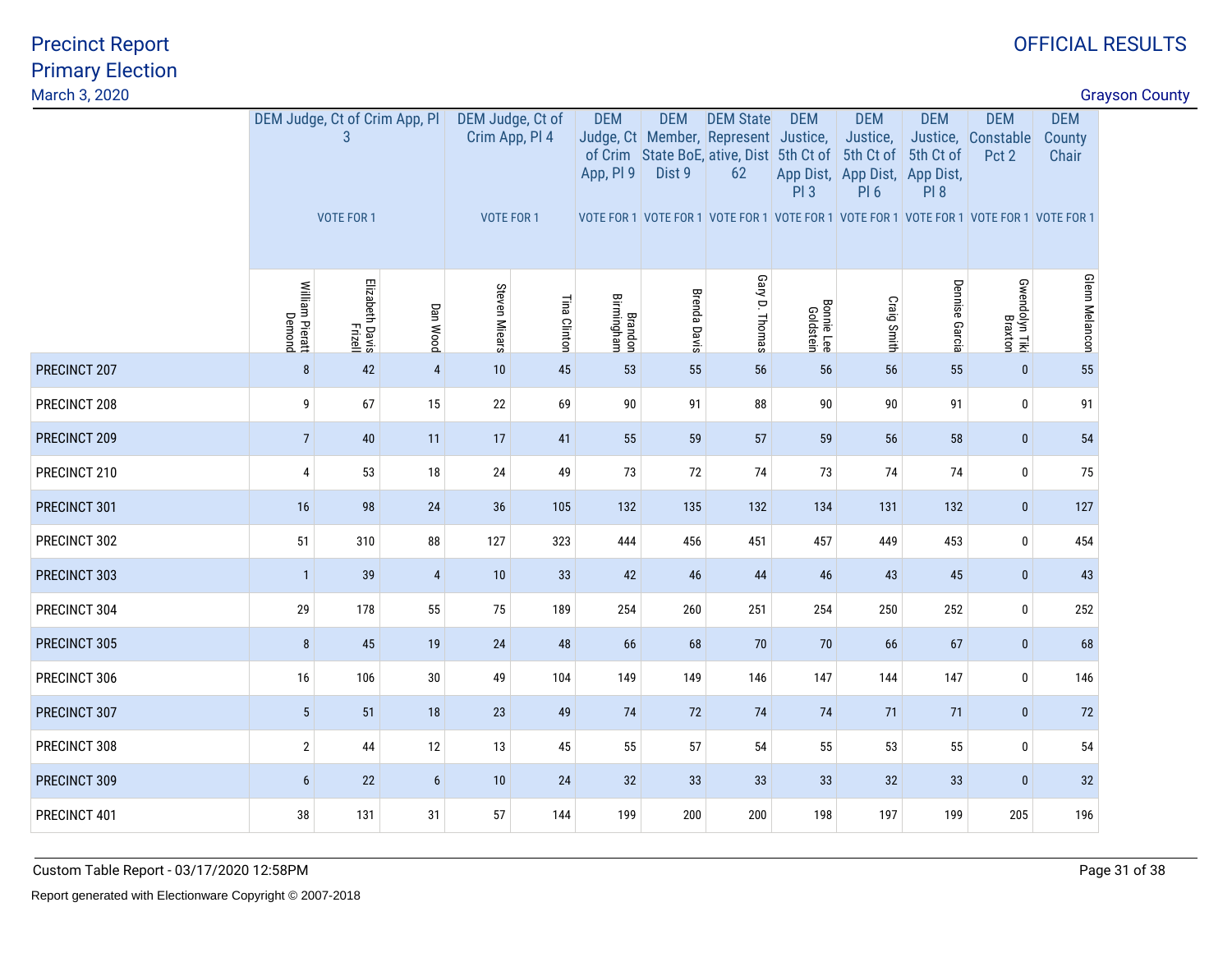| March 3, 2020 |                               |                            |                |               |                                                         |                         |                      |                                                                                                            |                                |                                                                                         |                                 |                                                                                                                                      |                               | <b>Grayson County</b> |
|---------------|-------------------------------|----------------------------|----------------|---------------|---------------------------------------------------------|-------------------------|----------------------|------------------------------------------------------------------------------------------------------------|--------------------------------|-----------------------------------------------------------------------------------------|---------------------------------|--------------------------------------------------------------------------------------------------------------------------------------|-------------------------------|-----------------------|
|               | DEM Judge, Ct of Crim App, Pl | 3<br>VOTE FOR 1            |                |               | DEM Judge, Ct of<br>Crim App, Pl 4<br><b>VOTE FOR 1</b> | <b>DEM</b><br>App, PI 9 | <b>DEM</b><br>Dist 9 | <b>DEM State</b><br>Judge, Ct Member, Represent Justice,<br>of Crim State BoE, ative, Dist 5th Ct of<br>62 | <b>DEM</b><br>PI3              | <b>DEM</b><br>Justice,<br>5th Ct of<br>App Dist, App Dist, App Dist,<br>PI <sub>6</sub> | <b>DEM</b><br>5th Ct of<br>PI 8 | <b>DEM</b><br>Justice, Constable<br>Pct 2<br>VOTE FOR 1 VOTE FOR 1 VOTE FOR 1 VOTE FOR 1 VOTE FOR 1 VOTE FOR 1 VOTE FOR 1 VOTE FOR 1 | <b>DEM</b><br>County<br>Chair |                       |
|               | William Pieratt<br>Demond     | Elizabeth Davis<br>Frizell | Dan Wood       | Steven Miears | Tina Clinton                                            | Brandon<br>Birmingham   | <b>Brenda Davis</b>  | Gary D. Thomas                                                                                             | <b>Bonnie Lee</b><br>Goldstein | Craig Smith                                                                             | Dennise Garcia                  | Gwendolyn Tiki<br>Braxton                                                                                                            | <b>Glenn Melancon</b>         |                       |
| PRECINCT 402  | 23                            | 154                        | 32             | 49            | 162                                                     | 203                     | 204                  | 206                                                                                                        | 206                            | 206                                                                                     | 204                             | 206                                                                                                                                  | 205                           |                       |
| PRECINCT 403  | 16                            | 118                        | 28             | 34            | 127                                                     | 156                     | 159                  | 159                                                                                                        | 159                            | 153                                                                                     | 153                             | 155                                                                                                                                  | 157                           |                       |
| PRECINCT 404  | 27                            | 149                        | 44             | 65            | 154                                                     | 209                     | 218                  | 211                                                                                                        | 215                            | 213                                                                                     | 217                             | 213                                                                                                                                  | 217                           |                       |
| PRECINCT 405  | 4                             | 21                         | 12             | 14            | 24                                                      | 34                      | 36                   | 35                                                                                                         | 36                             | 36                                                                                      | 36                              | 36                                                                                                                                   | 35                            |                       |
| PRECINCT 406  | 14                            | 79                         | 31             | 46            | 75                                                      | 118                     | 123                  | 118                                                                                                        | 119                            | 118                                                                                     | 118                             | $\mathbf{0}$                                                                                                                         | 119                           |                       |
| PRECINCT 407  | $\overline{2}$                | $\overline{7}$             | $\overline{2}$ | 5             | $\overline{7}$                                          | 10                      | 12                   | 11                                                                                                         | 12                             | 10                                                                                      | 12                              | 12                                                                                                                                   | 11                            |                       |
| PRECINCT 408  | 11                            | 93                         | 28             | 35            | 99                                                      | 127                     | 123                  | 128                                                                                                        | 126                            | 128                                                                                     | 124                             | $\mathbf{0}$                                                                                                                         | 130                           |                       |
| PRECINCT 409  | 34                            | 261                        | 67             | 86            | 279                                                     | 352                     | 360                  | 356                                                                                                        | 359                            | 352                                                                                     | 350                             | $\bf{0}$                                                                                                                             | 360                           |                       |
| <b>Totals</b> | 555                           | 3,765                      | 1,001          | 1,419         | 3,910                                                   | 5,158                   | 5,275                | 5,216                                                                                                      | 5,259                          | 5,174                                                                                   | 5,201                           | 1,784                                                                                                                                | 5,206                         |                       |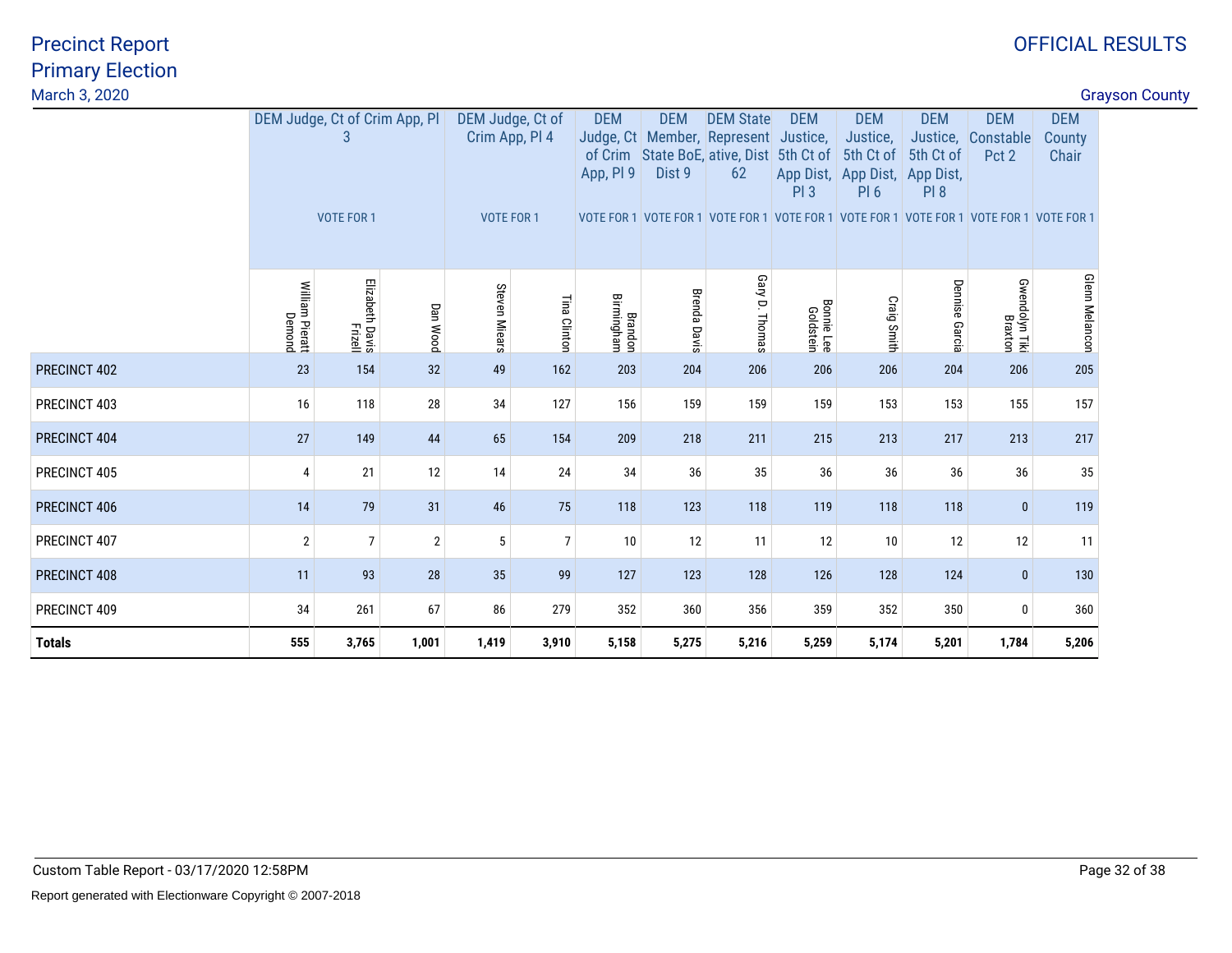discussion of the country of the country of the country of the country of the country of the country of the country of the country of the country of the country of the country of the country of the country of the country o

|              | <b>DEM Precinct Chair</b><br><b>Pct 204</b> |               |                   |                    |            |                |            |                           |                   |                |                   |                 | DEM Proposition #1 DEM Proposition #2 DEM Proposition #3 DEM Proposition #4 DEM Proposition #5 DEM Proposition #6 |                 |
|--------------|---------------------------------------------|---------------|-------------------|--------------------|------------|----------------|------------|---------------------------|-------------------|----------------|-------------------|-----------------|-------------------------------------------------------------------------------------------------------------------|-----------------|
|              | VOTE FOR 1                                  |               | <b>VOTE FOR 1</b> |                    | VOTE FOR 1 |                | VOTE FOR 1 |                           | <b>VOTE FOR 1</b> |                | <b>VOTE FOR 1</b> |                 | VOTE FOR 1                                                                                                        |                 |
|              |                                             |               |                   |                    |            |                |            |                           |                   |                |                   |                 |                                                                                                                   |                 |
|              | Marilyn S.<br>Livingston                    | Pamela McGraw | Yes               | $\mathsf{S}% _{T}$ | Yes        | $\mathbf{g}$   | $\chi$ es  | $\mathbf{r}_{\mathbf{S}}$ | Yes               | $\mathbf{g}$   | Yes               | $\mathsf{S}$    | Yes                                                                                                               | $\epsilon$      |
| PRECINCT 101 | $\pmb{0}$                                   | $\pmb{0}$     | 346               | $10$               | 346        | 11             | 352        | $5\phantom{.0}$           | 346               | 11             | 349               | $5\phantom{.0}$ | 349                                                                                                               | 5 <sup>5</sup>  |
| PRECINCT 102 | 0                                           | $\pmb{0}$     | 303               | 15                 | 310        | 8              | 316        | $\overline{4}$            | 309               | 8              | 314               | $\mathbf{3}$    | 312                                                                                                               | 6               |
| PRECINCT 103 | $\pmb{0}$                                   | $\pmb{0}$     | $30\,$            | $\sqrt{2}$         | 30         | $\overline{2}$ | 30         | $\overline{2}$            | 29                | $\mathbf{3}$   | 29                | $\mathbf{3}$    | 28                                                                                                                | $\mathbf{3}$    |
| PRECINCT 104 | 0                                           | $\pmb{0}$     | 47                | 10                 | 50         | $\overline{7}$ | 53         | 4                         | 48                | 9              | 52                | $5\phantom{.0}$ | 52                                                                                                                | 5               |
| PRECINCT 105 | $\pmb{0}$                                   | $\pmb{0}$     | 331               | 35                 | 333        | 32             | 352        | $14$                      | 336               | $27\,$         | 350               | 15              | 345                                                                                                               | 17              |
| PRECINCT 106 | 0                                           | $\pmb{0}$     | 149               | 11                 | 150        | 11             | 157        | 4                         | 149               | 12             | 155               | 6               | 157                                                                                                               | 4               |
| PRECINCT 107 | $\pmb{0}$                                   | $\pmb{0}$     | 76                | $7\overline{ }$    | 74         | 8              | 82         | $\mathbf{1}$              | 76                | $\sqrt{7}$     | 78                | 5 <sup>5</sup>  | 81                                                                                                                | $\mathbf{1}$    |
| PRECINCT 108 | 0                                           | $\pmb{0}$     | 84                | 6                  | 81         | $\overline{7}$ | 88         | $\mathbf{2}$              | 84                | 5              | 85                | 3               | 84                                                                                                                | 5               |
| PRECINCT 201 | $\pmb{0}$                                   | $\pmb{0}$     | 292               | 12                 | 293        | 11             | 303        | $5\phantom{.0}$           | 293               | 12             | 299               | $6\overline{6}$ | 298                                                                                                               | 8               |
| PRECINCT 202 | 0                                           | $\pmb{0}$     | 239               | 15                 | 239        | 15             | 251        | 6                         | 244               | 11             | 247               | 6               | 247                                                                                                               | $\overline{7}$  |
| PRECINCT 203 | $\pmb{0}$                                   | $\mathbf{0}$  | 82                | $\mathbf{1}$       | 77         | $\mathbf{3}$   | 81         | $\bf{0}$                  | 80                | $\pmb{0}$      | 81                | $\mathbf{0}$    | 78                                                                                                                | $\overline{2}$  |
| PRECINCT 204 | $26\,$                                      | 39            | 65                | 8                  | 66         | $\overline{7}$ | 68         | 5                         | 64                | 8              | 68                | $5\phantom{.0}$ | 67                                                                                                                | 5               |
| PRECINCT 205 | $\pmb{0}$                                   | $\pmb{0}$     | 204               | $18$               | 201        | 21             | 210        | $10$                      | 208               | 14             | 210               | 12              | 208                                                                                                               | $14$            |
| PRECINCT 206 | 0                                           | $\pmb{0}$     | 103               | 12                 | 106        | 9              | 110        | $\overline{4}$            | 105               | 10             | 110               | $5\phantom{.0}$ | 109                                                                                                               | 5               |
| PRECINCT 207 | $\bf{0}$                                    | $\pmb{0}$     | 52                | $6\phantom{.0}$    | $52\,$     | $6\phantom{a}$ | 56         | $\mathbf{3}$              | 53                | $6\phantom{1}$ | 56                | $2^{\circ}$     | 54                                                                                                                | $5\phantom{.0}$ |
| PRECINCT 208 | 0                                           | $\mathbf 0$   | 95                | 10                 | 101        | 6              | 101        | 4                         | 101               | 5              | 102               | 4               | 103                                                                                                               | 3               |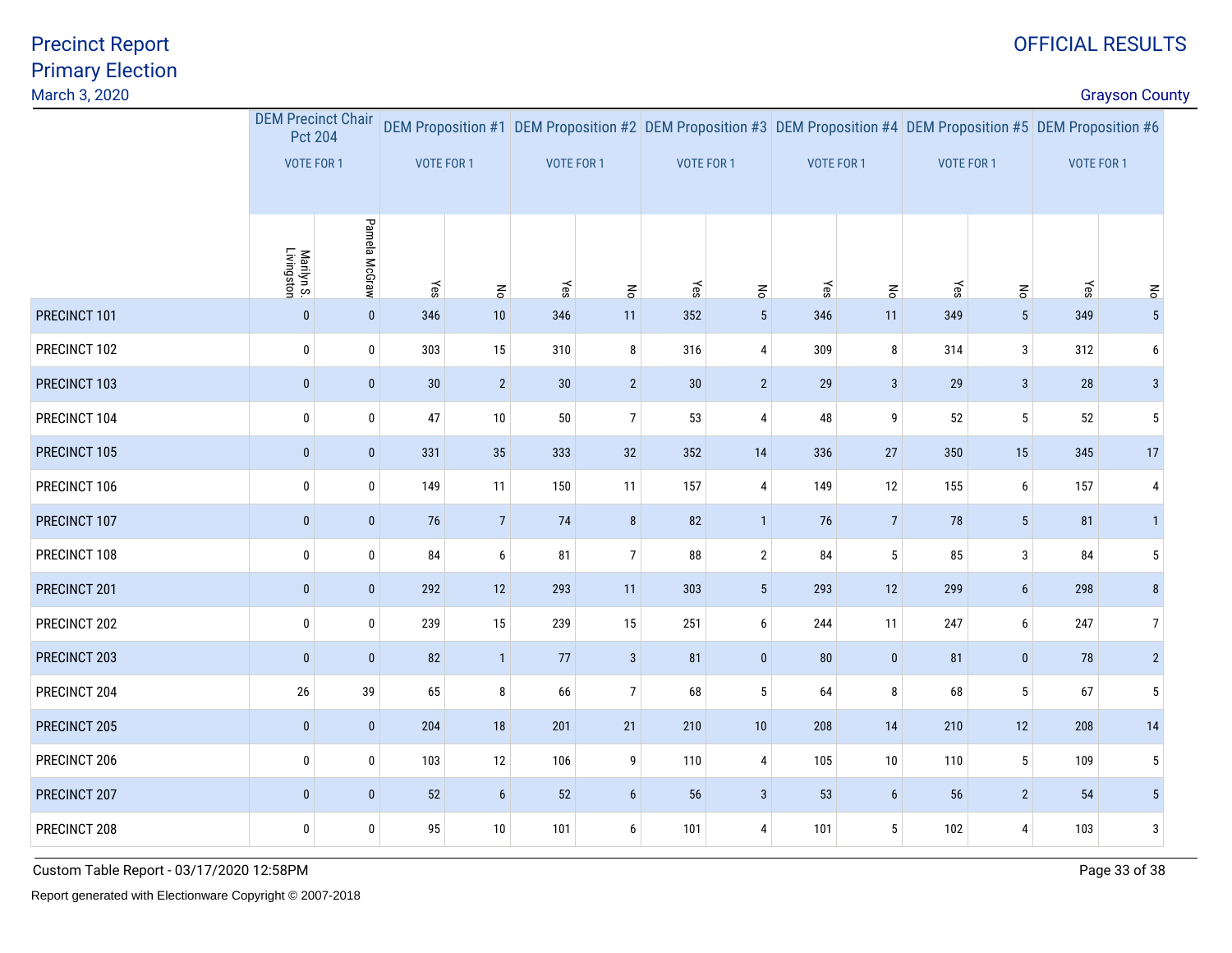discussion of the country of the country of the country of the country of the country of the country of the country of the country of the country of the country of the country of the country of the country of the country o

|              | <b>DEM Precinct Chair</b><br><b>Pct 204</b><br>VOTE FOR 1 |                | VOTE FOR 1 |                 | DEM Proposition #1 DEM Proposition #2 DEM Proposition #3 DEM Proposition #4 DEM Proposition #5 DEM Proposition #6<br>VOTE FOR 1 |                | VOTE FOR 1 |                       | VOTE FOR 1 |                | VOTE FOR 1 |                | VOTE FOR 1 |                 |
|--------------|-----------------------------------------------------------|----------------|------------|-----------------|---------------------------------------------------------------------------------------------------------------------------------|----------------|------------|-----------------------|------------|----------------|------------|----------------|------------|-----------------|
|              |                                                           |                |            |                 |                                                                                                                                 |                |            |                       |            |                |            |                |            |                 |
|              |                                                           |                |            |                 |                                                                                                                                 |                |            |                       |            |                |            |                |            |                 |
|              | Marilyn S.<br>Livingston                                  | Pamela McGraw  | Yes        | $\mathbf{g}$    | $\leq$                                                                                                                          | $\mathbf{g}$   | Yes        | $\overline{\epsilon}$ | Yes        | $\overline{5}$ | $\leq$ ss  | $\mathbf{g}$   | Yes        | $\epsilon$      |
| PRECINCT 209 | $\pmb{0}$                                                 | $\mathbf{0}$   | 57         | $5\phantom{.0}$ | 55                                                                                                                              | $\overline{7}$ | 61         | $\mathbf{1}$          | 58         | $\sqrt{3}$     | 60         | $\overline{1}$ | 59         | 2 <sup>2</sup>  |
| PRECINCT 210 | $\pmb{0}$                                                 | $\mathbf{0}$   | 75         | 8               | 73                                                                                                                              | 9              | 78         | $5\phantom{.0}$       | $74$       | 8              | 74         | 6              | 79         | 3               |
| PRECINCT 301 | $\pmb{0}$                                                 | $\overline{0}$ | 138        | 19              | 142                                                                                                                             | 17             | 155        | $\overline{4}$        | 150        | 10             | 147        | 13             | 151        | 9               |
| PRECINCT 302 | $\pmb{0}$                                                 | $\pmb{0}$      | 475        | 25              | 477                                                                                                                             | 24             | 496        | $\mathbf{3}$          | 485        | 16             | 489        | 9              | 488        | 8               |
| PRECINCT 303 | $\mathbf 0$                                               | $\bf{0}$       | 43         | $6\phantom{1}$  | 42                                                                                                                              | $\overline{7}$ | 49         | $\mathbf{0}$          | 44         | $\overline{4}$ | 47         | $\overline{1}$ | 49         | $\mathbf{0}$    |
| PRECINCT 304 | $\pmb{0}$                                                 | $\mathbf{0}$   | 254        | 24              | 261                                                                                                                             | 17             | 272        | 7 <sup>1</sup>        | 261        | 17             | 270        | 8              | 269        | 9               |
| PRECINCT 305 | $\pmb{0}$                                                 | $\pmb{0}$      | 69         | 10              | 66                                                                                                                              | 10             | 75         | $\mathbf{3}$          | 71         | $\overline{7}$ | 73         | $6\phantom{.}$ | 74         | 5 <sup>1</sup>  |
| PRECINCT 306 | $\pmb{0}$                                                 | $\pmb{0}$      | 148        | 15              | 149                                                                                                                             | 12             | 154        | 6                     | 150        | 11             | 156        | 4              | 151        | 9               |
| PRECINCT 307 | $\mathbf 0$                                               | $\overline{0}$ | 74         | 11              | 77                                                                                                                              | 8              | 81         | $6\overline{6}$       | 78         | $\bf 8$        | 79         | $\overline{7}$ | 81         | $6\overline{6}$ |
| PRECINCT 308 | $\pmb{0}$                                                 | $\mathbf{0}$   | 55         | 6               | 56                                                                                                                              | 6              | 58         | 3                     | 55         | $\overline{7}$ | 58         | 4              | 58         | 3               |
| PRECINCT 309 | $\mathbf 0$                                               | $\pmb{0}$      | 37         | 1               | 35                                                                                                                              | $\mathbf{3}$   | 38         | $\bf{0}$              | 36         | $\overline{2}$ | 37         | $\overline{1}$ | 38         | $\mathbf{0}$    |
| PRECINCT 401 | $\pmb{0}$                                                 | $\mathbf{0}$   | 212        | $\mathbf{3}$    | 210                                                                                                                             | 6              | 214        | $\overline{2}$        | 211        | $\overline{4}$ | 211        | 4              | 213        | 3               |
| PRECINCT 402 | $\bf{0}$                                                  | $\overline{0}$ | 212        | 12              | 210                                                                                                                             | $10$           | 217        | 4                     | 213        | 9              | 215        | 7              | 216        | 5 <sup>1</sup>  |
| PRECINCT 403 | $\pmb{0}$                                                 | $\mathbf{0}$   | 173        | 11              | 169                                                                                                                             | 13             | 176        | $6\phantom{.0}$       | 173        | $\overline{7}$ | 177        | 6              | 177        | $\overline{7}$  |
| PRECINCT 404 | $\pmb{0}$                                                 | $\mathbf{0}$   | 230        | $20\,$          | 224                                                                                                                             | $27\,$         | 241        | 11                    | 230        | 18             | 238        | 13             | 239        | 9               |
| PRECINCT 405 | $\pmb{0}$                                                 | 0              | 34         | 4               | 36                                                                                                                              | $\sqrt{2}$     | 36         | $\overline{2}$        | 34         | 4              | 36         | $\overline{2}$ | $37\,$     | $\mathbf{1}$    |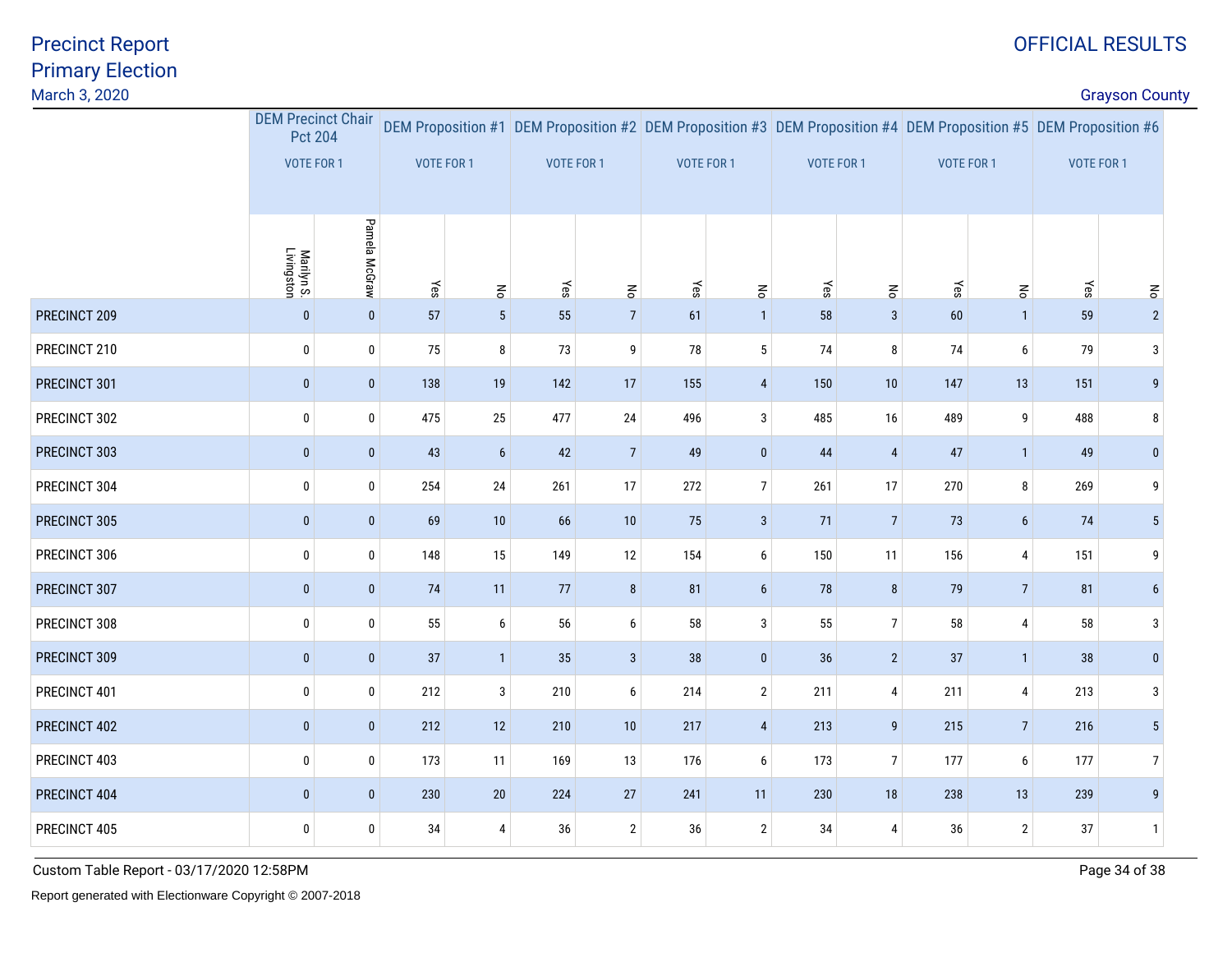# OFFICIAL RESULTS

discussion of the country of the country of the country of the country of the country of the country of the country of the country of the country of the country of the country of the country of the country of the country o

|               | <b>DEM Precinct Chair</b><br>Pct 204 |               | <b>VOTE FOR 1</b> |              | DEM Proposition #1 DEM Proposition #2 DEM Proposition #3 DEM Proposition #4 DEM Proposition #5 DEM Proposition #6<br>VOTE FOR 1<br><b>VOTE FOR 1</b> |              |       |                 |                   |                |                   |            |                   |                 |
|---------------|--------------------------------------|---------------|-------------------|--------------|------------------------------------------------------------------------------------------------------------------------------------------------------|--------------|-------|-----------------|-------------------|----------------|-------------------|------------|-------------------|-----------------|
|               | VOTE FOR 1                           |               |                   |              |                                                                                                                                                      |              |       |                 | <b>VOTE FOR 1</b> |                | <b>VOTE FOR 1</b> |            | <b>VOTE FOR 1</b> |                 |
|               | Marilyn S.<br>Livingston             | Pamela McGraw | Yes               | $\mathbf{g}$ | Yes                                                                                                                                                  | $\mathbf{g}$ | Yes   | $\mathbf{g}$    | Yes               | $\mathbf{g}$   | Yes               | $\epsilon$ | yes               | $\epsilon$      |
| PRECINCT 406  | 0                                    | $\mathbf{0}$  | 127               | 15           | 121                                                                                                                                                  | 18           | 132   | 10              | 123               | 17             | 130               | 11         | 136               | $6\phantom{.0}$ |
| PRECINCT 407  | 0                                    | 0             | 13                |              | 13                                                                                                                                                   | $\mathbf 0$  | 13    | 0               | 13                | $\mathbf{0}$   | 13                | $\Omega$   | 13                | 0               |
| PRECINCT 408  | $\mathbf{0}$                         | $\mathbf{0}$  | 139               | 10           | 142                                                                                                                                                  | 8            | 144   | $6\overline{6}$ | 143               | $\overline{7}$ | 145               |            | 147               | 3 <sup>1</sup>  |
| PRECINCT 409  | 0                                    | 0             | 369               | 33           | 370                                                                                                                                                  | 29           | 388   | 9               | 372               | 29             | 388               | 11         | 385               | 12              |
| <b>Totals</b> | 26                                   | 39            | 5,432             | 416          | 5,437                                                                                                                                                | 397          | 5,688 | 161             | 5,499             | 336            | 5,628             | 203        | 5,632             | 195             |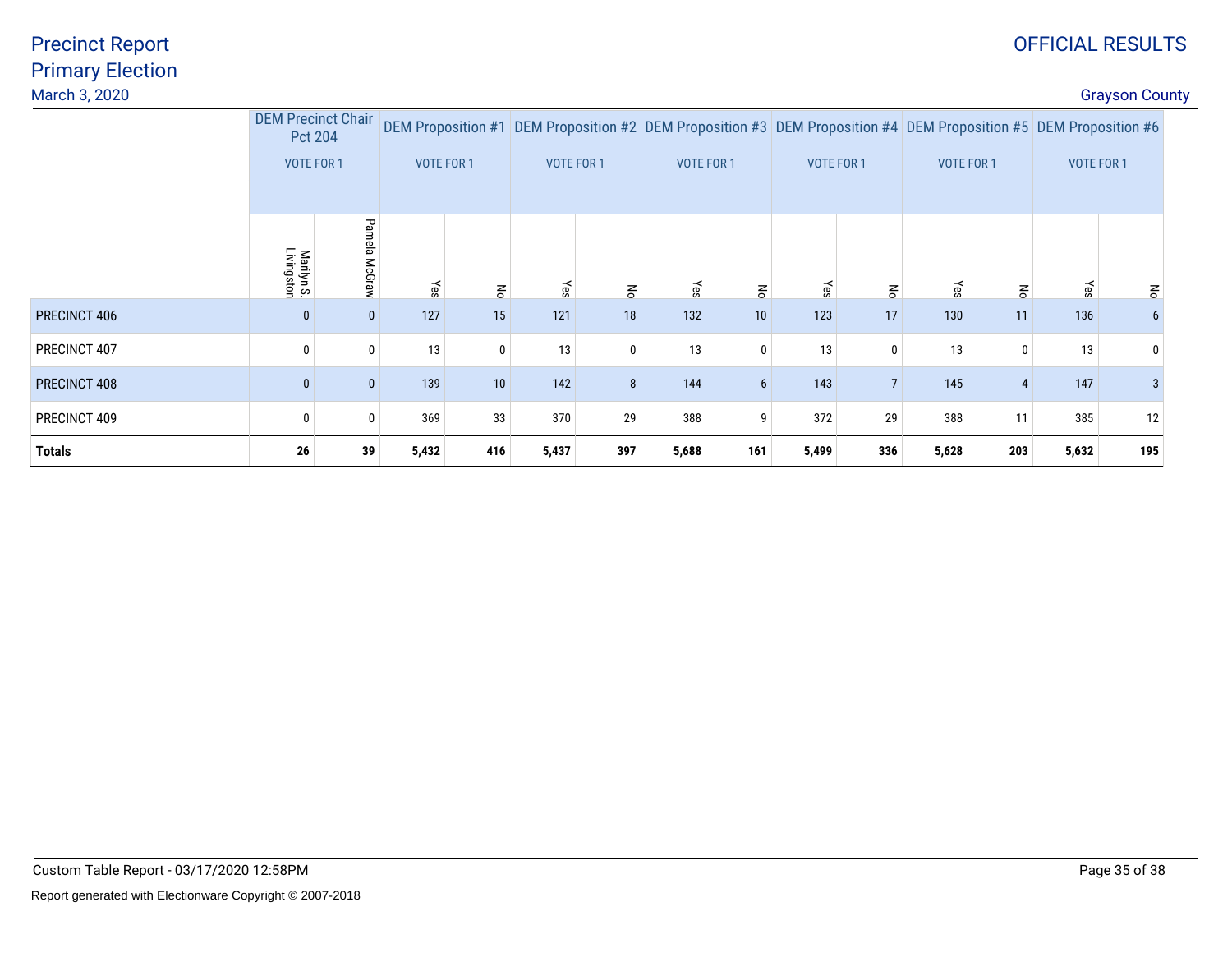discussion of the country of the country of the country of the country of the country of the country of the country of the country of the country of the country of the country of the country of the country of the country o

|              |            |                  |            |                       |            |                       | DEM Proposition #7 DEM Proposition #8 DEM Proposition #9 DEM Proposition #10DEM Proposition #11 |                       |                   |                         |  |
|--------------|------------|------------------|------------|-----------------------|------------|-----------------------|-------------------------------------------------------------------------------------------------|-----------------------|-------------------|-------------------------|--|
|              | VOTE FOR 1 |                  | VOTE FOR 1 |                       | VOTE FOR 1 |                       | VOTE FOR 1                                                                                      |                       | <b>VOTE FOR 1</b> |                         |  |
|              |            |                  |            |                       |            |                       |                                                                                                 |                       |                   |                         |  |
|              |            |                  |            |                       |            |                       |                                                                                                 |                       |                   |                         |  |
|              |            |                  |            |                       |            |                       |                                                                                                 |                       |                   |                         |  |
|              | Yes        | $\mathsf{R}$     | Yes        | $\mathop{\mathsf{S}}$ | Yes        | $\mathop{\mathsf{S}}$ | Yes                                                                                             | $\mathop{\mathsf{S}}$ | Yes               | $\mathbf{r}_\mathbf{0}$ |  |
| PRECINCT 101 | 346        | 11               | 346        | $\boldsymbol{9}$      | 352        | $\overline{4}$        | 344                                                                                             | 12                    | 329               | 26                      |  |
| PRECINCT 102 | 304        | 12               | 312        | 6                     | 313        | 4                     | 307                                                                                             | $\boldsymbol{9}$      | 294               | 21                      |  |
| PRECINCT 103 | 28         | $\sqrt{3}$       | 28         | $\overline{2}$        | 31         | $\mathbf{1}$          | 28                                                                                              | $\overline{4}$        | 31                | $\mathbf{1}$            |  |
| PRECINCT 104 | 48         | 9                | 52         | $\sqrt{4}$            | 53         | 3                     | 53                                                                                              | $\overline{4}$        | 48                | 9                       |  |
| PRECINCT 105 | 338        | 25               | 345        | 19                    | 346        | 17                    | 343                                                                                             | 21                    | 318               | 43                      |  |
| PRECINCT 106 | 147        | 14               | 150        | 11                    | 155        | 6                     | 156                                                                                             | $\sqrt{5}$            | 144               | $16\,$                  |  |
| PRECINCT 107 | 77         | $6\phantom{1}$   | 79         | $\sqrt{3}$            | 78         | $\overline{4}$        | 78                                                                                              | $5\phantom{.0}$       | 74                | $\overline{7}$          |  |
| PRECINCT 108 | 86         | 4                | 85         | $\sqrt{5}$            | 86         | 3                     | 86                                                                                              | $\sqrt{3}$            | 74                | 15                      |  |
| PRECINCT 201 | 296        | 11               | 289        | 17                    | 298        | $\overline{7}$        | 291                                                                                             | 13                    | 291               | 13                      |  |
| PRECINCT 202 | 241        | 13               | 244        | 11                    | 244        | 9                     | 238                                                                                             | 14                    | 227               | 25                      |  |
| PRECINCT 203 | 80         | $\mathbf{1}$     | 77         | $\mathbf{3}$          | 81         | $\bf{0}$              | 76                                                                                              | $\overline{4}$        | 79                | $\overline{2}$          |  |
| PRECINCT 204 | 66         | $\overline{7}$   | 66         | $\overline{7}$        | 67         | $\sqrt{5}$            | 65                                                                                              | $\overline{7}$        | 63                | 9                       |  |
| PRECINCT 205 | 206        | 15               | 210        | $\boldsymbol{9}$      | 208        | 12                    | 204                                                                                             | 15                    | 194               | 21                      |  |
| PRECINCT 206 | 107        | $\boldsymbol{7}$ | 108        | 6                     | 110        | $5\,$                 | 103                                                                                             | 11                    | 105               | 9                       |  |
| PRECINCT 207 | 52         | $6\phantom{1}$   | 52         | $\overline{7}$        | 56         | $\sqrt{3}$            | 53                                                                                              | $6\phantom{1}$        | $50\,$            | $\overline{9}$          |  |
| PRECINCT 208 | 102        | $5\,$            | 103        | 4                     | 103        | 4                     | 100                                                                                             | $\boldsymbol{7}$      | 95                | 11                      |  |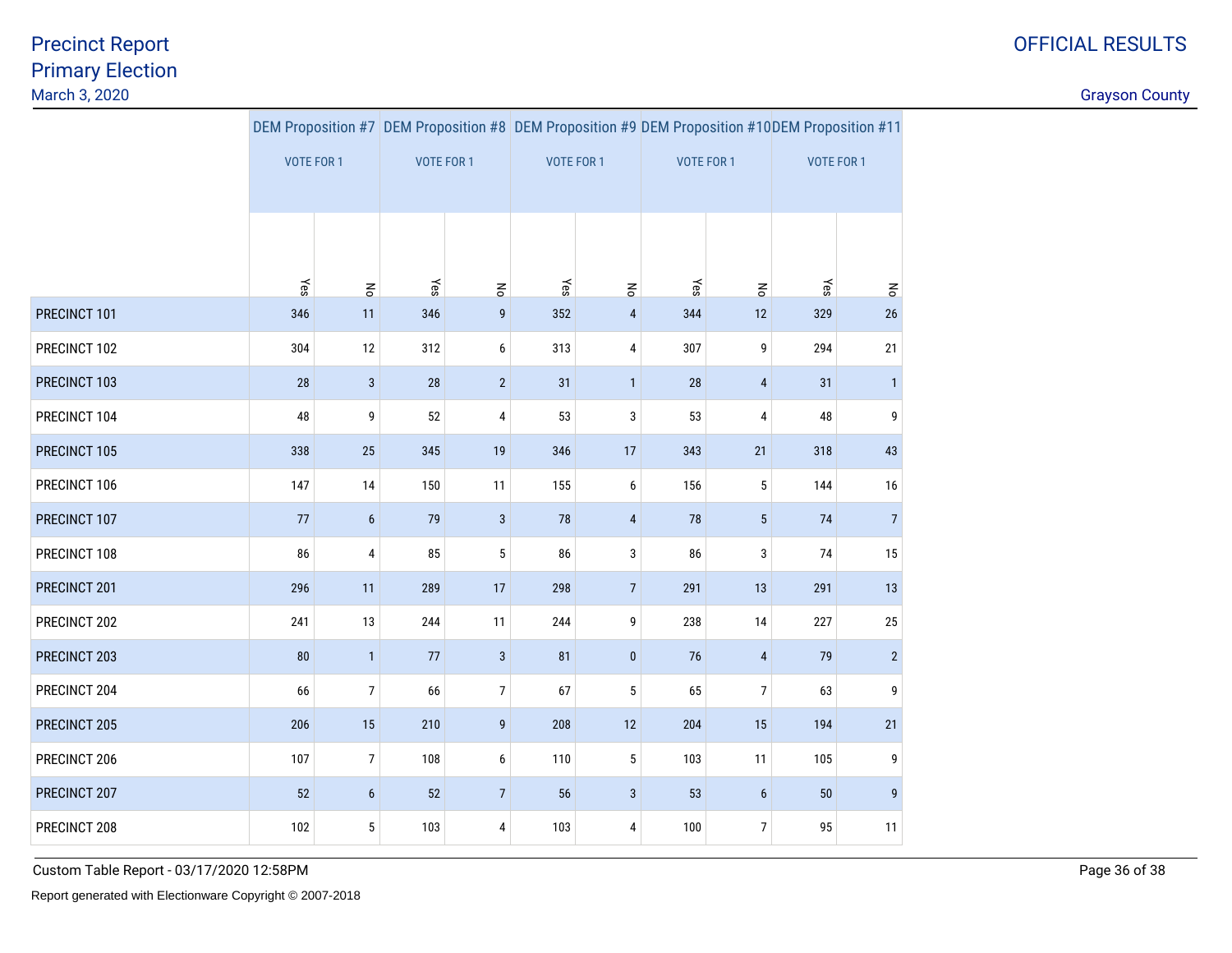discussion of the country of the country of the country of the country of the country of the country of the country of the country of the country of the country of the country of the country of the country of the country o

|              |                   |                  |            |                  |            |                       | DEM Proposition #7 DEM Proposition #8 DEM Proposition #9 DEM Proposition #10DEM Proposition #11 |                 |                   |                |  |
|--------------|-------------------|------------------|------------|------------------|------------|-----------------------|-------------------------------------------------------------------------------------------------|-----------------|-------------------|----------------|--|
|              | <b>VOTE FOR 1</b> |                  | VOTE FOR 1 |                  | VOTE FOR 1 |                       | <b>VOTE FOR 1</b>                                                                               |                 | <b>VOTE FOR 1</b> |                |  |
|              |                   |                  |            |                  |            |                       |                                                                                                 |                 |                   |                |  |
|              |                   |                  |            |                  |            |                       |                                                                                                 |                 |                   |                |  |
|              |                   |                  |            |                  |            |                       |                                                                                                 |                 |                   |                |  |
|              | Yes               | $\mathsf{R}$     | Yes        | $\mathsf{R}$     | Yes        | $\mathop{\mathsf{S}}$ | Yes                                                                                             | $\overline{5}$  | Yes               | $\mathsf{S}$   |  |
| PRECINCT 209 | 58                | $\overline{4}$   | 58         | $\sqrt{3}$       | 61         | $\mathbf{1}$          | 56                                                                                              | $5\phantom{.0}$ | 53                | $\overline{9}$ |  |
| PRECINCT 210 | 79                | 4                | 74         | 6                | 77         | $\sqrt{5}$            | 75                                                                                              | 6               | 72                | 10             |  |
| PRECINCT 301 | 149               | 10               | 147        | 11               | 156        | $5\phantom{.0}$       | 150                                                                                             | $\bf 8$         | 138               | $21\,$         |  |
| PRECINCT 302 | 477               | $20\,$           | 487        | 13               | 495        | 4                     | 475                                                                                             | $20\,$          | 468               | 31             |  |
| PRECINCT 303 | 46                | $\overline{2}$   | 45         | $\overline{2}$   | 48         | $\pmb{0}$             | 48                                                                                              | $\mathbf{1}$    | 43                | $\overline{4}$ |  |
| PRECINCT 304 | 259               | 18               | 267        | 11               | 266        | 12                    | 261                                                                                             | 16              | 249               | 28             |  |
| PRECINCT 305 | 69                | $\boldsymbol{9}$ | 70         | $\boldsymbol{9}$ | 73         | $\sqrt{5}$            | 73                                                                                              | $5\phantom{.0}$ | 68                | 10             |  |
| PRECINCT 306 | 151               | 10               | 153        | 9                | 154        | 6                     | 142                                                                                             | 17              | 141               | 17             |  |
| PRECINCT 307 | 79                | $\bf 8$          | 79         | $\bf 8$          | 83         | $\sqrt{4}$            | 76                                                                                              | 11              | 69                | 16             |  |
| PRECINCT 308 | 55                | $\boldsymbol{6}$ | 56         | $\overline{7}$   | 60         | 3                     | $50\,$                                                                                          | 11              | 51                | 10             |  |
| PRECINCT 309 | 35                | $\mathbf{3}$     | 32         | $\boldsymbol{6}$ | 38         | $\bf{0}$              | 34                                                                                              | $\overline{4}$  | 35                | $\mathbf{3}$   |  |
| PRECINCT 401 | 210               | $\sqrt{5}$       | 210        | 6                | 209        | 3                     | 204                                                                                             | 9               | 199               | 13             |  |
| PRECINCT 402 | 205               | 10               | 209        | $10$             | 213        | $\pmb{8}$             | 208                                                                                             | 11              | 193               | 22             |  |
| PRECINCT 403 | 169               | 14               | 174        | 10               | 176        | 4                     | 173                                                                                             | 8               | 166               | $16$           |  |
| PRECINCT 404 | 229               | $22\,$           | 236        | 14               | 237        | 12                    | 229                                                                                             | 18              | 223               | 26             |  |
| PRECINCT 405 | 36                | $\overline{2}$   | $36\,$     | $\overline{2}$   | 35         | $\sqrt{3}$            | 35                                                                                              | 3               | 35                | 3              |  |